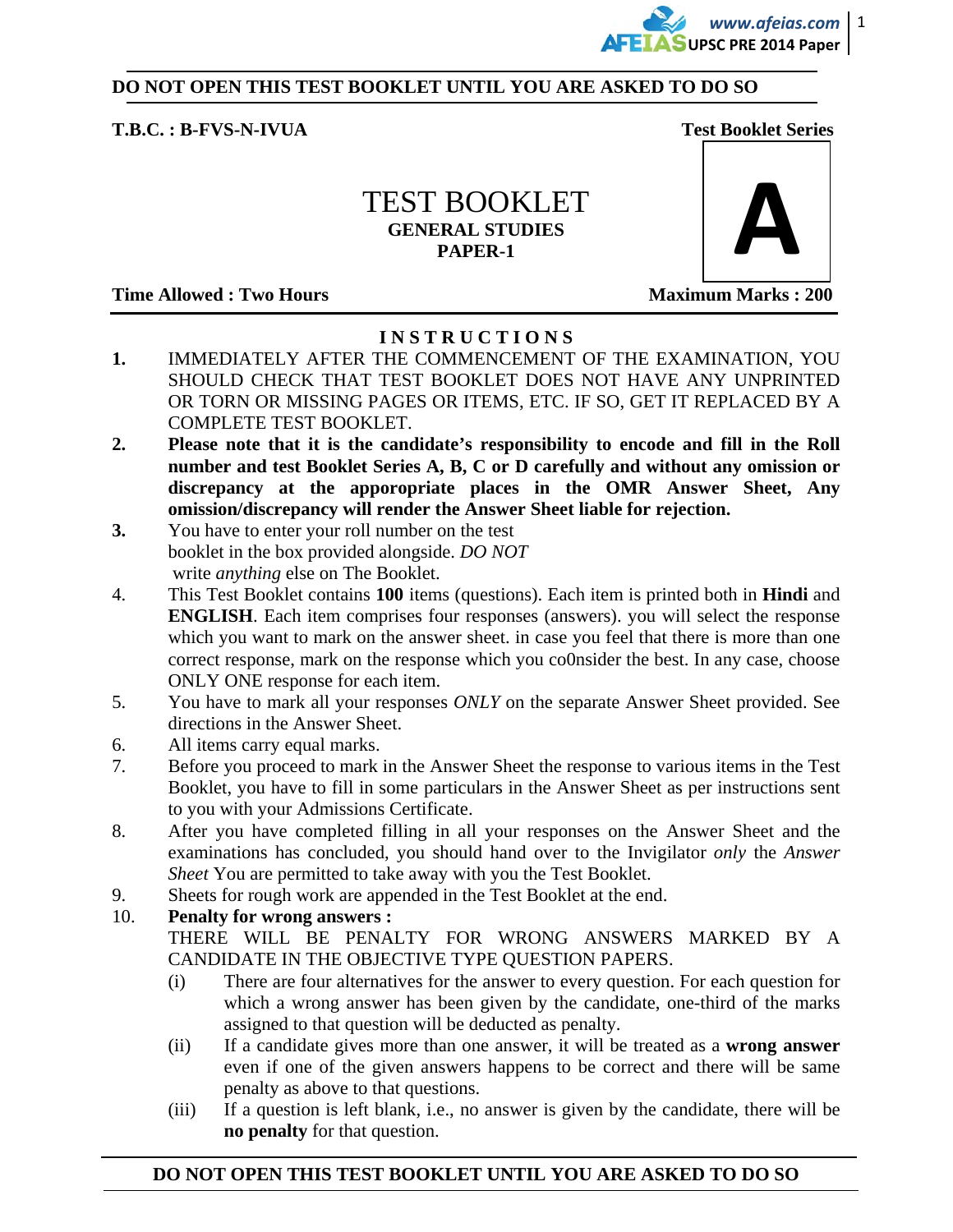

- **1.** What are the significances of a practical approach to sugarcane production known as 'Sustainable Sugarcane Initiative'?
	- 1. Seed cost is very low in this compared to the conventional method of cultivation.
	- 2. Drip irrigation can be practiced very effectively in this.
	- 3. There is no application of chemical/inorganic fertilizers at all in this.
	- 4. The scope for intercropping is more in this compared to the conventional method of cultivation.

Select the correct answer using the code given below.

- $(a)$  1 and 3 only
- (b) 1, 2 and 4 only
- $(c)$  2, 3 and 4 only
- (d)  $1, 2, 3$  and 4
- **2.** If a wetland of international importance is brought under the 'Montreux Record', what does it imply ?
	- (a) Changes in ecological character have occurred, are occurring or are likely to occur in the wetland as a result of human interference.
- (b) The country in which the wetland is located should enact a law to prohibit any human activity within five kilometers from the edge of the wetland.
- (c) The survival of the wetland depends on the cultural practices and traditions of certain communities living in its vicinity and therefore the cultural diversity therein should not be destroyed.
- (d) It is given the status of 'World Heritage Site'
- **3.** Which one of the following pairs of islands is separated from` each other by the 'Ten Degree Channel' ?
	- (a) Andaman and Nicobar
	- (b) Nicobar and Sumatra
	- (c) Maldives and Lakshadweep
	- (d) Sumatra and Java.
- **4.** Consider the Following pairs :

| Programme/Project     |           | Ministry    |
|-----------------------|-----------|-------------|
| 1. Drought-Prone      |           | Ministry of |
| Area Programme        |           | Agriculture |
| 2. Desert Development | $\cdot$ : | Ministry of |
| Programme             |           | Environment |
|                       |           | and Forests |
| 3. National Watershed |           | Ministry of |
| Development Project   |           | Rural       |
| for Rainfed Areas     |           | Development |
|                       |           |             |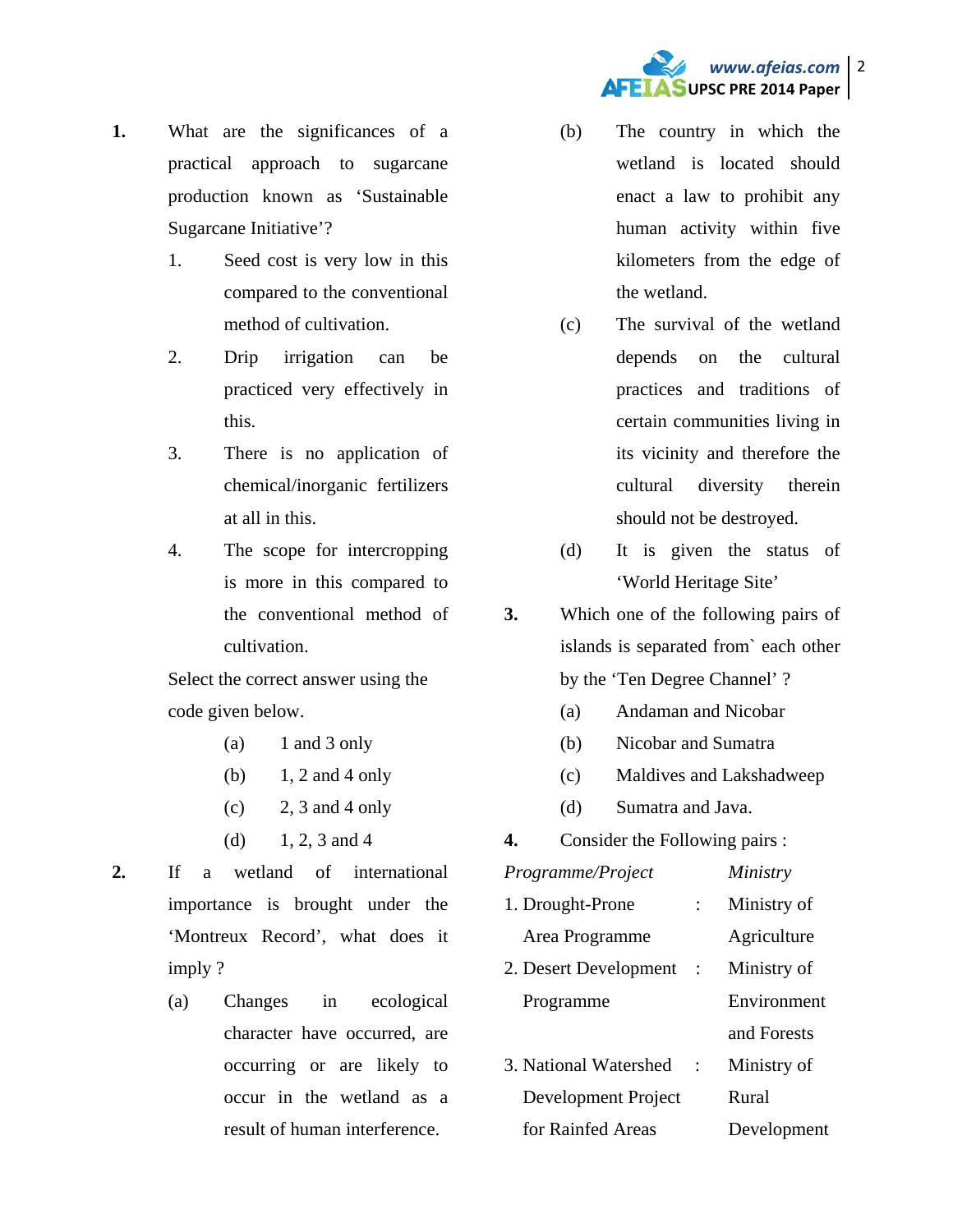

Which of the above pairs is/are correctly matched?

- 1 and 2 only  $(a)$
- $(b)$ 3 only
- 1, 2 and 3  $(c)$
- $(d)$ None
- 1. गन्ना उत्पादन के एक व्यावहारिक उपागम का, जिसे 'धारणीय गन्ना उपक्रमण' के रूप में जाना जाता है, क्या महत्त्व है ?
	- कृषि की पारम्परिक पद्धति की तुलना  $1.$ में इसमें बीज की लागत बहुत कम होती है।

इसमें च्यवन (ड्रिप) सिंचाई का  $2.$ प्रभावकारी प्रयोग हो सकता है।

इसमें रासायनिक /अकार्बनिक उर्वरकों 3. का बिल्कुल भी इस्तेमाल नहीं होता।

कृषि की पारम्परिक पद्धति की तुलना  $4.$ में इसमें अन्तराशस्यन की ज्यादा गुजाइश है।

नीचे दिए गए कूट का प्रयोग कर सही उत्तर चुनिए ।

- <u>केवल 1 और 3</u>  $(a)$
- केवल 1, 2 और 4  $(b)$
- केवल 2, 3 और 4  $(c)$
- $(d)$ 1, 2, 3 और 4

यदि अन्तर्राष्ट्रीय महत्त्व की किसी आर्द्रभूमि को  $2.$ 'मॉन्ट्रियो रिकॉर्ड' के अधीन लाया जाए, तो इससे क्या अभिप्राय है ?

> $(a)$ क्या हस्तक्षेप के परिणामस्वरूप आर्द्रभूमि में पारिस्थितिक स्वरूप में परिवर्तन हो गया है. हो रहा है या होना सम्भावित है

- जिस देश में आर्द्रभूमि अवस्थित है,  $(b)$ उसे आर्द्रभूमि के कोर से पाँच किलोमीटर के दायरे में मानव क्रियाकलाप को निषिद्ध करने के लिए विधि अधिनियमित करना चाहिए
- आर्द्रभूमि का बचा रहना इसके  $(c)$ रहने वाले कतिपय आस–पास समुदायों की सांस्कृतिक प्रथाओं तथा परम्पराओं पर निर्भर है और इसलिए उसके अन्दर की सांस्कृतिक विविधता को नष्ट नहीं किया जाना चाहिए
- $(d)$ इसे 'विश्व विरासत स्थल' की स्थिति प्रदान की गई है
- निम्नलिखित द्वीपों के युग्मों में से कौन–सा एक  $3.$ 'दश अंश जलमार्ग' द्वारा आपस में पृथक किया जाता है?
	- $(a)$ अन्दमान एवं निकोबार
	- $(b)$ निकोबार एवं सुमात्रा
	- मालदीव एवं लक्षद्नीप  $(c)$
	- सुमात्रा एवं जावा  $(d)$

 $\overline{4}$ .

निम्नलिखित युग्मों पर विचार कीजिए:

| कार्यक्रम ⁄ परियोजना                         |    | मंत्रालय      |
|----------------------------------------------|----|---------------|
| 1. सूखा–प्रवण क्षेत्र                        | ÷. | कृषि मंत्रालय |
| क्षेत्र कार्यक्रम                            |    |               |
| 2. मरुस्थलविमास कार्यक्रम  : पर्यावरण एवं वन |    |               |
|                                              |    | मंत्रालय      |
| 3. वर्षापूरित क्षेत्रों हेतू                 |    | ग्रामीण विकास |
| राष्ट्रीय जलसम्भर                            |    | मत्रालय       |
| विकास परियोजना                               |    |               |
|                                              |    |               |

उपर्युक्त युग्मों में से कौन–सा/से सही सुमेलित है $/$ हैं ?

- केवल 1 और 2  $(a)$
- केवल ३  $(b)$
- 1. 2 और 3  $(c)$
- $(d)$ कोई नहीं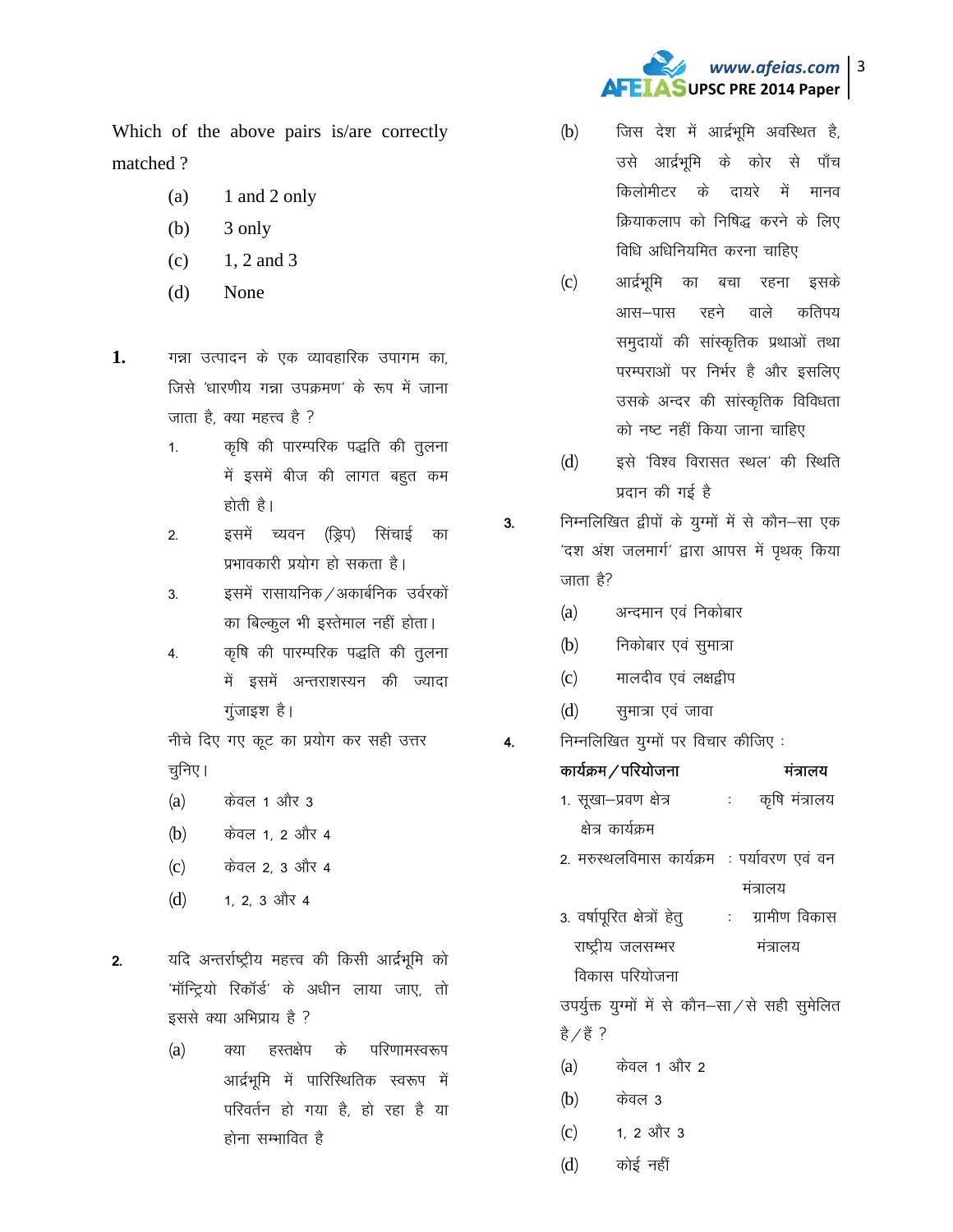

- **5.** With reference to Bombay Natural History Society (BNHS), consider the following statements :
	- **1.** It is an autonomous organization under the Ministry of Environment and Forests.
	- **2.** It strives to conserve nature through action-based research, education and public awareness.
	- **3.** It organizes and conducts nature trails and campus for the general public.

Which of the statements given above is/are correct ?

- **6.** With reference to ' Global Environment Facility', which of the following statements is/are correct ?
	- (a) It server as financial mechanism for 'Convention on Biological Diversity' and 'United Nations Framework Convention on Climate Change'

(b) It undertakens scientific research on environmental issues at global level

(c) It is an agency under OECD to facilitate the transfer of technology and funds to underdeveloped countries

with specific aim to protect their environment

- (d) Both (a) and (b)
- **7.** With reference to technologies for solar power production, consider the following statements :
	- 1. 'Photovoltaics' is a technology that generates electricity by direct conversion of light into electricity, while 'Solar Thermal' is a technology that utilizes the Sun's rays to generate heat which is further used in electricity generation process.
	- 2. Photovoltaics generates Alternating Current (AC), while Solar Thermal generates Direct Current (DC).
	- 3. India has manufacturing base for Solar Thermal technology, but not for Photovoltaics.

Which of the statements given above is/are correct ?

- $(a)$  1 only
- $(b)$  2 and 3 only
- $(c)$  1, 2 and 3
- (d) None

**8.** Consider the following languages :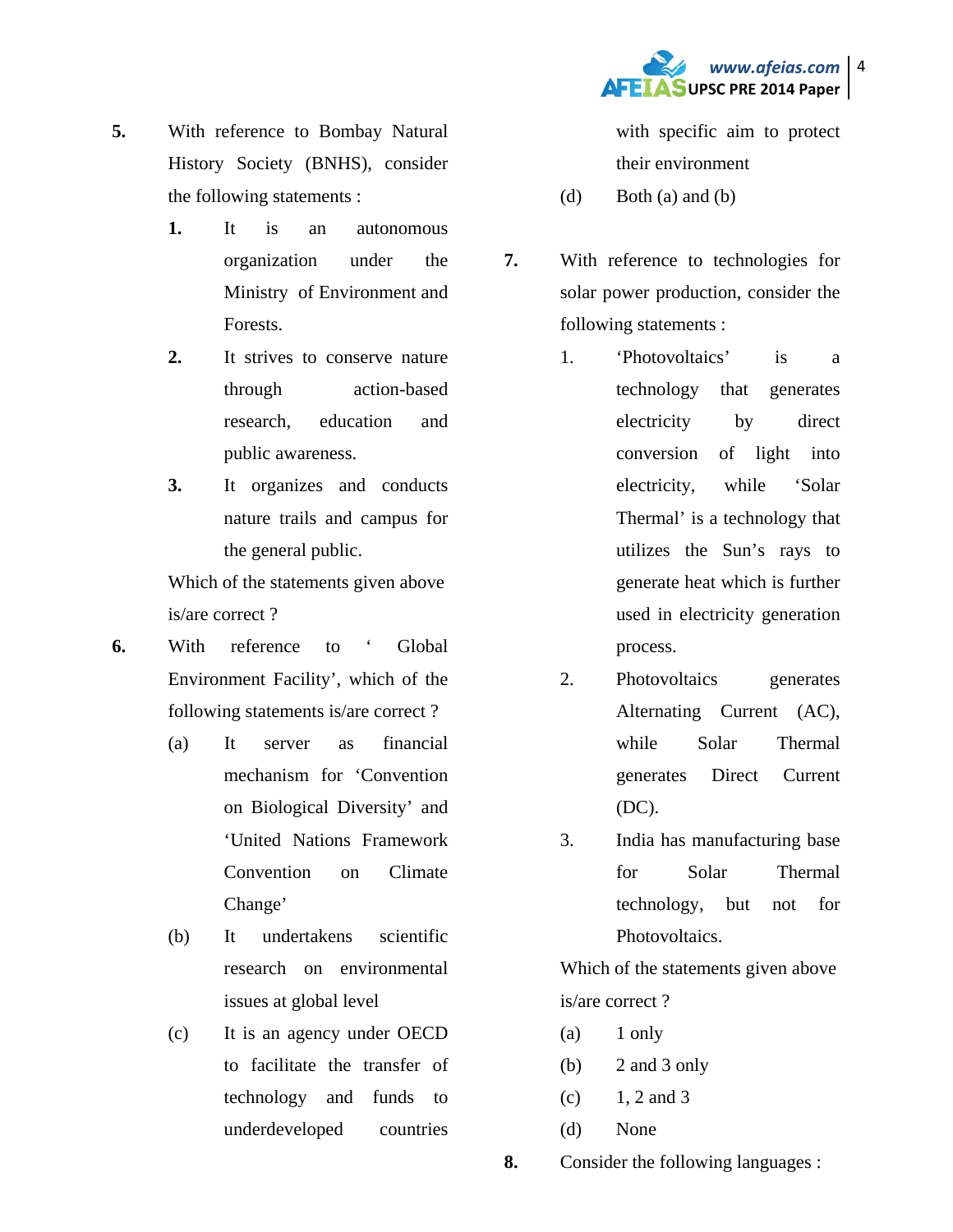

- 1. Gujarati
- 2. Kannada
- 3. Telugu

Which of the above has/have been declared as 'Classical Language/ Languages' by the Government ?

- $(a)$  1 and 2 only
- (b) 3 only

%

- $(c)$  2 and 3 only
- (d)  $1, 2$  and 3
- 5. बम्बई नेचुरल हिस्टरी सोसाइटी (BNHS) के सन्दर्भ में निम्नलिखित कथनों पर विचार कीजिए
	- 1. यह पर्यावरण एवं वन मंत्रालय के अधीन एक स्वायत्त संगठन है।
	- 2. यह क्रिया-आधारित अनुसंधान, शिक्षा एवं लोक जागरूकता के माध्यम से प्रकृति को बचाने का प्रयास करता है।
	- 3. यह आम जनता के लिए प्रकृति खोज–यात्राओं एवं शिविरों का आयोजन एवं संचालन करता है।

उपर्युक्त कथनों में से कौन–सा $\overline{z}$ से सही है $\overline{z}$ ें

- $(a)$  केवल 1 और 3
- $(b)$  केवल 2
- (c) केवल 2 और 3
- $(d)$  1, 2 और 3

6. 'भूमण्डलीय पर्यावरण सुविधा' के सन्दर्भ में निम्नलिखित में से कौन $-$ सा $/$ से कथन सही है $\angle$ हैं ?

> (a) यह 'जैव-विविधता पर अभिसमय' एवं 'जलवायु परिवर्तन पर संयुक्त राष्ट्र ढाँचा अभिसमय' के लिए वित्तीय क्रियाविधि के रूप में काम करता है।

- (b) यह भूमण्डलीय स्तर पर पर्यावरण के मुद्दों पर वैज्ञानिक अनुसंधान करता है।
- $(c)$   $\qquad$  यह OECD के अधीन एक अभिकरण है, जो अल्पविकसित देशों को उनके पर्यावरण की सुरक्षा के विशिष्ट उद्देश्य से प्रौद्योगिकी और निधियों का अन्तरण सकर बनाता है।
- $(d)$  दोनों  $(a)$  और  $(b)$

%

- 7. सौर शक्ति उत्पादन के लिए प्रौद्योगिकियों के सन्दर्भ में निम्नलिखित कथनों पर विचार कीजिए
	- 1- ^izdk'koksYVh; izfØ;k^ ,d izkS|ksfxdh है, जो कि प्रकाश क विद्युत में प्रत्यक्ष रूपान्तरण द्वारा विद्युत् जनन करती है, जबकि 'सौर तापीय प्रक्रिया' एक प्रौद्योगिकी है, जो सूर्य की किरणों का उपयोग ताप जनित करने के लिए करती है, जिसका आगे विद्युत जनन प्रक्रिया में उपयोग किया जाता है।
	- 2. प्रकाशवोल्टीय प्रक्रिया प्रत्यावर्ती धारा  $(AC)$  का जनन करती है, जबकि सौर तापीय प्रक्रिया दिष्ट धारा  $(DC)$ का जनन करती है।
	- 3. भारत के पास सौर तापीय प्रौद्योगिकी के लिए विनिर्माण आधार है, किन्तु प्रकाशवोल्टीय प्रौद्योगिकी के लिए नहीं।

उपर्युक्त कथनों में से कौन–सा $/$ से सही है $/$ हैं?

- $(a)$  केवल 1
- (b) केवल 2 और 3
- $(c)$  1, 2 और 3
- $(d)$   $\phi$  कोई नहीं
- $8.$  निम्नलिखित भाषाओं पर विचार कीजिए :
	- 1. गुजराती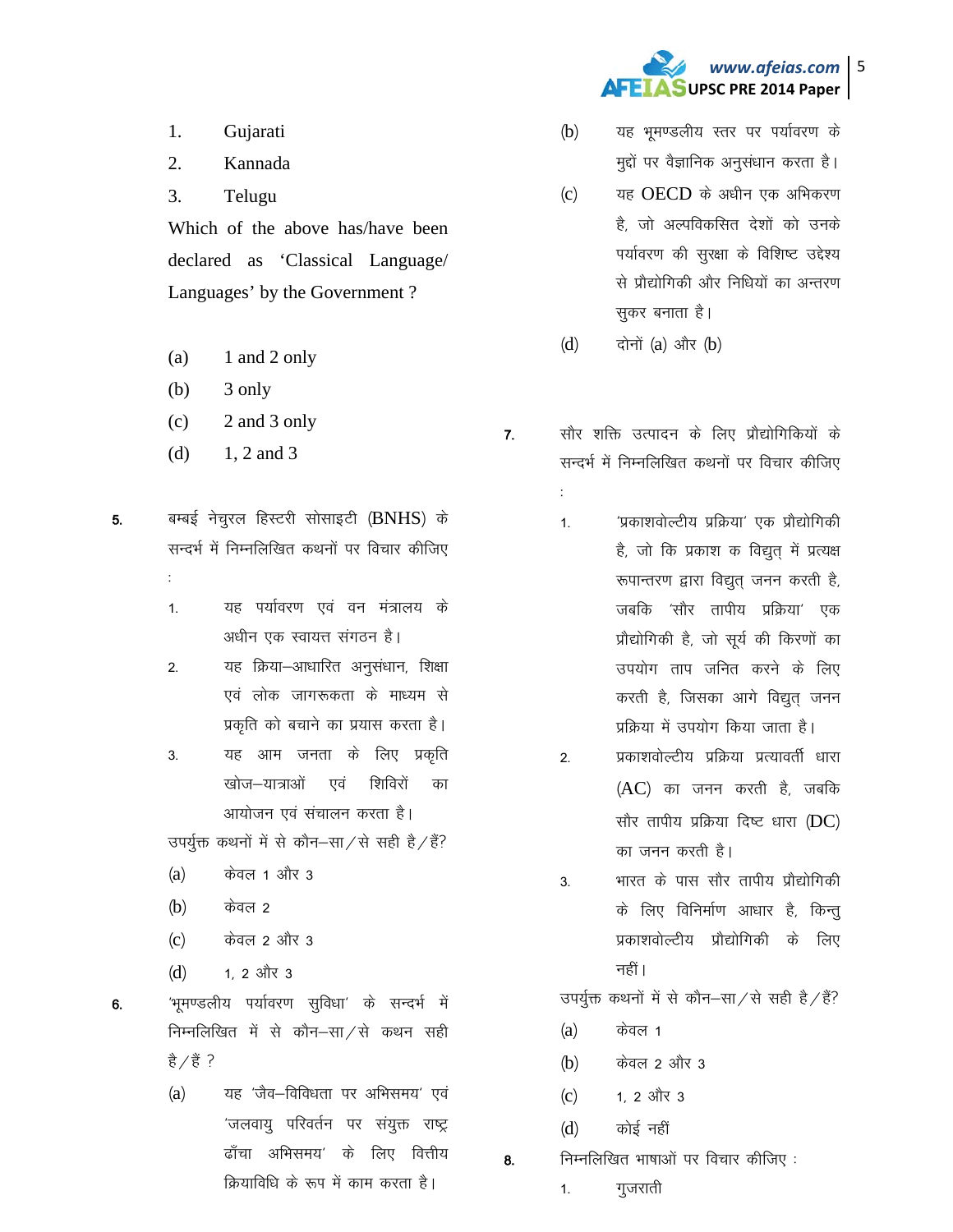

2. कन्नड 3. तेलगू उपर्युक्त में से किसको किनको सरकार ने  $'$ श्रेण्य (क्लासिकी) भाषा $/$ भाषाएँ $'$  घोषित किया हे ?  $(a)$  केवल 1 और 2  $(b)$  केवल 3  $(c)$  केवल 2 और 3

 $(d)$  1, 2 और 3

**9.** Consider the following pairs :

- 1. Dampa Tiger : Mizoram Reserve
- 2. Gumti Wildlife : Sikkim **Sanctuary**
- 3. Saramati Peak : Nagaland

Which of the above pairs is/are correctly matched ?

- $(a)$  1 only
- (b) 2 and 3 only
- (c) 1 and 3 only
- (d)  $1, 2$  and 3
- **10.** With reference to a conservation organization called 'Wetlands International', which of the following statement is/are correct ?
	- 1. It is an intergovernmental organization formed by the countries which are signatories to Ramsar Convention.
	- 2. It works at the field level to develop and mobilize

knowledge, and use the practical experience to advocate for better policies.

Select the correct answer using the code given below.

- $(a)$  1 only
- $(b)$  2 only
- (c) Both 1 and 2
- (d) Neither 1 nor 2
- 11. With reference to a grouping of countries known as BRICS, consider the following statements :
	- 1. The First Summit of BRICS was held in Rio de Janeiro in 2009.
	- 2. South Africa was the last to join the BRICS grouping.

Which of the statements given above is/are correct?

- $(a)$  1 only
- $(b)$  2 only
- (c) Both 1 and 2
- (d) Neither 1 nor 2
- **12.** Consider the following diseases :
	- 1. Diphtheria
	- 2. Chickenpox
	- 3. Smallpox

which of the above diseases has/have been cradicated in India ?

- $(a)$  1 and 2 only
- (b) 3 only
- $(c)$  1, 2 and 3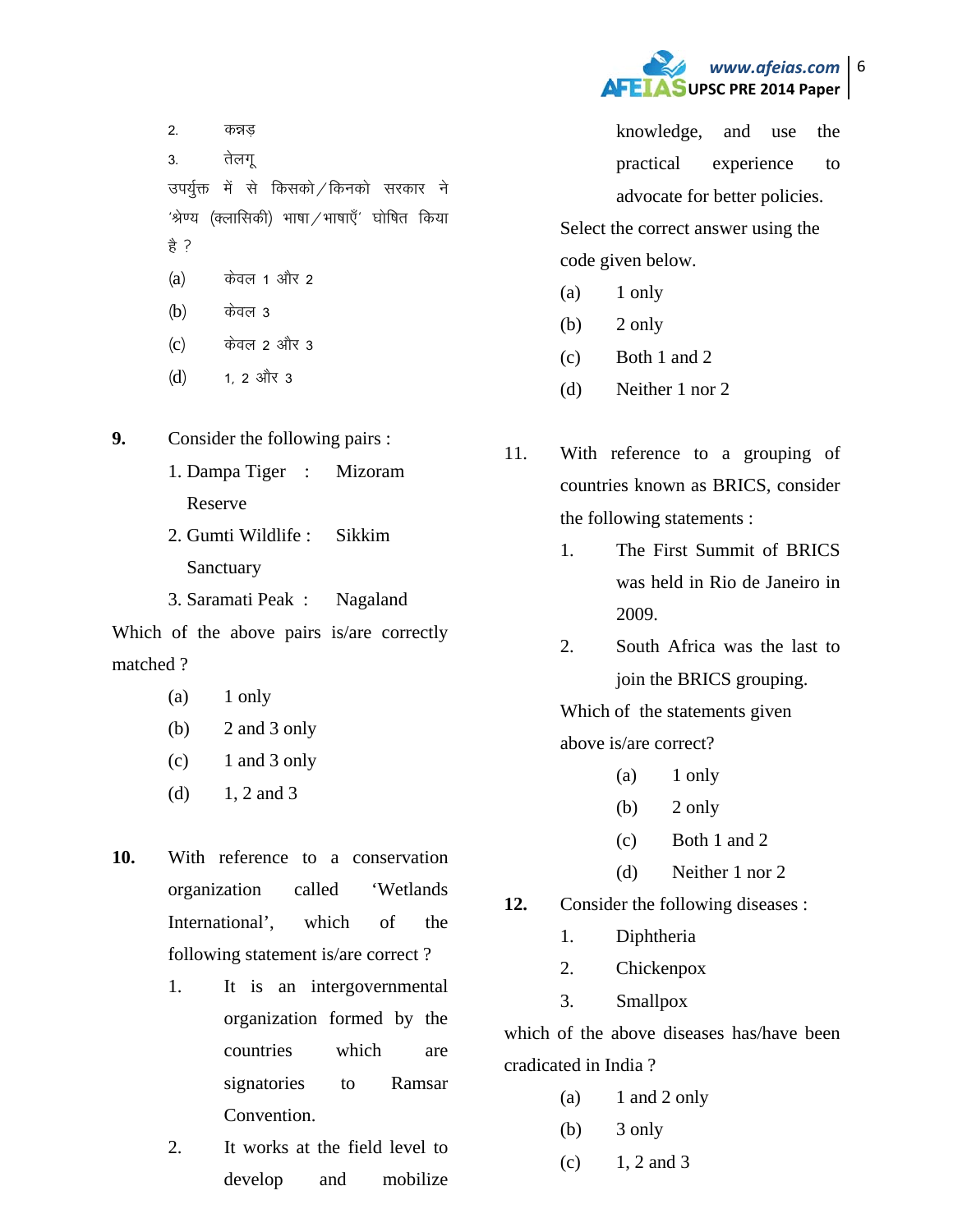

- $(d)$ None
- निम्नलिखित यूग्मों पर विचार कीजिए:  $\mathsf{q}$ 
	- दाम्पा टाइगर: मिजोरम  $1<sup>1</sup>$ रिजर्व
	- गुमटी वन्यजीव : सिक्किम  $2.$ अभयारण्य

सारामती शिखर : नागालैण्ड  $3<sub>1</sub>$ 

उपर्युक्त युग्मों में से कौन-सा/से सही सुमेलित है ∕ है ?

- $(a)$ केवल 1
- केवल 2 और 3  $(b)$
- $(c)$ केवल 1 और 3
- $(d)$ 1. 2 और 3
- $10<sub>1</sub>$ 'वेटलैंड्स इंटरनेशनल' नामक संरक्षण संगठन के सन्दर्भ में निम्नलिखित में से कौन–सा⁄से कथन सही है  $/$ हैं?
	- $1.$ यह रामसर अभिसमय के हस्ताक्षरकर्ता देशों द्वारा गया एक बनाया अन्त:सरकारी संगठन है।
	- यह ज्ञान के विकास और संग्रहण के  $2.$ लिए तथा व्यावहारिक अनुभव का बेहतर नीतियों हेतू पक्षसमर्थन करने के लिए क्षेत्र स्तर पर कार्य करता है।

नीचे दिए गए कूट का प्रयोग कर सही उत्तर चुनिए ।

- $(a)$ केवल 1
- केवल 2  $(b)$
- 1 और 2 दोनों  $(c)$
- न तो 1 और न ही 2  $(d)$
- BRICS के रूप में ज्ञात देशों के एक समूह  $11.$ के सन्दर्भ में निम्नलिखित कथनों पर विचार कीजिए :
- $BRICS$  का पहला शिखर सम्मेलन  $\mathbf{1}$ रिओ दे जेनेरो में 2009 में हुआ था।
- दक्षिण अफ्रीका BRICS समूह में  $2.$ अन्त में शामिल हुआ।
- उपर्युक्त कथनों में से कौन–सा/से सही है/हैं?
	- $(a)$ केवल 1
	- $(b)$ केवल २
	- $(c)$ 1 और 2 दोनों
	- $(d)$ न तो 1 और न ही 2
- निम्नलिखित रोगों पर विचार कीजिए:  $12.$ 
	- <u> हिफ्थीरिया</u>  $1<sup>1</sup>$
	- छोटी माता (चिकेनपॉक्स)  $\overline{2}$ .
	- चेचक (स्मॉलपॉक्स)  $\overline{3}$

उपर्युक्त में से किस रोग / किन रोगों का भारत में उन्मुलन हो चुका है ?

- केवल 1 और 2  $(a)$
- केवल 3  $(b)$
- 1, 2 और 3  $(c)$
- $(d)$ कोई नहीं
- 13. Which of the following phenomena might have influenced the evolution of organisms?
	- 1. Continental drift
	- $2.$ **Glacial cycles**

Select the correct answer using the code given below.

- (a) 1 only
- 2 only (b)
- Both 1 and 2  $(c)$
- Neither 1 nor 2  $(d)$
- 14. Other than poaching, what are the possible reasons for the decline in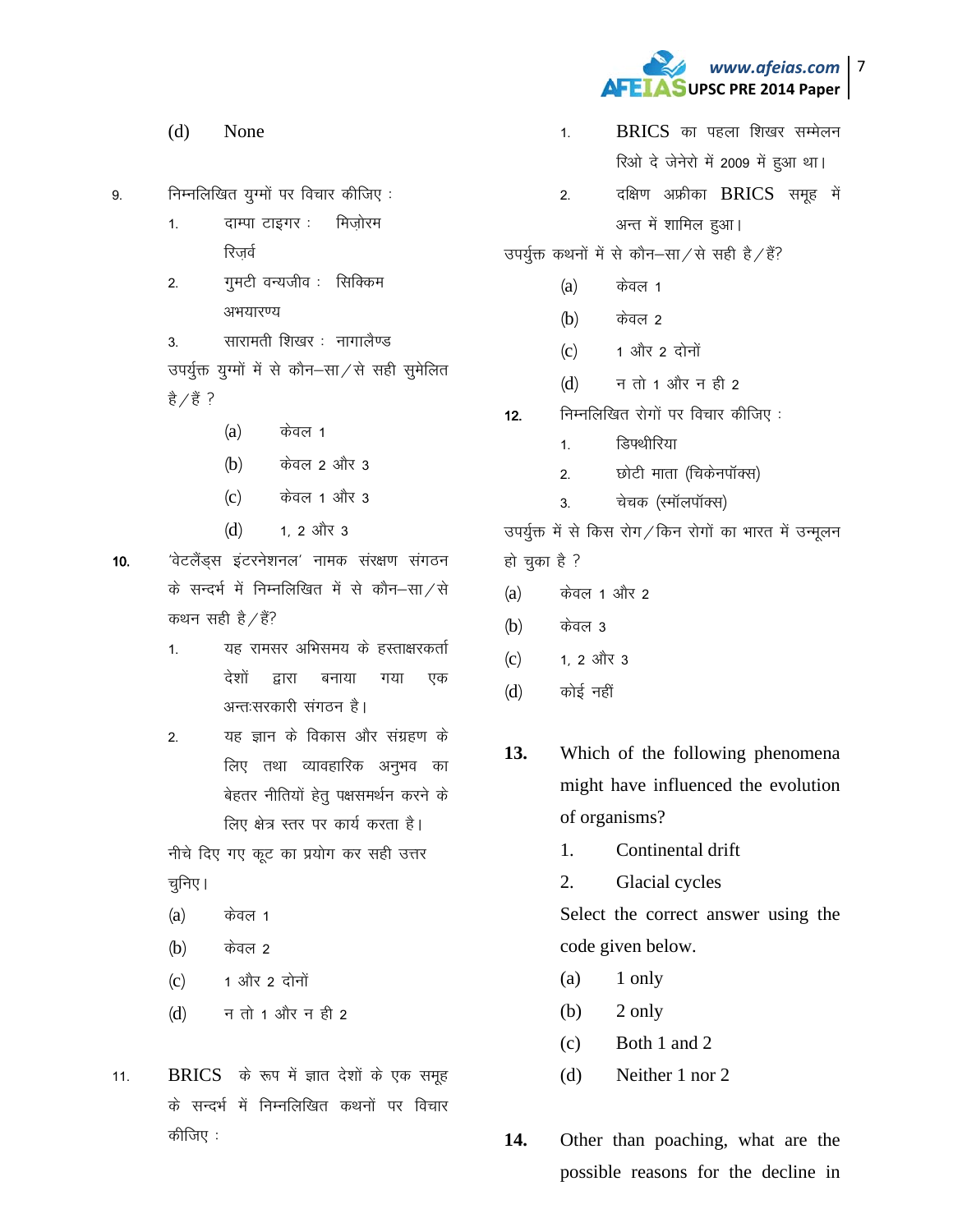

the population of Ganges River Dolphins ?

- 1. Construction of dams and barrages on rivers
- 2. Increase in the population of crocodiles in rivers
- 3. Getting trapped in fishing nets accidentally
- 4. Use of synthetic fertilizers and other agricultural chemicals in crop-fields in the vicinity of rivers.

Select the correct answer using the code given below.

- (a)  $1$  and  $2$  only
- (b) 2 and 3 only
- $(c)$  1, 3 and 4 only
- (d)  $1, 2, 3$  and 4
- **15.** The Radcliffe Committee was appointed to
	- (a) solve the problem of minorities in India.
	- (b) give effect to the Independence Bill
	- (c) delimit the boundarics between India and Pakistan
	- (d) enquire into the riots in East Bengal
- **16.** Brominated flame retardants are used in many household products like mattresses and upholstery. Why is there some concern about their use ?
- 1. They are highly resistant to degradation in the environment.
- 2. They are able to accumulate in humans and animals.

Select the correct answer using the code given below.

- $(a)$  1 only
- $(b)$  2 only
- (c) Both 1 and 2
- (d) Neither 1 nor 2
- $13.$  निम्नलिखित में से किस घटना / किन घटनाओं ने जीवों के विकास को प्रभावित किया होगा ?
	- 1 महाद्वीपीय विस्थापन
	- 2. हिमानी चक्र
	- नीचे दिए गए कूट का प्रयोग कर सही उत्तर चुनिए ।
	- $(a)$  केवल 1
	- (**b**) केवल 2
	- $(c)$  1 और 2 दोनों
	- $(d)$  न तो 1 और न ही 2
- 14. गंगा नदी डॉल़फिन की समष्टि में ह्रास के लिए शिकार-चोरी के अलावा और क्या सम्भव कारण  $\frac{2}{5}$  ?
	- 1. नदियों पर बाँधों और बराजों का निर्माण
	- 2. नदियों में मगरमच्छों की समष्टि में वद्धि
	- 3. सयोग से मछली पकड़ने के जालों में फँस जाना।
	- 4. नदियों के आस–पास के फसल–खेतों में संश्लिष्ट उर्वरकों और अन्य कृषि रसायनों का इस्तेमाल

नीचे दिए गए कूट का प्रयोग कर सही उत्तर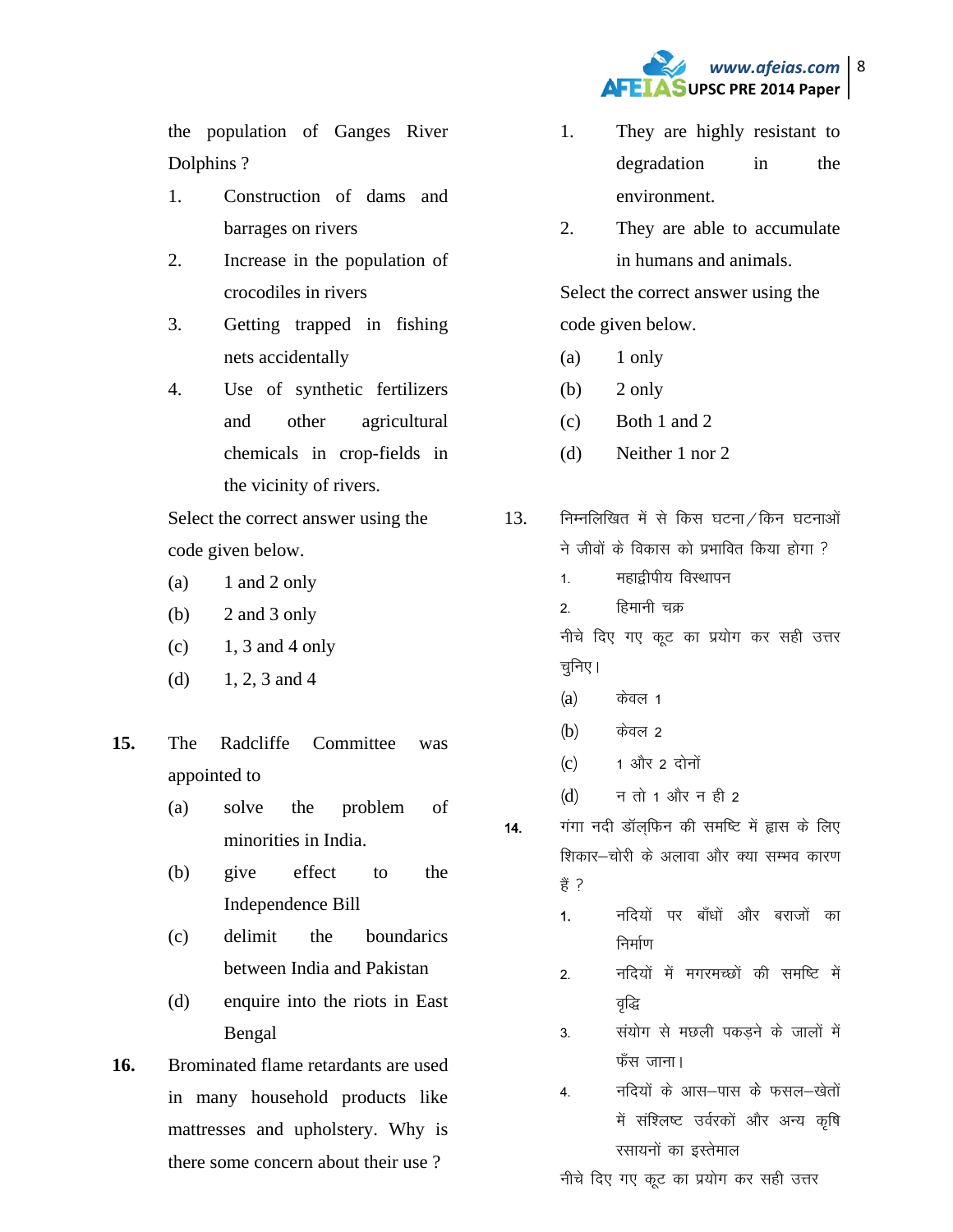

चुनिए ।

- $(a)$  केवल 1 और 2
- $(b)$  केवल 2 और 3
- (c) केवल 1, 3 और 4
- $(d)$  1, 2, 3 और 4

15. रैडक्लिफ समिति किसलिए नियुक्त की गई थी?

- (a) भारत में अल्पसंख्यकों की समस्या को सुलझाने के लिए
- (b) स्वतंत्रता विधेयक को कार्यरूप में परिणत करने के लिए
- $(c)$  भारत और पाकिस्तान के बीच सीमाओं को निर्धारित करने के लिए
- (d) पूर्वी बंगाल के दंगों की जाँच करने के लिए

16. कई घरेलू उत्पादों, जैसे गद्दों और फर्नीचर की गद्दियों (अपहोल्स्टरी), में ब्रोमीनयुक्त ज्वाला मंदकों का उपयोग किया जाता है। उनका उपयोग क्यों कुछ चिन्ता का विषय है?

- 1. जनमें पर्यावरण में निम्नीकरण के प्रति उच्च प्रतिरोधकता है।
- 2. वे मनुष्यों और पशुओं में संचित हो सकते हैं।

नीचे दिए गए कूट का प्रयोग कर सही उत्तर चूनिए ।

- $(a)$  केवल 1
- $(b)$  केवल 2
- $(c)$  1 और 2 दोनों
- $(d)$  न तो 1 और न ही 2

**17.** Consider the following :

- 1. Bats
- 2. Bears
- 3. Rodents

The phenomenon of hibernation can be observed in which of the above kinds of animals ?

- $(a)$  1 and 2 only
- $(b)$  2 only
- $(c)$  1, 2 and 3
- (d) Hibernation cannot be observed in any of the above
- **18.** Which one of the following is the largest Committee of the Parliament?
	- (a) The Committee on Public **Accounts**
	- (b) The Committee on Estimates
	- (c) The Committee on Public Undertakings
	- (d) The Committee on Petitions
- **19.** Which of the following adds/add carbon dioxide to the carbon cycle on the planet Earth?
	- 1. Volcanic action
	- 2. Respiration
	- 3. Photosynthesis
	- 4. Decay of organic matter

Select the correct answer using the code given below.

- $(a)$  1 and 3 only
- (b)  $2 \text{ only}$
- $(c)$  1, 2 and 4 only
- (d)  $1, 2, 3$  and 4
- **20.** If you walk through countryside, you are likely to see some birds atalking alongside the cattle to seize the insects disturbed by their movement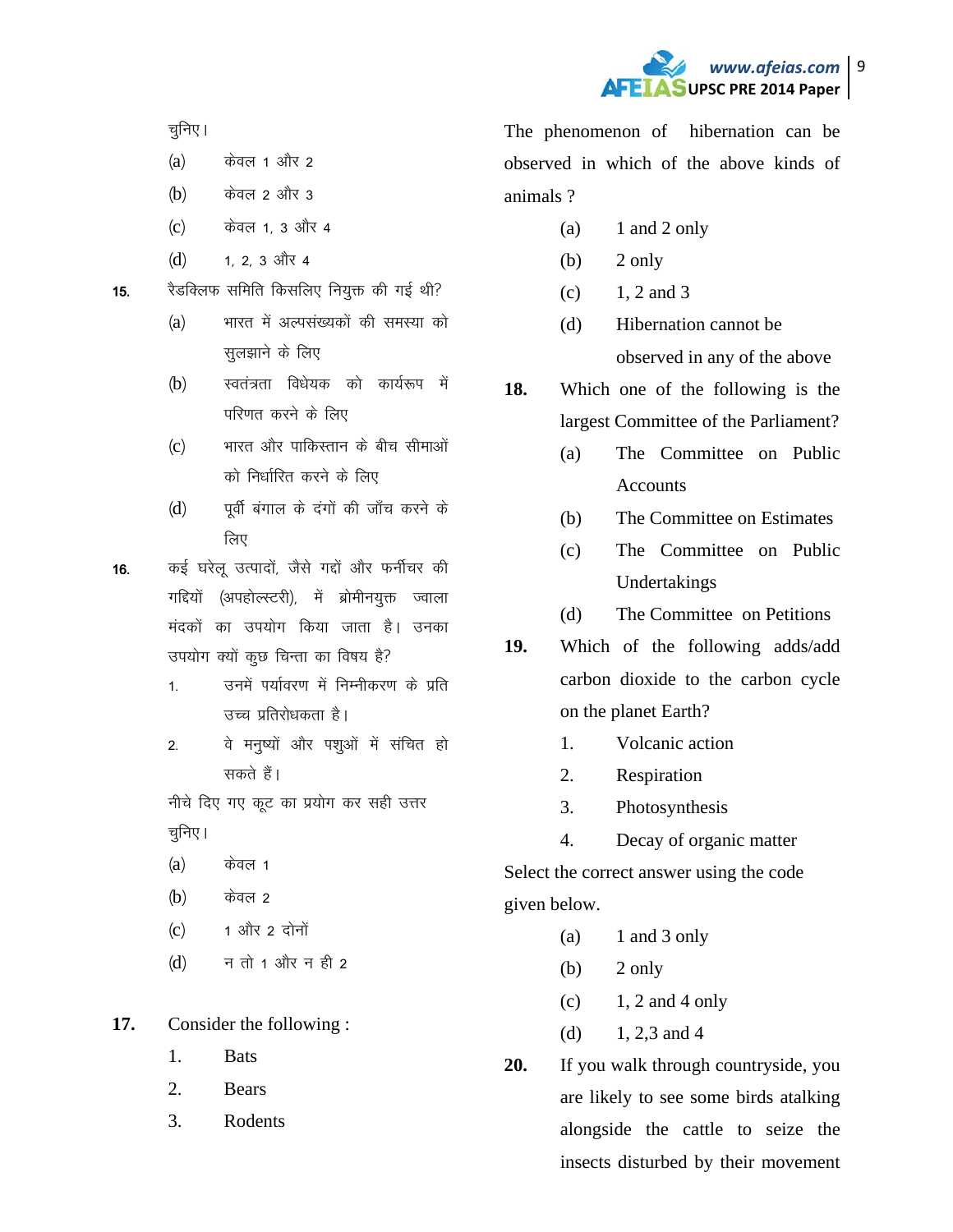

through grasses. Which of the following is /are such bird/birds?

- 1. Painted Stork
- 2. Common Myna
- 3. Black-necked Crane

Select the correct answer using the code given below.

- $(a)$  1 and 2
- $(b)$  2 only
- $(c)$  2 and 3
- (d) 3 only
- 17. निम्नलिखित पर विचार कीजिए :
	- 1. चमगादड
	- 2. भाल
	- 3. कृन्तक (रोडेन्ट)

उपर्युक्त में से किस प्रकार के जन्तू में शीतनिष्क्रियता की परिघटना का प्रेक्षण किया जा सकता है ?

- $(a)$  केवल 1 और 2
- $(b)$  केवल 2
- $(c)$  1, 2 और 3
- (d) शीतनिष्क्रियता उपर्युक्त में से किसी में भी नहीं प्रेक्षित की जा सकती
- 18. Fिम्नलिखित में से कौन-सी एक सबसे बडी संसदीय समिति है ?
	- $(a)$  लोक लेखा समिति
	- $(b)$  प्राक्कलन समिति
	- (c) सरकारी उपक्रम समिति
	- (d) याचिका समिति (कमिटी ऑन पिटिशन्स)
- 19. निम्नलिखित में से कौन $-$ सा $/$ से पृथ्वी ग्रह पर कार्बन चक्र में कार्बन डाइऑक्साइड का योगदान करता है / करते हैं?
- 2. श्रव्सन
- 3. प्रकाश-संश्लेषण
- 4. जैव पदार्थ का क्षय
- नीचे दिए गए कूट का प्रयोग कर सही उत्तर चुनिए।
	- $(a)$  केवल 1 और 3
	- $(b)$  केवल 2
	- (c) केवल 1, 2 और 4
	- $(d)$  1, 2, 3 और 4
- 20. यदि आप ग्रामीण क्षेत्र से होकर गुजरते हैं, तो आपको यह देखने को मिल सकता है कि अनेक प्रकार के पक्षी, चरने वाले पशुओं / भैंसों के पीछे-पीछे चलते हैं और उनके घास में चलने से अशान्त होने वाले कीटों को पकड़ते हैं। निम्नलिखित में से कौन-सा $\chi$ से ऐसा $\chi$ ऐसे पक्षी  $\frac{2}{5}$ / $\frac{2}{5}$ ?
	- $1.$  वित्रित बलाक
	- 2<sup>-</sup> साधारण मैना
	- 3. काली गर्दन वाला सारस

नीचे दिए गए कूट का प्रयोग कर सही उत्तर चुनिए।

- $(a)$  1 और 2
- $(b)$  केवल 2
- (c) 2 और 3
- (d) केवल 3
- **21.** In medieval India, the designations 'Mahattara' and 'Pattakila' were used for
	- (a) military officers
	- (b) village headmen
	- (c) specialists in Vedic rituals
	- (d) chiefs of craft guilds

1. ज्वालामुखी क्रिया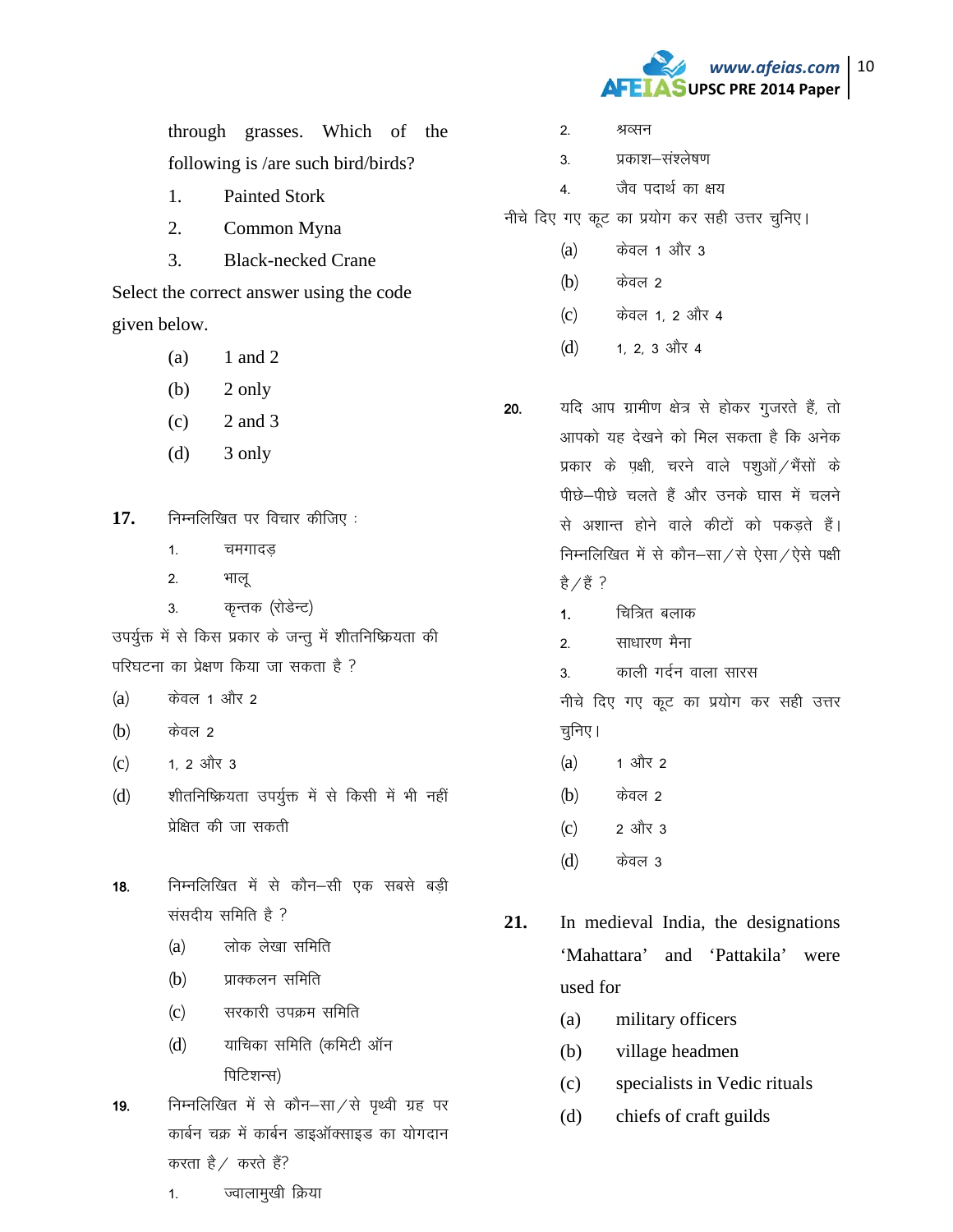

- $22.$ Lichens, which are capable of initiating ecological succession even on a bare rock, are actually a symbiotic association of
	- algae and bacteria  $(a)$
	- $(b)$ algae and fungi
	- bacteria and fungi  $(c)$
	- fungi and mosses  $(d)$
- 23. If you travel through the Himalayas, you are likely to see which of the following plants naturally growing there?
	- $1<sup>1</sup>$  $Oak$
	- $\overline{2}$ . Rhododendron
	- $3.$ Sandalwood

Select the correct answer using the code given below.

- 1 and 2 only  $(a)$
- (b) 3 only
- 1 and 3 only  $(c)$
- $1, 2$  and  $3$  $(d)$
- $24.$ Which of the following are some important pollutants released by steel industry in India?
	- $1.$ Oxides of sulphur
	- 2. Oxides of nitrogen
	- $\mathcal{R}$ Carbon monoxide
	- $\overline{4}$ . Carbon dioxide

Select the correct answer using the code given below.

- 1, 3 and 4 only  $(a)$
- $(b)$ 2 and 3 only
- $(c)$ 1 and 4 only
- $1, 2, 3$  and 4  $(d)$
- $25.$ Which of the following Kingdome were associated with the life of the Buddha?
	- $1<sub>1</sub>$ Avanti
	- $2.$ Gandhara
	- $3.$ Kosala
	- $\overline{4}$ . Magadha

Select the correct answer using the code given below.

- $1, 2$  and  $3$  $(a)$
- $(b)$ 2 and 4
- $(c)$ 3 and 4 only
- $(d)$ 1. 3 and 4
- 21. मध्यकालीन भारत में 'महत्तर' और 'पट्टकिल' पदनाम किनके लिए प्रयुक्त होते थे ?
	- सैन्य अधिकारी  $(a)$
	- $(b)$ ग्राम मुखिया
	- वैदिक कर्मकाण्ड के विशेषज्ञ  $(c)$
	- शिल्पी श्रेणियों के प्रमुख  $(d)$
- लाइकेन जो एक नग्न चड़ान पर भी  $22.$ पारिस्थितिक अनुक्रम को प्रारम्भ करने में सक्षम हैं. वास्तव में किनके सहजीवी साहचर्य हैं ?
	- शैवाल और जीवाणू  $(a)$
	- शैवाल और कवक  $(b)$
	- जीवाणु और कवक  $(c)$
	- $(d)$ कवक और मॉस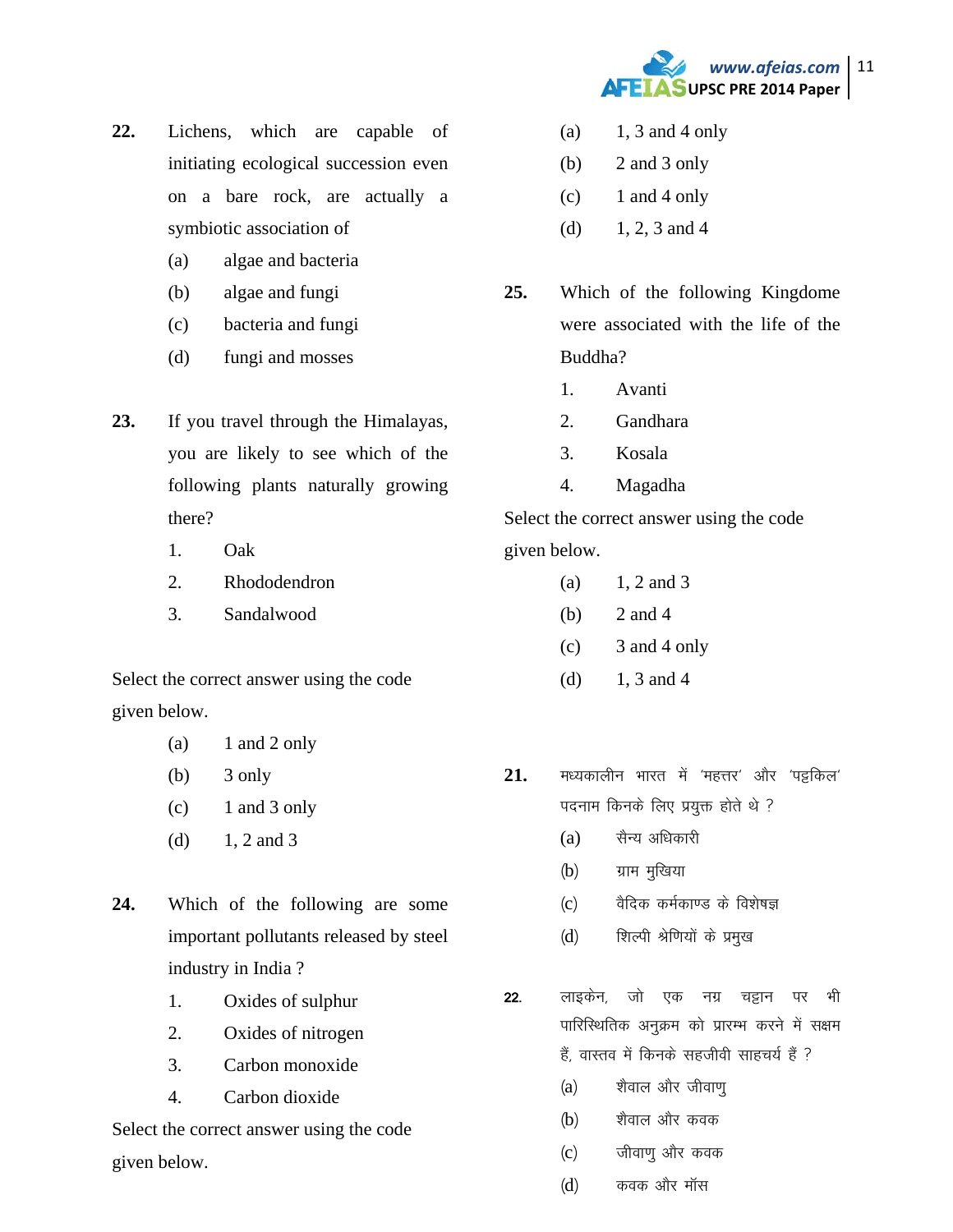

- 23. यदि आप हिमालय से होकर यात्रा करते हैं. तो आपको वहाँ निम्नलिखित में से किस पादप $/$ किन पादपों को प्राकृतिक रूप में उगते हुए दिखने की सम्भावना है?
	- $1 -$  and
	- 2. बुरुश
	- 3. चंदन

नीचे दिए गए कूट का प्रयोग कर सही उत्तर चुनिए ।

- $(a)$  केवल 1 और 2
- $(b)$  केवल 3
- $(c)$  केवल 1 और 3
- $(d)$  1, 2 और 3
- 24. निम्नलिखित में से कौन–से कुछ महत्त्वपूर्ण प्रदूषक हैं जो भारत में इस्पात उद्योग द्वारा मुक्त किए जाते हैं ?
	- 1. सल्फर के ऑक्साइड
	- 2. माइट्रोजन के ऑक्साइड
	- 3. कार्बन मोनोऑक्साइड
	- 4. कार्बन डाइऑक्साइड

नीचे दिए गए कूट का प्रयोग कर सही उत्तर चुनिए ।

- $(a)$  केवल 1, 3 और 4
- $(b)$  केवल 2 और 3
- $(c)$  केवल 1 और 4
- $(d)$  1, 2, 3 और 4
- 25. निम्नलिखित राज्यों में से किनका सम्बन्ध बुद्ध  $\vec{a}$  जीवन से था ?
	- 1. अवन्ति
	- 2. गान्धार
	- 3 कोसल
	- 4. मगध

नीचे दिए गए कूट का प्रयोग कर सही उत्तर चुनिए।

- $(a)$  1, 2 और 3
- $(b)$  2 और 4
- (c) केवल 3 और 4
- $(d)$  1. 3 और 4
- **26.** Every year, a monthlong ecologically important campaign/festival is held during which certain communities/tribes plant saplings of fruit-bearing trees. Which of the following are such communities/tribes?
	- (a) Bhutia and Lepcha
	- (b) Gond and Korku
	- (c) Irula and Toda
	- (d) Sahariya and Agariya
- **27.** The sales tax you pay while purchasing a toothpaste is a
	- (a) tax imposed by the Central Government
	- (b) tax imposed by the Central Government but collected by the State Government
	- (c) tax imposed by the State Government but collected by the Central Government
	- (d) tax imposed and collected by the State Government
- **28.** What does venture capital mean?
	- (a) A short-term capital provided to industries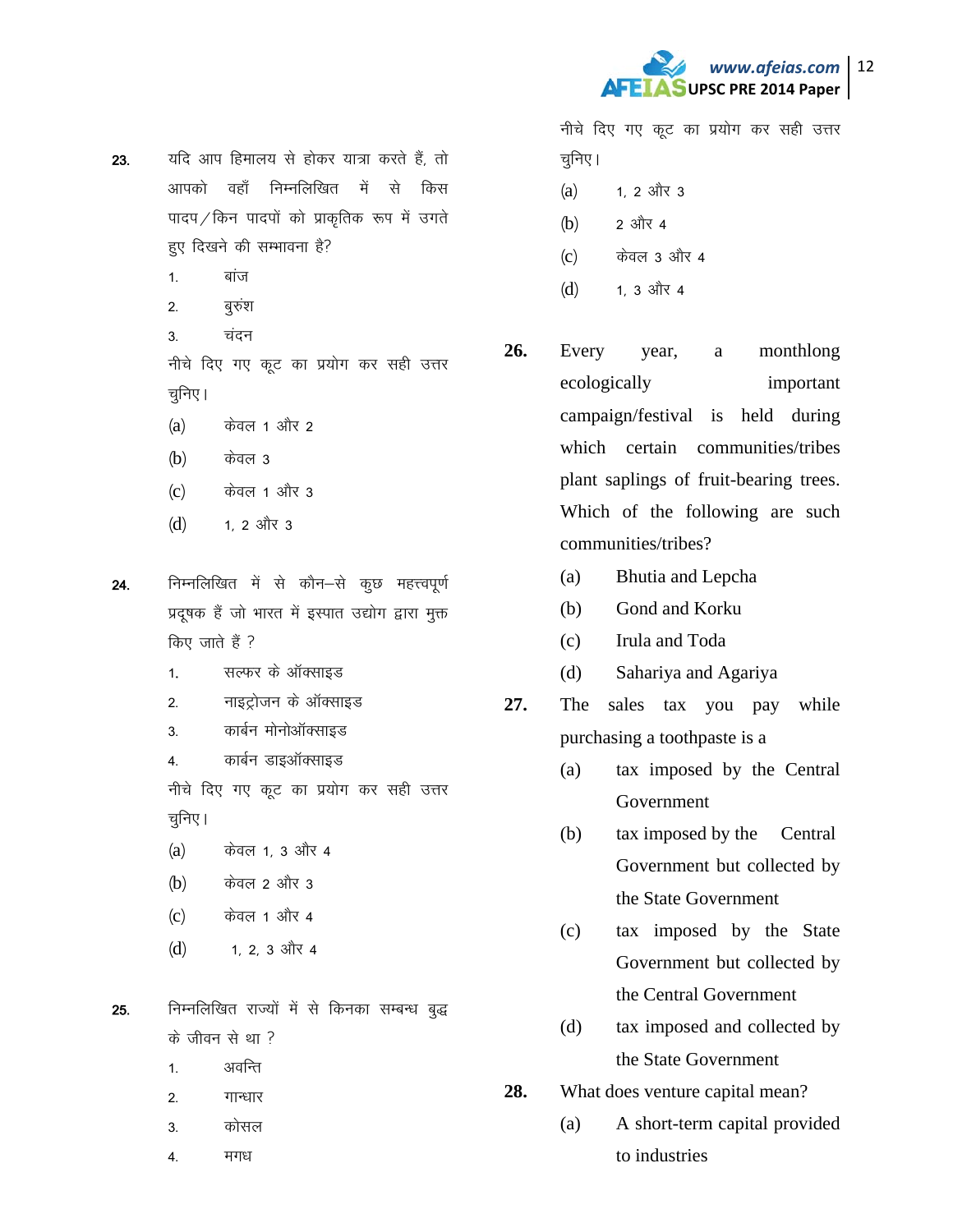

- (b) A long-term state-up capital provided to new entrepreneurs
- (c) Funds provided to industries at time of incurring losses
- (d) Funds provided for replacement and renovation of industries
- **29.** The main objective of the  $12<sup>th</sup>$  Five-Year Plan is
	- (a) inclusive growth and poverty reduction
	- (b) inclusive and sustainable growth
	- (c) sustainable and inclusive growth to reduce unemployment
	- (d) faster, sustainable and more inclusive growth
- **30.** With reference to Balance of Payments, which of the following constitutes/constitute the Current Account?
	- 1. Balance of trade
	- 2. Foreign assets
	- 3. Balance of invisibles
	- 4. Special Drawing Rights

Select the correct answer using the code given below.

- $(a)$  1 only
- (b) 2 and 3
- $(c)$  1 and 3
- (d)  $1, 2$  and 4
- **31.** The terms 'Marginal Standing Facility Rate' and 'Net Demand and Time Liabilities', sometimes appearing in news, are used in relation to
	- (a) banking operations
	- (b) communication networking
	- (c) military stratefies
	- (d) supply and demand of agricultural products
- $26.$  x प्रत्येक वर्ष कतिपय विशिष्ट समुदाय / जनजाति, पारिस्थितिक रूप से महत्त्वपूर्ण, मास-भर चलने वाले अभियान / त्यौहार के दौरान फलदार वृक्षों की पौध का रोपण करते हैं। निम्नलिखित में से  $\vec{\phi}$ कौन-से ऐसे समुदाय/जनजाति हैं ?
	- $(a)$  भुटिया और लेप्चा
	- (b) गोंड और कोर्कू
	- $(c)$  हरुला और तोड़ा
	- (d) सहरिया और अगरिया
- 27. विक्रय-कर, जिसका भगतान आप कोई ट्थपेस्ट खरीदते समय करते हैं, निम्नलिखित में से किस प्रकार का कर है ?
	- (a) केन्द्र सरकार द्वारा आरोपित कर
	- (b) केन्द्र सरकार द्वारा आरोपित किन्तू राज्य सरकार द्वारा संग्रहीत कर
	- (c) राज्य सरकार द्वारा आरोपित किन्तु केन्द्र सरकार द्वारा संग्रहीत कर
	- (d) राज्य सरकार द्वारा आरोपित एवं संग्रहीत कर
- 28. जोखिम पूँजी से क्या तात्पर्य हैं ?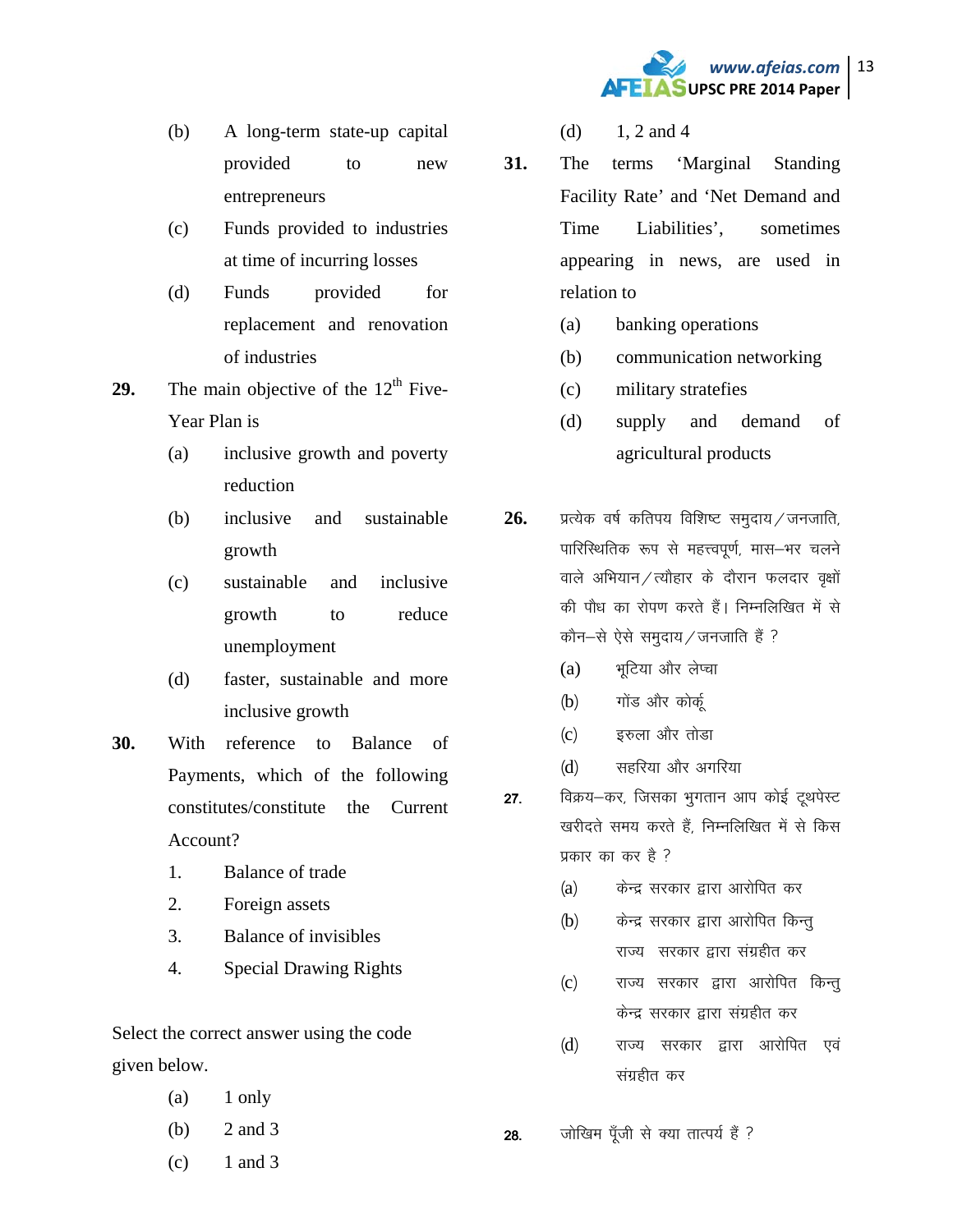

- (a) उद्योगों को उपलब्ध कराई गई अल्पकानीन पूँजी
- (b) नये उद्यमियों को उपलब्ध कराई गई दीर्घकालीन प्रारम्भिक पॅंजी
- (c) उद्योगों को हानि उठाते समय उपलब्ध कराई गई निधियाँ
- (d) जद्योगों के प्रतिस्थापन एवं नवीकरण के लिए उपलब्ध कराई गई निधियाँ
- 29. बारहवीं पंचवर्षीय योजना का मुख्य उद्देश्य क्या  $\frac{4}{5}$  ?
	- (a) समावेशी विकास और गरीबी न्यूनीकरण
	- (b) समावेशी एवं धारणीय विकास
	- (c) बेरोजगारी घटाने हेतू धारणीय एवं समावेशी विकास
	- (d) तीव्रतर, धारणीय एवं ज्यादा समावेशी विकास
- 30. भुगतान सन्तुलन के सन्दर्भ में निम्नलिखित में से किससे / किनसे चालू खाता बनता है ?
	- 1. व्यापार सन्तूलन
	- 2. विदेशी परिसम्पत्तियाँ
	- 3. अदृश्यों का सन्तुलन
	- 4. विशेष आहरण अधिकार

नीचे दिए गए कूट का प्रयोग कर सही उत्तर चुनिए ।

- $(a)$  केवल 1
- $(b)$  2 और 3
- $(c)$  1 और 3
- $(d)$  1, 2 और 4
- 31.  $\dot{}$  'सीमान्त स्थायी सुविधा दर' तथा 'निवल माँग और सावधि देयताएँ पदबन्ध कभी–कभी समाचार में आते रहते हैं। उनका प्रयोग किसके सम्बन्ध में किया जाता है?
	- $(a)$  बैंक कार्य
	- (b) संचार नेटवर्किंग
- $(c)$  युद्ध कौशल
- (d) कृषि उत्पादों की पूर्ति एवं माँग
- **32.** What is/are the facility/facilities the beneficiaries can get from the services of Bussiness Correspondent(Bank Saathi) in branchless areas ?
	- 1. It enables the beneficiaries to draw their subsidies and social security benefits in their villages.
	- 2. It enables the beneficiaries in the rural areas to make deposits and withdrawals.

Select the correct answer using the code given below.

- $(a)$  1 only
- $(b)$  2 only
- (c) Both 1 and 2
- (d) Neither 1 nor 2
- **33.** In the context of Indian Economy, which of the following is/are the purpose/purposes of 'Statutory Reserve Requirements' ?
	- 1. To enable the Central Bank to control the amount of advances the banks can create
	- 2. To make the people's deposits with banks safe and liquid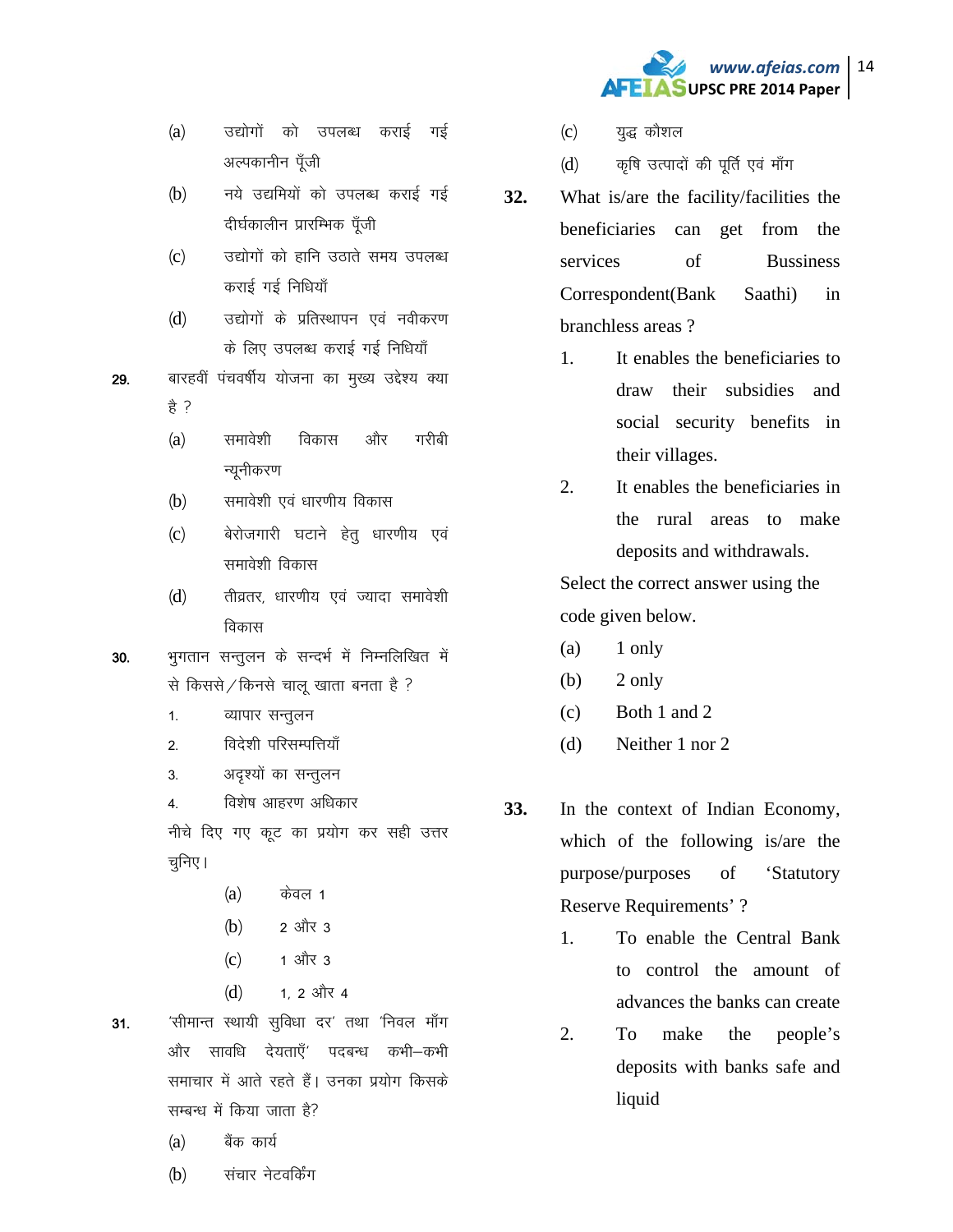

- 3. To prevent the commercial banks from making excessive profits
- 4. To force the banks to have sufficient vault cash to meet their day-to-day requirements

Select the correct answer using the code given below.

- $(a)$  1 only
- (b)  $1$  and  $2$  only
- (c) 2 and 3 only
- (d)  $1, 2, 3$  and 4
- **34.** Recently, a series of uprisings of people referred to as 'Arab Spring' originally started from
	- (a) Egypt
	- (b) Lebanon
	- (c) Syria
	- (d) Tunisia

**35.** Consider the following countries :

- 1. Denmark
- 2. Japan
- 3. Russian Federation
- 4. United Kingdom
- 5. United States of America

Which of the above are the members of the 'Arctic Council'?

- (a)  $1, 2$  and 3
- (b) 2,3 and 4
- $(c)$  1, 4 and 5
- (d)  $1, 3$  and 5
- **36.** Consider the following pairs : *Region often Country in news*  1. Chechnya : Russian Federation 2. Darfur : Mali 3. Swat Valley : lraq

Which of the above pairs is/are correctly matched ?

- (a) 1 only
- (b) 2 and 3 only
- $(c)$  1 and 3 only
- (d)  $1, 2$  and 3
- 32. शाखारहित क्षेत्रों में व्यावसायिक संवाददाताओं (बैंक साथी) की सेवाओं द्वारा लाभार्थियों को कौन–सी सुविधा / सुविधाँए प्राप्त होती है / हैं?
	- 1. यह लाभार्थियों को अपने गाँव में अपने साहाय्य और सामाजिक सुरक्षा लाभ प्राप्त करने योग्य बनाती है।
	- 2. यह ग्रामीण क्षेत्रों में लाभार्थियों को धनराशि जमा करने व आहरण करने योग्य बनाती है।

नीचे दिए गए कूट का प्रयोग कर सही उत्तर चुनिए ।

- $(a)$  केवल 1
- (b) केवल 2
- $(c)$  1 और 2 दोनों
- $(d)$  न तो 1 और न ही 2

33. भारतीय अर्थव्यवस्था के सन्दर्भ में निम्नलिखित में से कौन—सा ⁄ से 'सांविधिक आरक्षित

आवश्यकताओं' का / के उद्देश्य है / है ?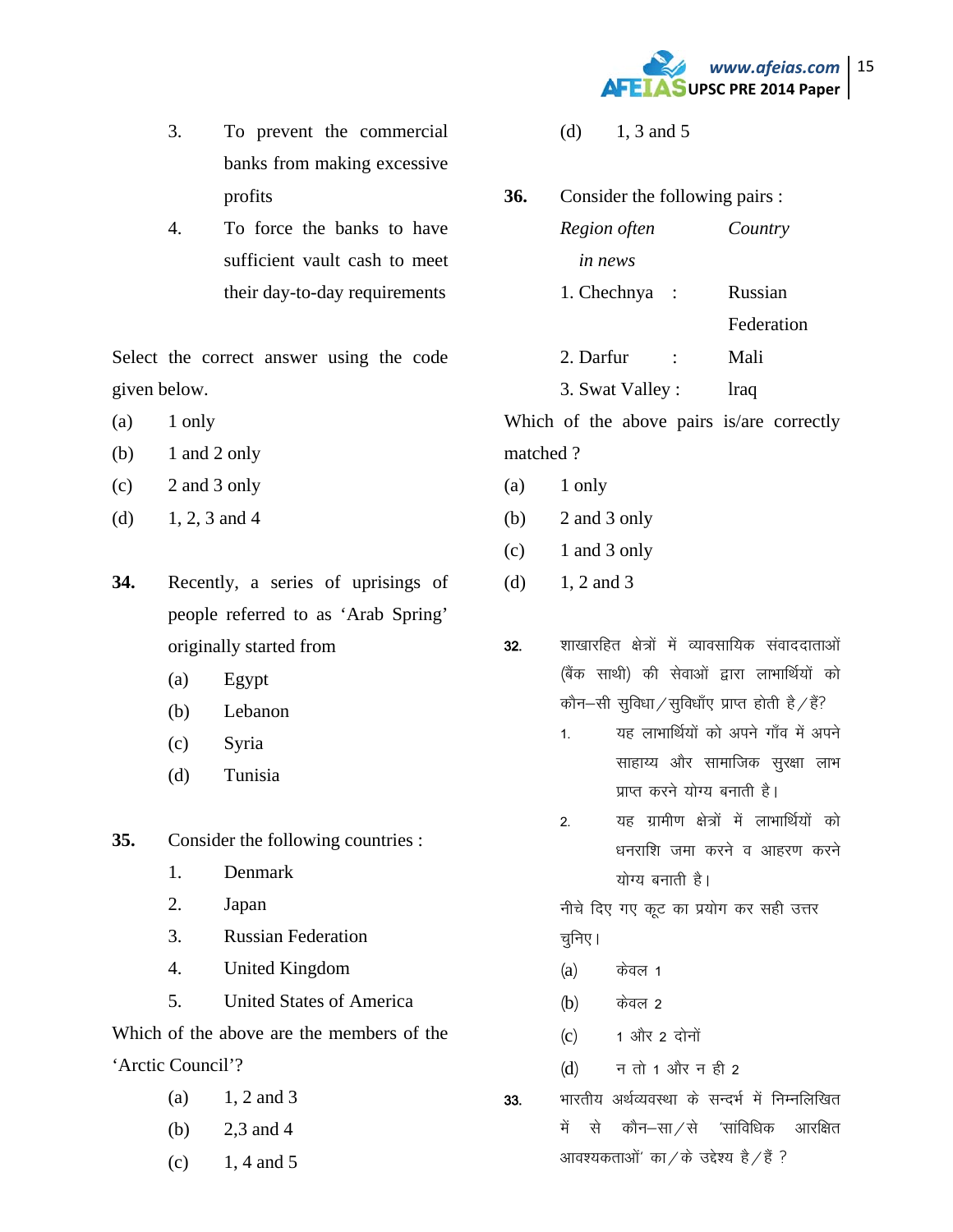www.afeias.com 16 **AFEIASUPSC PRE 2014 Paper** 

- केन्द्रीय बैंक को, बैंकों द्वारा निर्मित की  $1.$ जा सकने वाली अग्रिम राशियों पर नियंत्रण रखने की सक्षमता प्रदान करना
- बैंकों में जनता की जमा राशियों को  $2.$ सूरक्षित व तरल रखना
- व्यावसायिक बैंकों को अत्यधिक लाभ  $3<sub>1</sub>$ कमाने से रोकना
- को टिन–प्रतिटिन बैंको की  $\overline{4}$ . आवश्यकताओं को पूरा करने के लिए पर्याप्त कोष्ठ नकदी (वॉल्ट कैश) रखने को बाध्य करना

नीचे दिए गए कूट का प्रयोग कर सही उत्तर चूनिए ।

- $(a)$ केवल 1
- केवल 1 और 2  $(b)$
- केवल 2 और 3  $(c)$
- $(d)$ 1. 2. 3 और 4
- हाल ही में एक जन-विद्रोह श्रृंखला, जिसे 'अरब 34. रिप्रंग' कहा गया, मूलतः किस देश से शुरू हुई?
	- मिस्र (ईज़िप्ट)  $(a)$
	- लेबनॉन  $(b)$
	- सीरिया  $(c)$
	- ट्यनीशिया  $(d)$
- निम्नलिखित देशों पर विचार कीजिए: 35.
	- डेनमार्क  $\mathbf{1}$
	- जापान  $\overline{2}$
	- रशियन फेडरेशन  $\overline{3}$
	- 4. यूनाइटेड किंगडम
	- यूनाइटेड स्टेट्स ऑफ अमेरिका 5.

उपर्युक्त में से कौन–से 'आर्कटिक काउन्सिल' के सदस्य हैं?

- 1. 2 और 3  $(a)$
- 2, 3 और 4  $(b)$
- 1 4 और 5  $(c)$
- $(d)$ 1. 3 और 5
- निम्नलिखित युग्मों पर विचार कीजिए: 36.
	- क्षेत्र जो प्रायः समाचारों देश में आता है : रशियन फेडरेशन चेचन्या  $1.$ 
		- : माली  $\mathcal{P}$ दारफूर
		- स्वात घाटी  $\overline{3}$ : इराक

उपर्युक्त में से कौन-सा/से युग्म सही सुमेलित है ∕ है ?

- केवल 1  $(a)$
- केवल 2 और 3  $(b)$
- केवल 1 और 3  $(c)$
- 1. 2 और 3  $(d)$
- 37. With reference to Agni-IV Missile, which of the following statements is/are correct?
- It is a surface-to-surface missile. 1.
- 2. It is fuelled by liquid propellant only
- $\overline{3}$ . It can deliver one-tonne nuclear warheads about 7500 km away.

Select the correct answer using the code given below.

- (a) 1 only
- 2 and 3 only  $(b)$
- 1 and 3 only  $(c)$
- 1, 2 and 3  $(d)$
- 38. With reference to  $two$ nonconventional energy sources called 'coalbed methane' and 'shale gas'. consider the following statements: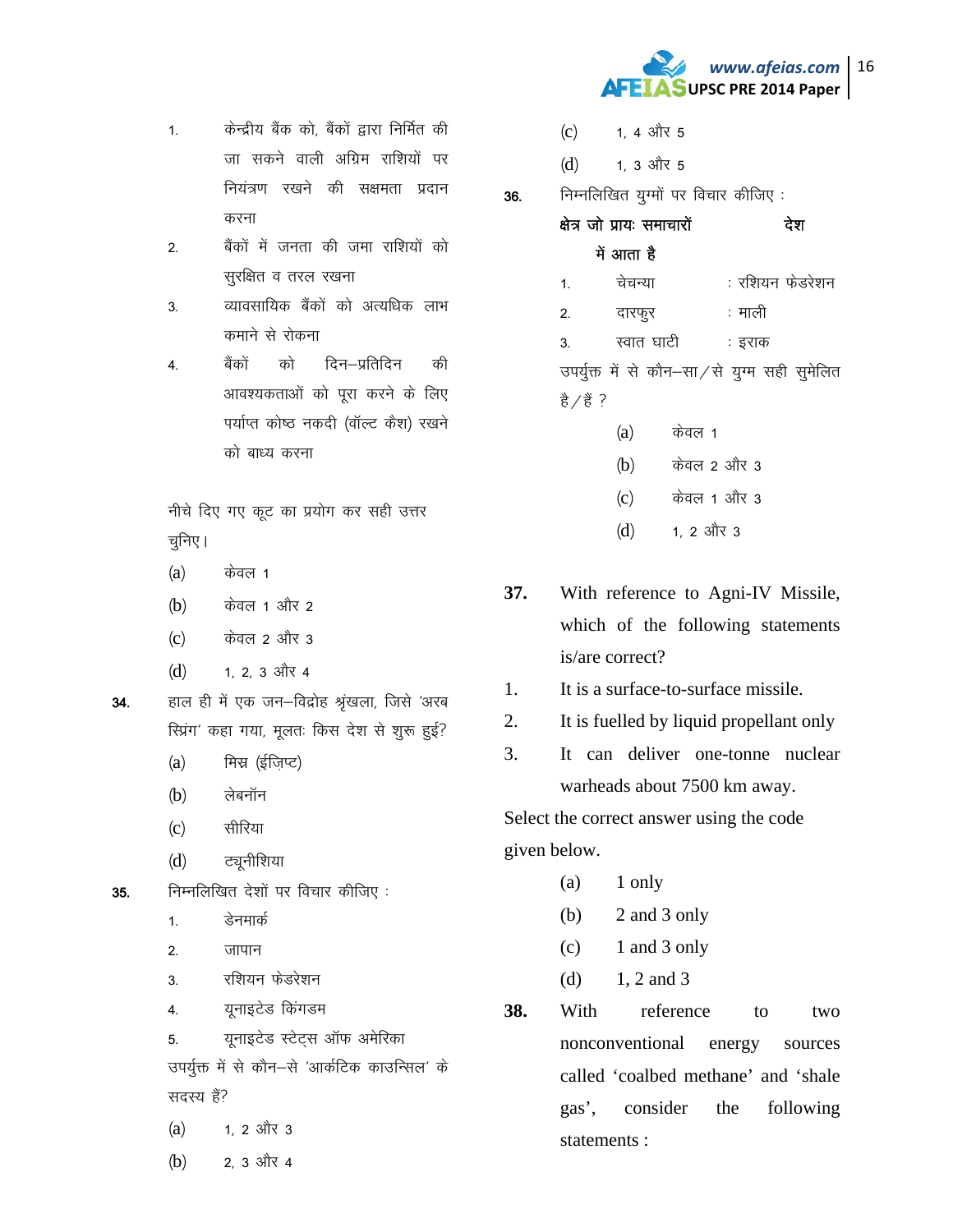# *www.afeias.com* 17 **AFEIASUPSC PRE 2014 Paper**

- 1. Coalbed methane is the pure methane gas extracted from coal seams, while shale gas is a mixure of propane and butane only that can be extracted from fine-grained sedimentary rocks.
- 2. In India abundant coalbed methane sources exist, but so far no shale gas sources have been found.

Which of the statements given above is/are correct ?

- $(a)$  1 only
- $(b)$  2 only
- (c) Both 1 and 2
- (d) Neither 1 nor 2
- **39.** With reference to 'Changpa' community of india, consider the following statements :
	- 1. They live mainly in the State of Uttarakhand.
	- 2. They rear the Pashmina goats that yield a fine wool.
	- 3. They are kept in the category of Scheduled Tribes.

Which of the statements given above is/are correct?

- $(a)$  1 only
- (b) 2 and 3 only
- $\c)$  3 only
- (d)  $1, 2$  and 3
- **40.** In India, cluster bean (Guar) is traditionally used as a vegetable or animal feed, but recently the cultivation of this has assumed significance. Which one of the following statements is correct in this context ?
	- (a) The oil extracted from seeds is used in the manufacture of biodegradable plastics
	- (b) The gum made from its seeds is used in the extraction of shale gas
	- (c) The leaf extract of this plant has the properties of antihistamines.
	- (d) It is a source of high quality biodiesel
- $37.$  अग्रि $-IV$  प्रक्षेपास्त्र के सन्दर्भ में निम्नलिखित कथनों में से कौन–सा $\alpha$ से सही है $\alpha$ है ?
	- 1- यह धरातल—से—धरातल तक मार करने वाला प्रक्षेपास्त्र है।
	- 2. इसमें केवल द्रव नोदक ईंधन के रूप में इस्तेमाल होता है।
	- 3. यह एक-टन नाभिकीय वारहेड को 7500 किलोमीटर दूरी तक फेंक सकता है।
	- नीचे दिए गए कूट का प्रयोग कर सही उत्तर चूनिए।
		- $(a)$  केवल 1
		- $(b)$  केवल 2 और 3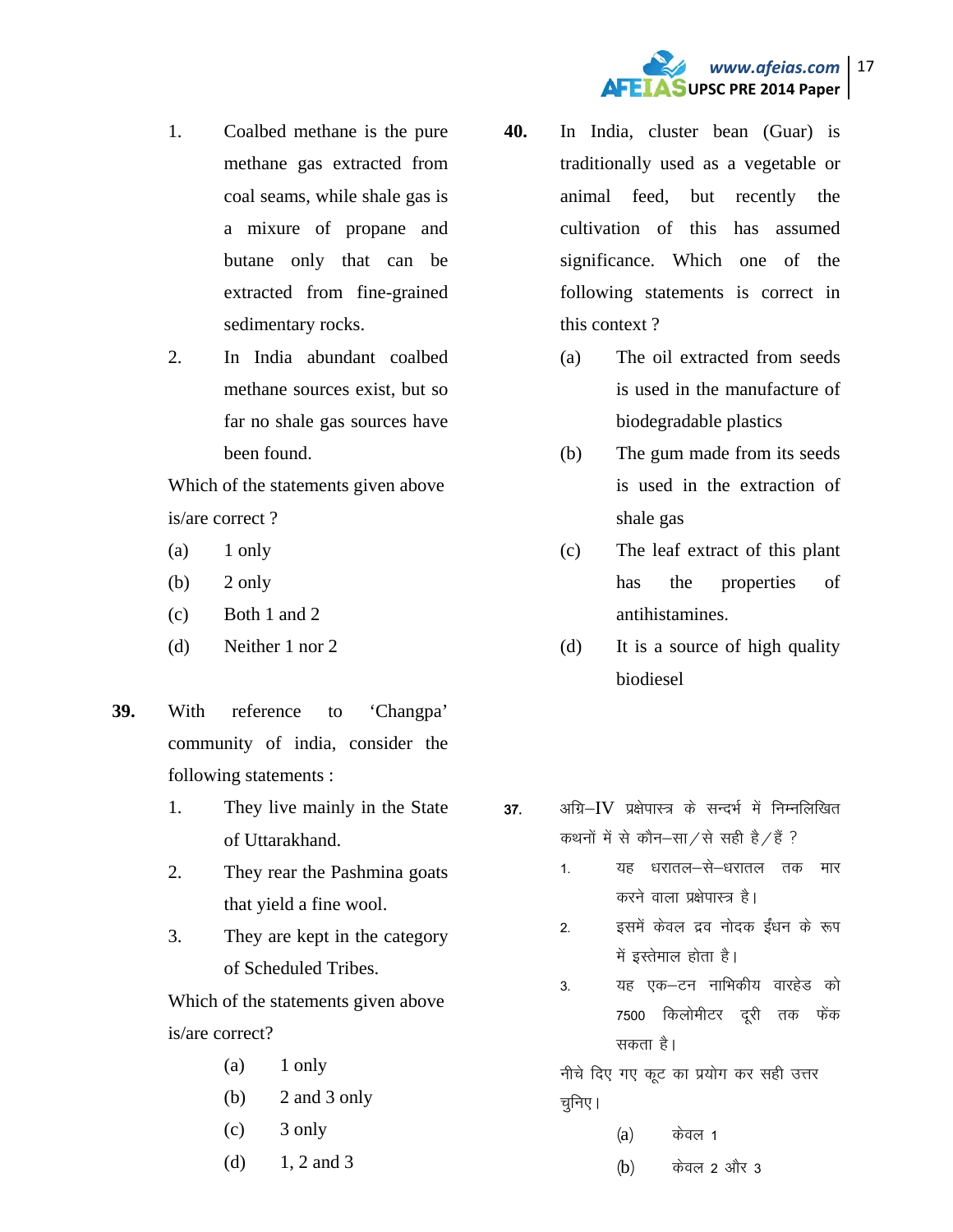

- <u>केवल 1 और 3</u>  $(c)$
- $(d)$ 1. 2 और 3
- 'कोयला—संस्तर मैथेन' और 'शेल गैस' नामक 38. दो गैर–परम्परागत ऊर्जा स्रोतों के सन्दर्भ में निम्नलिखित कथनों पर विचार कीजिए:
- कोयला-संस्तर मैथेन, कोयला संधियों से  $1.$ निष्कर्षित शुद्ध मैथेन गैस है, जबकि शेल गैस केवल प्रोपेन और ब्यूटेन का एक मिश्रण है जो सुक्ष्मकणिक अवसादी शैलों से निष्कर्षित की जा सकती है।
- भारत में कोयला-संस्तर मैथेन स्रोत बहुतायत में  $2.$ हैं, किन्तु अब तक शेल गैस के स्रोत नहीं पाए गए हैं।
- उपर्युक्त कथनों में से कौन-सा/से सही है/ हैं ?
	- केवल 1  $(a)$
	- केवल 2  $(b)$
	- 1 और 2 दोनों  $(c)$
	- न तो 1 और न ही 2  $(d)$
- भारत के 'चांग्पा' समुदाय के सन्दर्भ में 39. निम्नलिखित कथनों पर विचार कीजिए:
	- वे मुख्यतः उत्तराखण्ड राज्य में रहते  $1<sup>1</sup>$ हैं ।
	- वे अच्छे किस्म का ऊन देने वाले  $2.$ पश्मीना बकरों—बकरियों को पालते हैं।
	- उन्हें अनुसूचित जनजातियों की श्रेणी  $\overline{3}$ में रखा जाता है।

उपर्युक्त कथनों में से कौन–सा/से सही है/हैं?

- केवल 1  $(a)$
- केवल 2 और 3  $(b)$
- केवल ३  $(c)$
- $(d)$ 1 2 और 3

भारत में ग्वार (क्लस्टर बीन) का पारम्परिक रूप 40. से सब्जी या पशु आहार के रूप में उपयोग किया जाता है, किन्तू हाल ही में इसकी खेती ने

महत्त्व का स्थान प्राप्त किया है। इस सन्दर्भ में

निम्नलिखित में से कौन–सा एक कथन सही हे?

- बीजों से निकाला तेल  $(a)$ गया जैव-निम्नीकरणीय सुघटयों के निर्माण में प्रयुक्त होता है
- इसके बीजों से निर्मित गोंद शेल गैस  $(b)$ के निष्कर्षण में प्रयुक्त होता है
- इस पौधे की पत्तियों के सार में  $(c)$ प्रतिहिस्टामिन गुणधर्म होता है
- यह उच्च गुणता के जैव–डीजल का  $(d)$ एक स्रोत है
- 41. Which of the following have coral reefs?
- **Andaman and Nicobar Islands** 1.
- Gulf of Kachchh 2.
- $\overline{3}$ . Gulf of Mannar
- Sunderbans  $\overline{4}$ .

Select the correct answer using the code given below.

- $1, 2$  and  $3$  only  $(a)$
- (b) 2 and 4 only
- 1 and 3 only  $(c)$
- $(d)$ 1, 2, 3 and 4
- 42. In India, the problem of soil erosion is associated with which of the following?
	- $1<sub>1</sub>$ Terrace cultivation
	- $\overline{2}$ . Deforestation
	- $3<sub>1</sub>$ Tropical climate

Select the correct answer using the code given below.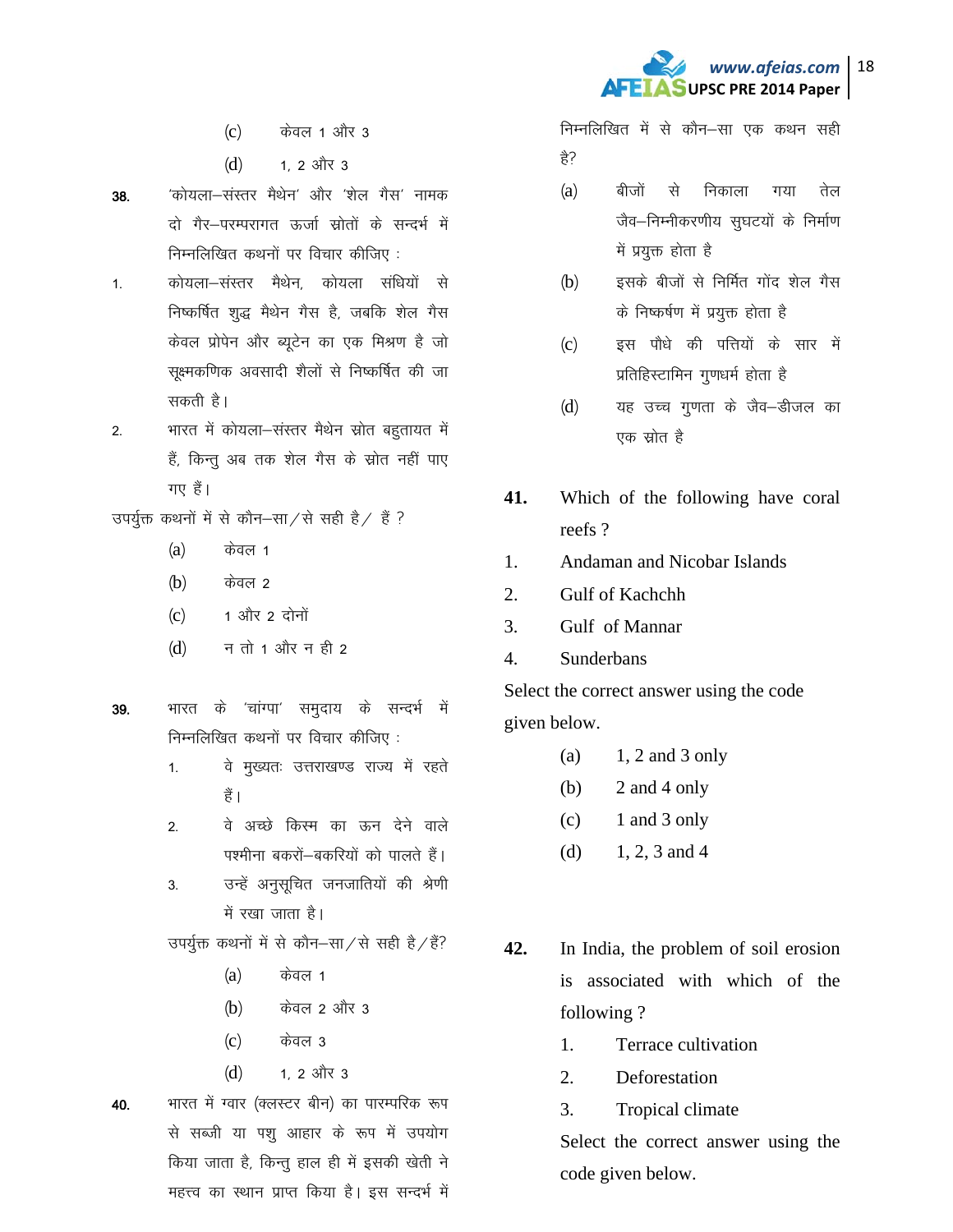

Beas and

 $(a)$  1 and 2 only

 $(b)$  2 only

- $(c)$  1 and 3 only
- (d)  $1, 2$  and 3
- **43.** The seasonal reversal of winds is the typical characteristic of
	- (a) Equatorial climate
	- (b) Mediterranean climate
	- (c) Monsoon climate
	- (d) All of the above climates
- **44.** With reference to the cultural history of India the term 'Panchayatan' refers to
	- (a) an assembly of village elders
	- (b) a religious sect
	- (c) a style of temple construction
	- (d) an administrative functionary
- **45.** Consider the following rivers :
	- 1. Barak
	- 2. Lohit
	- 3. Subansiri

Which of the above flows/flow through Arunachal Pradesh ?

- $(a)$  1 only
- (b) 2 and 3 only
- $(c)$  1 and 3 only
- (d)  $1, 2$  and 3

# **46.** Consider the following pairs : *Wetlands Confluence of rivers*

1. Harike Wetlands : Confluence of

- Satluj/Sutlej 2. Keoladeo Ghana : Confluence of National Park Banas and Chambal
- 3. Kolleru Lake : Confluence of Musi and Krishna

Which of the above pairs is/are correctly matched ?

- $(a)$  1 only
- (b) 2 and 3 only
- (c) 1 and 3 only
- (d)  $1, 2$  and 3
- $41.$  निम्नलिखित में से किनमें प्रवाल-भित्तियाँ हैं ?
	- 1. अन्दमान और निकोबार द्वीपसमूह
	- 2. कच्छ की खाडी
	- 3. मन्नार की खाडी
	- 4. सुन्दरवन

नीचे दिए गए कूट का प्रयोग कर सही उत्तर चुनिए।

- $(a)$  केवल 1, 2 और 3
- (b) केवल 2 और 4
- $(c)$  केवल 1 और 3
- $(d)$  1, 2, 3 और 4
- 42. भारत में मदा अपक्षय समस्या निम्नलिखित में से किससे / किनसे सम्बन्धित है / हैं?
	- 1. वेदिका कृषि
	- 2. वनोन्मूलन
	- 3. ज्याकटिबन्धी जलवायु

नीचे दिए गए कूट का प्रयोग कर सही उत्तर चूनिए।

- (a) केवल 1 और 2
- $(b)$  केवल 2
- $(c)$  केवल 1 और 3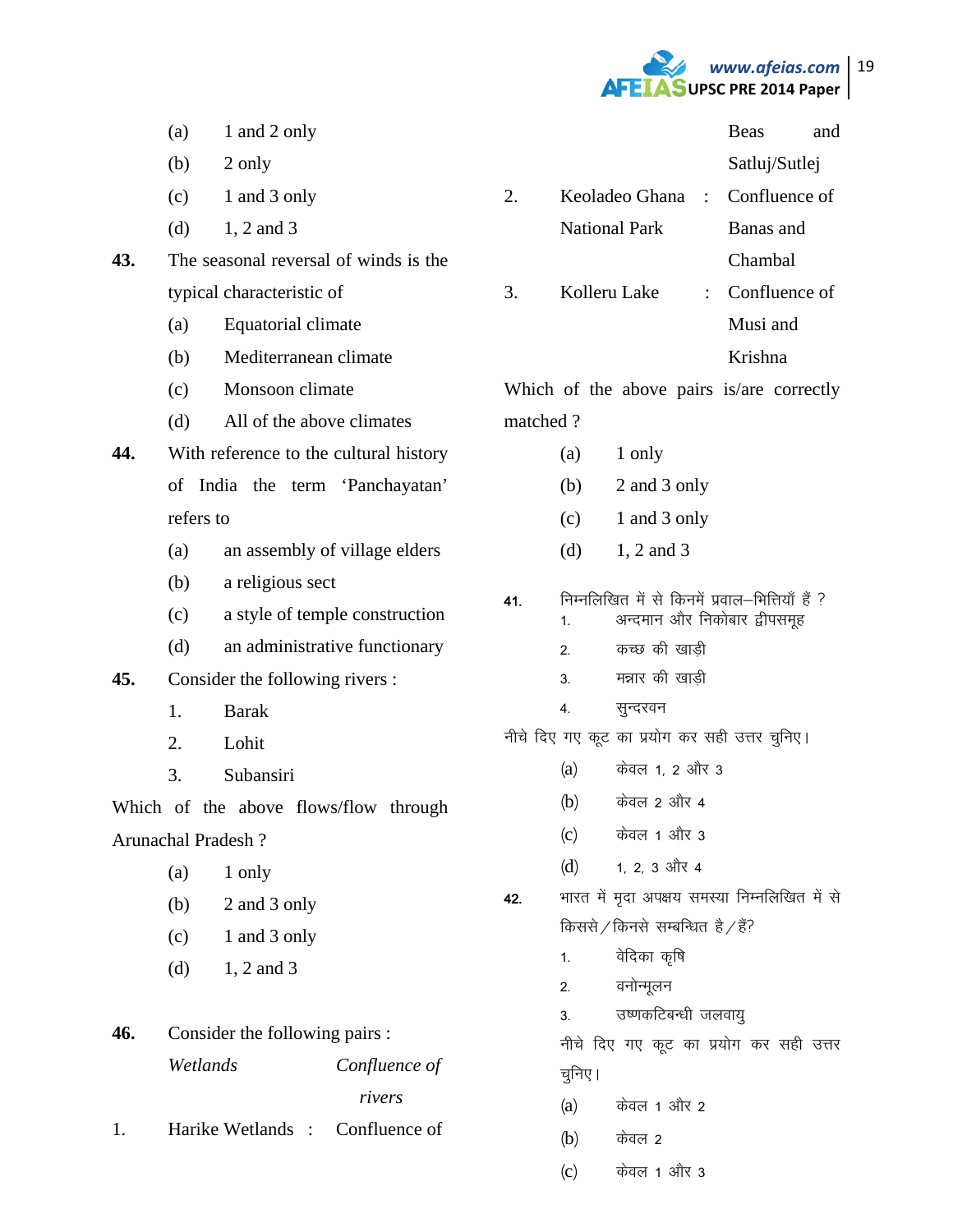

 $(d)$  1, 2 और 3

43. पवनों का मौसमी उत्क्रमण किसका प्ररूपी  $\frac{1}{\sqrt{2}}$ अभिलक्षण है?

- (a) भूमध्यरेखीय जलवायु
- (b) भूमध्यसागरीय जलवायु
- (c) मानसून जलवायु
- (d) उपर्युक्त सभी जलवायु
- 44. भारत के सांस्कृतिक इतिहास के सन्दर्भ में  $i$ पंचायतन' शब्द किसे निर्दिष्ट करता है ?
	- $(a)$  yur के ज्येष्ठ-जनों की सभा
	- (b) धार्मिक सम्प्रदाय
	- (c) मन्दिर रचना-शैली
	- (d) प्रशासनिक अधिकारी
- $45.$  निम्नलिखित नदियों पर विचार कीजिए :
	- 1. बराक
	- 2<sup>or लोहित</sup>
	- 3. सुबन्सिरि
	- उपर्युक्त में से कौन–सी अरुणाचल प्रदेश से होकर बहती है $\angle$ हैं?
	- $(a)$  केवल 1
	- $(b)$  केवल 2 और 3
	- (c) केवल 1 और 3
	- $(d)$  1, 2 और 3
- $46.$  निम्नलिखित युग्मों पर विचार कीजिए :

|                  | आर्द्रभूमि       | नदियों का संगम                                 |
|------------------|------------------|------------------------------------------------|
| 1.               | हरिक आर्द्रभूमि  | : व्यास और                                     |
|                  |                  | सतलुज का संगम                                  |
| $\overline{2}$ . | केवलादेव घना     | : बनास और                                      |
|                  | राष्ट्रीय उद्यान | चम्बल का संगम                                  |
| 3.               | कोलेरू झील       | :   मुसी और कृष्णा                             |
|                  |                  | का संगम                                        |
|                  |                  | उपर्युक्त युग्मों में से कौन-सा/से सही सुमेलित |
| है∕है?           |                  |                                                |
| (a)              | केवल 1           |                                                |
| (b)              | केवल 2 और 3      |                                                |

- (c) केवल 1 और 3
- $(d)$  1, 2 और 3
- **47.** Which one of the following pairs does *not* form part of the six systems of Indian Philosophy?
	- (a) Mimamsa and Vedanta
	- (b) Nyaya and Vaisheshika
	- (c) Lokayata and Kapalika
	- (d) Sankhya and Yoga
- **48.** Consider the following pairs :

|    | Hills                      | Region |
|----|----------------------------|--------|
| 1. | Cardamom Hills: Coromandel |        |
|    |                            | Coast  |

2. Kaimur Hills : Konkan Coast 3. Mahadeo Hills : Central India 4. Mikir Hills : North-East India

Which of the above pairs are correctly

matched?

- $(a)$  1 and 2
- (b) 2 and 3
- $(c)$  3 and 4
- (d)  $2$  and 4
- **49.** Which one of the following Schedules of the Constitution of India contains provisions regarding anti-defection?
	- (a) Second Schedule
	- (b) Fifth Schedule
	- (c) Eighth Schedule
	- (d) Tenth Schedule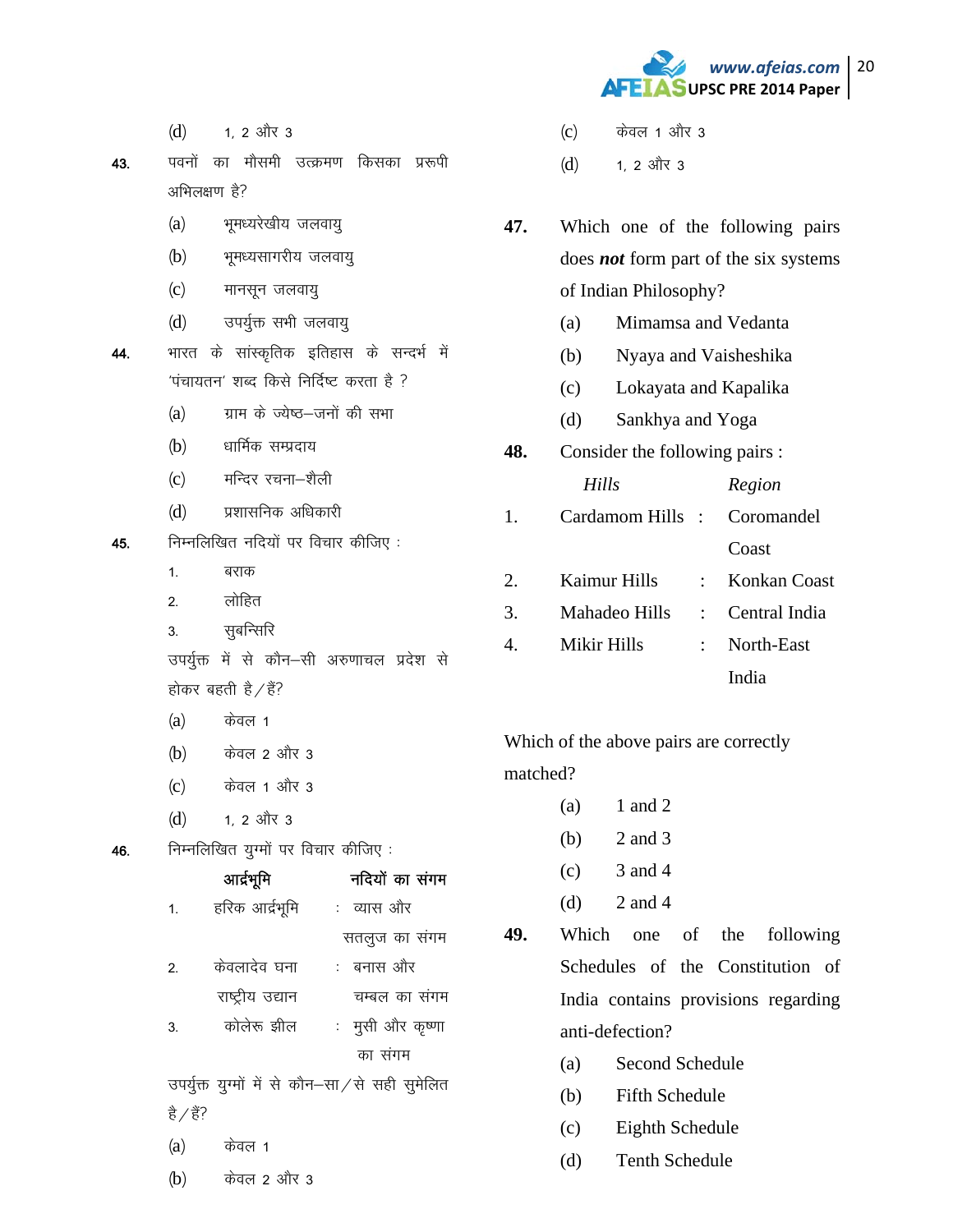

- **50.** The most important strategy for the conservation of biodiversity together with traditional human life is the establishment of
	- (a) biosphere reserves
	- (b) botanical gradens
	- (c) national parks
	- (d) wildlife sanctuaries
- **51.** Turkey is located between
	- (a) Black Sea and Caspian Sea
	- (b) Black Sea and Mediterranean Sea
	- (c) Gulf of Suez and Mediterranean Sea
	- (d) Gulf of Aqaba and Dead Sea
- **52.** What is the correct sequence of occurrence of the following cities in South-East Asia as one proceeds from south to north?
	- 1. Bangkok
	- 2. Hanoi
	- 3. Jakarta
- **50.** The most important strategy for the conservation of biodiversity together with traditional human life is the establishment of
	- (a) biosphere reserves
	- (b) botanical gardens
	- (c) national parks
	- (d) wildlife sanctuaries
- **51.** Turkey is located between
	- (a) Black Sea and Caspian Sea
- (b) Black Sea and Mediterranean Sea
- (c) Gulf of Suez and Mediterranean Sea
- (d) Gulf of Aqaba and Dead Sea
- **52.** What is the correct sequence of occurrence of the following cities in South-East Asia as one proceeds from south to north?
	- 1. Bangkok
	- 2. Hanoi
	- 3. Jakarta
	- 4. Singapore

select the correct answer using the code given below.

- $(a)$  4-2-1-3
- (b)  $3-2-4-1$
- (c) 3-4-1-2
- (d)  $4-3-2-1$
- 47. निम्नलिखित युग्मों में से कौन–सा एक भारतीय षडदर्शन का भाग नहीं है ?
	- (a) मीमांसा और वेदान्त
	- (b) न्याय और वैशेषिक
	- (c) लोकायत और कालालिक
	- (d) सांख्य और योग
- **48.** निम्नलिखित युग्मों पर विचार कीजिए :

| पहाड़ियाँ                       | ਖ਼ਗ਼                                              |
|---------------------------------|---------------------------------------------------|
|                                 | 1. कार्डामॅम पहाड़ियाँ : कोरोमण्डल तट             |
| 2. कैमूर पहाड़ियाँ : कोंकण तट   |                                                   |
| 3. महादेव पहाड़ियाँ : मध्य भारत |                                                   |
|                                 | 4. मिकिर पहाड़ियाँ : पूर्वोत्तर भारत              |
|                                 | उपर्युक्त युग्मों में से कौन-से सही सुमेलित हैं ? |
| (a)                             | 1 और 2                                            |
| (b)                             | 2 और 3                                            |
| (c)                             | 3 और 4                                            |
| (d)                             | 2 और 4                                            |
|                                 |                                                   |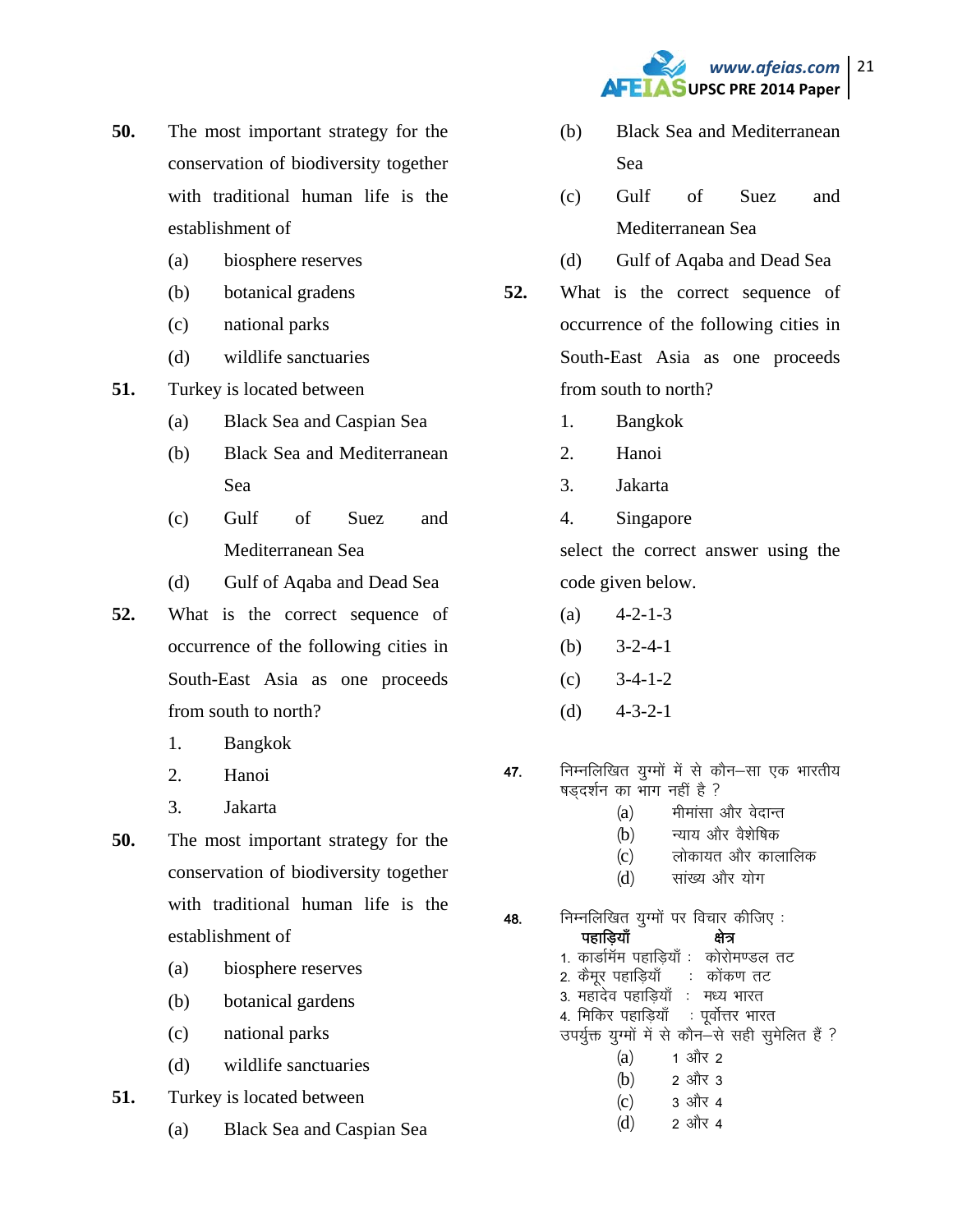

- भारत के संविधान की निम्नलिखित में से 49. कौन–सी एक अनुसूची में दल–बदल विरोध विषयक उपबन्ध हैं ?
	- दूसरी अनुसूची  $(a)$
	- पाँचवीं अनुसूची  $(d)$
	- आठवीं अनुसूची  $(c)$
	- दसवीं अनुसूची  $(d)$
- जैव–विविधता के साथ–साथ 50. मनृष्य के परम्परागत जीवन के संरक्षण के लिए सबसे महत्त्वपूर्ण रणनीति निम्नलिखित में से किस एक की स्थापना करने में निहित है?
	- जीवमण्डल निचय (रिजर्व)  $(a)$
	- $(b)$ वानस्पतिक उद्यान
	- $(c)$ राष्टीय उपवन
	- वन्यजीव अभयारण्य  $(d)$
- टकी किनके मध्य रिथत है ?  $51.$ 
	- काला सागर और कैस्पियन सागर  $(a)$
	- काला सागर और भूमध्य सागर  $(b)$
	- स्वेज की खाडी और भूमध्य सागर  $(c)$
	- अकाबा की खाडी और मृत सागर  $(d)$
- दक्षिण-पूर्वी एशिया में दक्षिण से उत्तर की ओर 52. जाने पर नीचे दिए गए नगरों का सही स्थितिक्रम क्या है?
	- $(a)$ बैकॉक
	- $(b)$ हनोइ
	- जकार्ता  $(c)$
	- $(d)$ सिंगापुर
- नीचे दिए गए कूट का प्रयोग कर सही उत्तर चुनिए।
	- $(a)$  $4 - 2 - 1 - 3$
	- $(b)$  $3 - 2 - 4 - 1$
	- $(c)$  $3 - 4 - 1 - 2$
	- $(d)$  $4 - 3 - 2 - 1$
- 53. The scientific view is that the increase in global temperature should not exceed 2 °C above pre-industrial level. If the globle temperature increases beyond 3 °C above the preindustrial level, what can be its possible impact/ impacts on the world?
	- $1<sup>1</sup>$ Terrestrial biosphere tends toward a net carbon source.
	- $2.$ Widespread coral mortality will occur.
	- $3.$ All the globle wetlands will permanently disappear.

 $\overline{4}$ . Cultivation of cereals will not be possible anywhere in the world.

Select the correct answer using the code given below.

- $(a)$ 1 only
- 1 and 2 only  $(b)$
- 2, 3, and 4 only  $(c)$
- 1. 2. 3 and 4  $(b)$
- 54. national motto of India, The 'Satvameva Jayate' inscribed below the Emblem of India is taken from
	- Katha Upanishad  $(a)$
	- Chandagya Upanishad (b)
	- $(c)$ Aitareya Upanishad
	- Mundaka Upanishad  $(d)$
- 55. Consitution of In the India. promotion of international peace and security is included in the
	- Preamble to the Constitution  $(a)$
	- Directive Principles of State (b) Policy
	- **Fundamental Duties**  $(c)$
	- Ninth Schedule  $(d)$
- 56. What are the benefits of 'Integrated implementing the Watershed Development Programme'?
	- Prevention of soil runoff  $\mathbf{1}$ .
	- 2. Linking the country's perennial rivers with seasonal rivers
	- 3. Rainwater harvesting and recharge of groundwater table
	- Regeneration 4. of natural vegetation

Select the correct answer using the code given below.

- $(a)$ 1 and 2 only
- 2, 3 and 4 only  $(b)$
- 1, 3 and 4 only  $(c)$
- 1, 2, 3 and 4  $(d)$
- वैज्ञानिक दृष्टिकोण यह है कि विश्व तापमान 53. पूर्व–औद्योगिक स्तर से 2 °C से अधिक नहीं चाहिए। यदि बढना विश्व तापमान पूर्व–औद्योगिक स्तर से 3° C के परे बढ जाता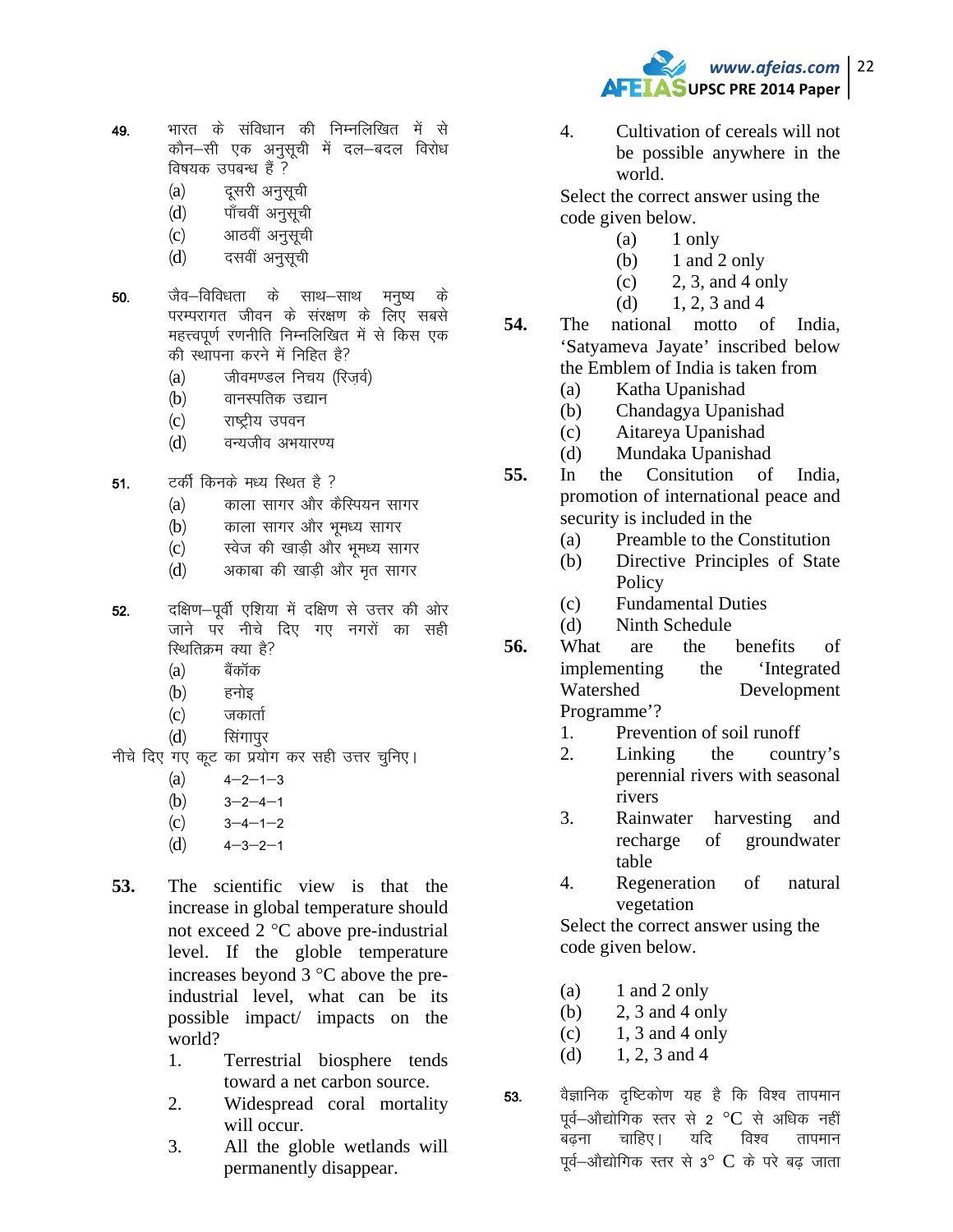

है, तो विश्व पर उसका सम्भावित असर क्या होगा ?

- $1<sup>1</sup>$ स्थलीय जीवमण्डल एक नेट कार्बन स्रोत की ओर प्रवृत्त होगा।
- विस्तृत प्रवाल मर्त्यता घटित होगी।  $2.$
- सभी भूमण्डलीय आर्द्रभूमि स्थायी रूप 3. से लुप्त हो जाएँगी।
- अनाजों की खेती विश्व में कहीं भी 4. सम्भव नहीं होगी।

नीचे दिए गए कूट का प्रयोग कर सही उत्तर चुनिए ।

- $(a)$ केवल 1
- केवल 1 और 2  $(b)$
- केवल 2, 3 और 4  $(c)$
- $(d)$ 1, 2, 3 और 4
- भारत के सम्प्रतीक के नीचे उत्कीर्ण भारत की 54. राष्ट्रीय आदर्शौक्ति 'सत्यमेव जयते' कहाँ से ली गई है?
	- $(a)$ कठ उपनिषद्
	- छांदोग्य उपनिषद  $(b)$
	- ऐतरेय उपनिषद  $(c)$
	- मंडक उपनिषद  $(d)$
- भारत के संविधान में अन्तर्राष्ट्रीय शान्ति और 55. सुरक्षा की अभिवृद्धि का कहाँ उल्लेख है?
	- संविधान की उद्देशिका में  $(a)$
	- $(b)$ राज्य की नीति के निदेशक तत्त्वों में
	- मल कर्तव्यों में  $(c)$
	- नौवीं अनुसूची में  $(d)$
- 'एकीकत जलसम्भर विकास कार्यक्रम' को 56. कार्यान्वित करने के क्या लाभ हैं?
	- मृदा के बह जाने की रोकथाम  $1.$
	- देश की बारहमासी नदियों को मौसमी  $2<sup>2</sup>$ नदियों से जोड़ना
	- वर्षा-जल संग्रहण तथा भौम-जलस्तर 3. का पुनर्भरण
		- प्राकृतिक वनस्पतियों का पुनर्जनन
- नीचे दिए गए कूट का प्रयोग कर सही उत्तर चुनिए।
	- केवल 1 और 2  $(a)$

4.

- केवल 2, 3 और 4  $(b)$
- केवल 1, 3 और 4  $(c)$
- 1, 2, 3 और 4  $(d)$
- $3<sub>1</sub>$ The Union Ministry of Rural Development
- $\overline{4}$ . The Union Ministry of Urban Development
- $5<sub>1</sub>$ The Parliament

Select the correct answer using the code given below.

- $1, 2$  and 5 only (a)
- $(b)$ 1, 3 and 4 only
- 2 and 5 only  $(c)$
- 1, 2, 3, 4 and 5  $(d)$
- 58. Which of the following is/are the function/functions of the Cabinet Secretariat?
- Preparation of agenda for Cabinet 1. Meetings
- $\overline{2}$ . Secretarial assistance to Cabinet Committees
- Allocation of financial resources to 3. the Ministries

Select the correct answer using the code given below.

- 1 only (a)
- 2 and 3 only  $(b)$
- $(c)$ 1 and 2 only
- 1, 2 and 3  $(d)$
- 59. Consider the following statements : A Constitutional Government is one which
	- $1_{-}$ places effective restrictions on individual liberty in the interest of State Authority
	- $2.$ places effective restrictions on the Authority of the State in the interest of individual liberty

Which of the statements given above is/ are correct?

- (a) 1 only
- $(b)$ 2 only
- Both 1 and 2  $(c)$
- Neither 1 nor 2  $(d)$

- 57. Which of following the are associated with 'Planning' in India?
	- The Finance Commission 1.
	- $\overline{2}$ . The National Development Council
- 60. Which of the following are the discretionaty power given to the Governor of a State?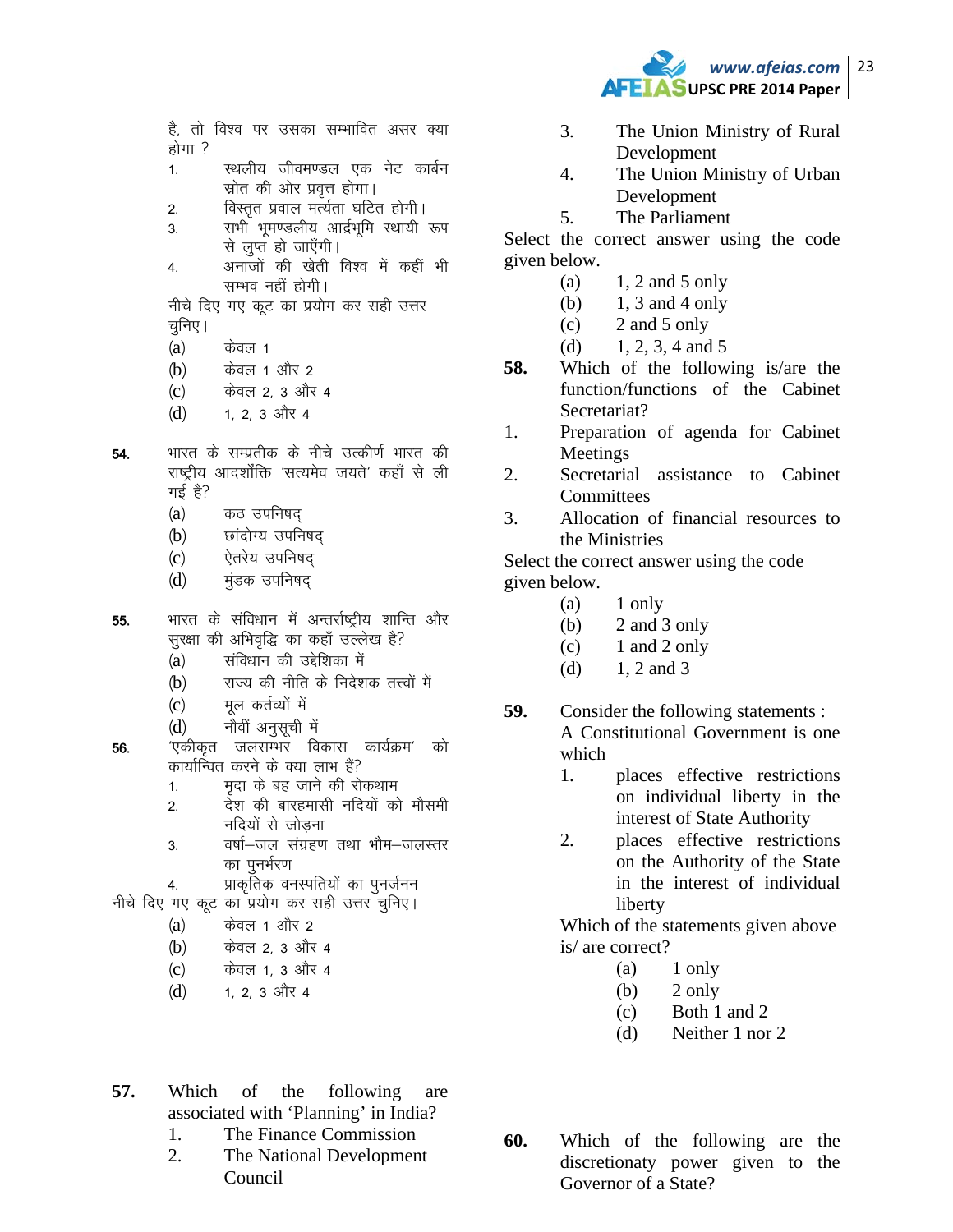

- 1. Sending a report to the President of India for imposing the President's rule
- 2. Appointing the Ministers
- 3. Reserving certain bills passed by the State Legislature for consideration of the President of India
- 4. Making the rules to conduct the business of the State Government

 Select the correct answer using the code given below.

- $(a)$  1 and 2 only
- (b)  $1$  and  $3$  only
- $(c)$  2, 3 and 4 only
- (d)  $1, 2, 3$  and 4
- 57. निम्नलिखित में से कौन–से भारत में 'योजना' से सम्बद्ध हैं?
	- 1 वित्त आयोग
	- 2. राष्ट्रीय विकास परिषद
	- 3 संघीय ग्रामीण विकास मंत्रालय
	- 4 संघीय शहरी विकास मंत्रालय
	- 5. संसद

नीचे दिए गए कूट का प्रयोग कर सही उत्तर चुनिए।

- (a) केवल 1, 2 और 5
- $b)$  केवल 1, 3 और 4
- $(c)$  केवल 2 और 5
- $(d)$  1, 2, 3, 4 और 5
- 58. निम्नलिखित में से कौन–सा $/$ से मंत्रिमण्डल सचिवालय का $\ell$ के कार्य है $\ell$ है?
	- 1. मंत्रिमण्डल बैठकों के लिए कार्यसूची तैयार करना
	- 2<sup>-</sup> मंत्रिमण्डल समितियों के लिए सचिवालयी सहायता
	- 3. मंत्रालयों को वित्तीय संसाधनों का आबंटन

नीचे दिए गए कूट का प्रयोग कर सही उत्तर चुनिए ।

- $(a)$  केवल 1
- $(b)$  केवल 2 और 3
- $(c)$  केवल 1 और 2
- $(d)$  1, 2 और 3

 $59.$  निम्नलिखित कथनों पर विचार कीजिए: संवैधानिक सरकार वह है

1. वो राज्य की सत्ता के हित में व्यक्ति की स्वतंत्रता पर प्रभावकारी प्रतिबन्ध लगाती है

- 2<sup>-</sup> जो व्यक्ति की स्वतंत्रता के हित में राज्य की सत्ता पर प्रभावकारी प्रतिबन्ध लगाती है
- उपर्युक्त कथनों में से कौन–सा $/$ से सही है $/$ हैं?
	- $(a)$  केवल 1
	- $(b)$  केवल 2
	- $(c)$  1 और 2 दोनों
	- $(d)$  न तो 1 और न ही 2

60. निम्नलिखित में से कौन-सी किसी राज्य के राज्यपाल को दी गई विवेकाधीन शक्तियाँ हैं?

- 1. भारत के राष्ट्रपति को, राष्ट्रपति शासन अधिरोपित करने के लिए रिपोर्ट भेजना
- 2. मंत्रियों की नियुक्ति करना
- <u>3. राज्य विधानमण्डल द्वारा पारित</u> कतिपय विधेयकों को, भारत के राष्ट्रपति के विचार के लिए आरक्षित करना
- 4. राज्य सरकार के कार्य संचालन के लिए नियम बनाना

नीचे दिए गए कूट का प्रयोग कर सही उत्तर चुनिए।

- $(a)$  केवल 1 और 2
- (b) केवल 1 और 3
- (c) केवल 2, 3 और 4
- $(d)$  1, 2, 3 और 4
- **61.** If the interest rate is decreased in an economy, it will
	- (a) decrease the consumption expenditure in the economy
	- (b) increase the tax collection of the Government
	- (c) increase the investment expenditure in the economy
	- (d) increase the total savings in the economy
- **62.** Consider the following statements :
	- 1. The President shall make rules for the more convenient transaction of the business of the Government of India, and for the allocation among Ministers of the said business.
		- 2. All executive actions of the Government of India shall be expressed to be taken in the name of the Prime Minister.

Which of the statements given above is/are correct?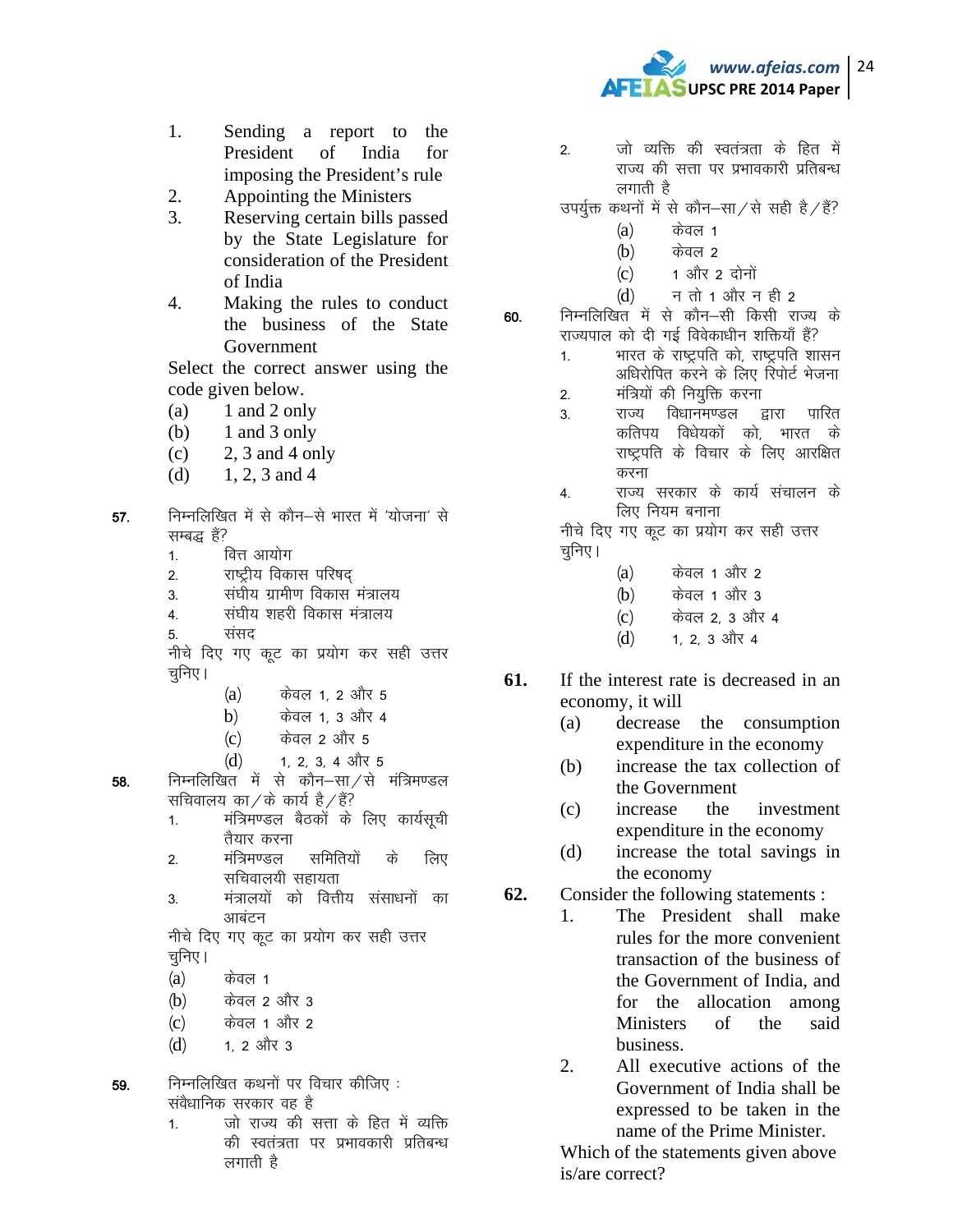

- $(a)$  1 only
- $(b)$  2 only
- (c) Both 1 and 2
- (d) Neither 1 nor 2
- **63.** Consider the following Statements regarding a No-Confidence Motion in India :
	- 1. There is no mention of a No-Confidence Motion in the Constitution of India.
	- 2. A Motion of No-Confidence can be inrtroduced in the Lok Sabha only.

Which of the statements given above is/are correct?

- $(a)$  1 only
- $(b)$  2 only
- (c) Both 1 and 2
- (d) Neither 1 nor 2
- **64.** With reference to Neem tree, consider the following statements:
	- 1. Neem oil can be used as a pesticide to control the proliferation of some species of insects and mites.
	- 2. Neem seeds are used in the manufacture of biofuels and hospital detergents.
	- 3. Neem oil has applications in pharmaceutical industry.

Which of the statements given above is/are correct?

- $(a)$  1 and 2 only
- $(b)$  3 only
- $(c)$  1 and 3 only
- (d)  $1, 2$  and 3

**65.** Which one of the following is the process involved in photosynthesis?

- (a) Protential energy is released to form free energy
- (b) Free energy is converted into potential energy and stored
- (c) Food is oxidized to release carbon dioxide and water.
- (d) Oxygen is taken, and carbon dioxide and water vapour are given out
- 61. किसी अर्थव्यवस्था में यदि ब्याज की दर को घटाया जाता है तो वह
	- (a) अर्थव्यवस्था में उपभोग व्यय घटाएगा
	- (b) सरकार के कर-संग्रह को बढाएगा
	- (c) अर्थव्यवस्था में निवेश व्यय को बढाएगा
	- (d) अर्थव्यवस्था में कुल बचत को बढाएगा
- 62.  $\overline{r}$ निम्नलिखित कथनों पर विचार कीजिए :
- 1. राष्ट्रपति, भारत सरकार का कार्य अधिक सुविधापूर्वक किए जाने के लिए और मंत्रियों में उक्त कार्य के आबंटन के लिए नियम बनाएगा।
- 2. भारत सरकार की समस्त कार्यपालक कार्रवाइयाँ प्रधानमंत्री के नाम से की हुई कही जाएँगी।

उपर्युक्त कथनों में से कौन–सा $\overline{z}$ से सही है $\overline{z}$ ें

- $(a)$  केवल 1
- $(b)$  केवल 2
- $(c)$  1 और 2 दोनों
- $(d)$  न तो 1 और न ही 2
- 63. भारत में अविश्वास प्रस्ताव के विषय में निम्नलिखित कथनों पर विचार कीजिए :
	- 1. भारत के संविधान में किसी अविश्वास प्रस्ताव का कोई उल्लेख नहीं है।
	- 2. अविश्वास प्रस्ताव केवल लोकसभा में ही पूर: स्थापित किया जा सकता है।

उपर्युक्त कथनों में से कौन–सा $\overline{a}$  सही है $\overline{a}$ ें?

- $(a)$  केवल 1
- $(b)$  केवल 2
- $(c)$  1 और 2 दोनों
- $(d)$  न तो 1 और न ही 2
- **64.** नीम के पेड के सन्दर्भ में निम्नलिखित कथनों पर विचार कीजिए:
	- 1. कुछ जाति के कीटों और बरुथियों के प्रचुरोद्भवन को नियंत्रित करने के लिए नीम के तेल का प्रयोग कीटनाशक के रूप में किया जा सकता है।
	- 2. नीम के बीजों का प्रयोग जैव–ईंधन ओर अस्पताल अपमार्जकों का निर्माण करने में होता है।
	- 3. नीम के तेल का अनुप्रयोग औषधि उद्योग में होता है।

उपर्युक्त कथनों में से कौन–सा $/$ से सही है $/$ हैं?

- $(a)$  केवल 1 और 2
- $(b)$  केवल 3
- (c) केवल 1 और 3
- $(d)$  1 2 और 3
- 65. निम्नलिखित में से कौन—सा एक प्रक्रम प्रकाश-संश्लेषण में सम्मिलित है?
	- (a) स्थितिज ऊर्जा मुक्त होकर प्राप्यतम ऊर्जा बनती है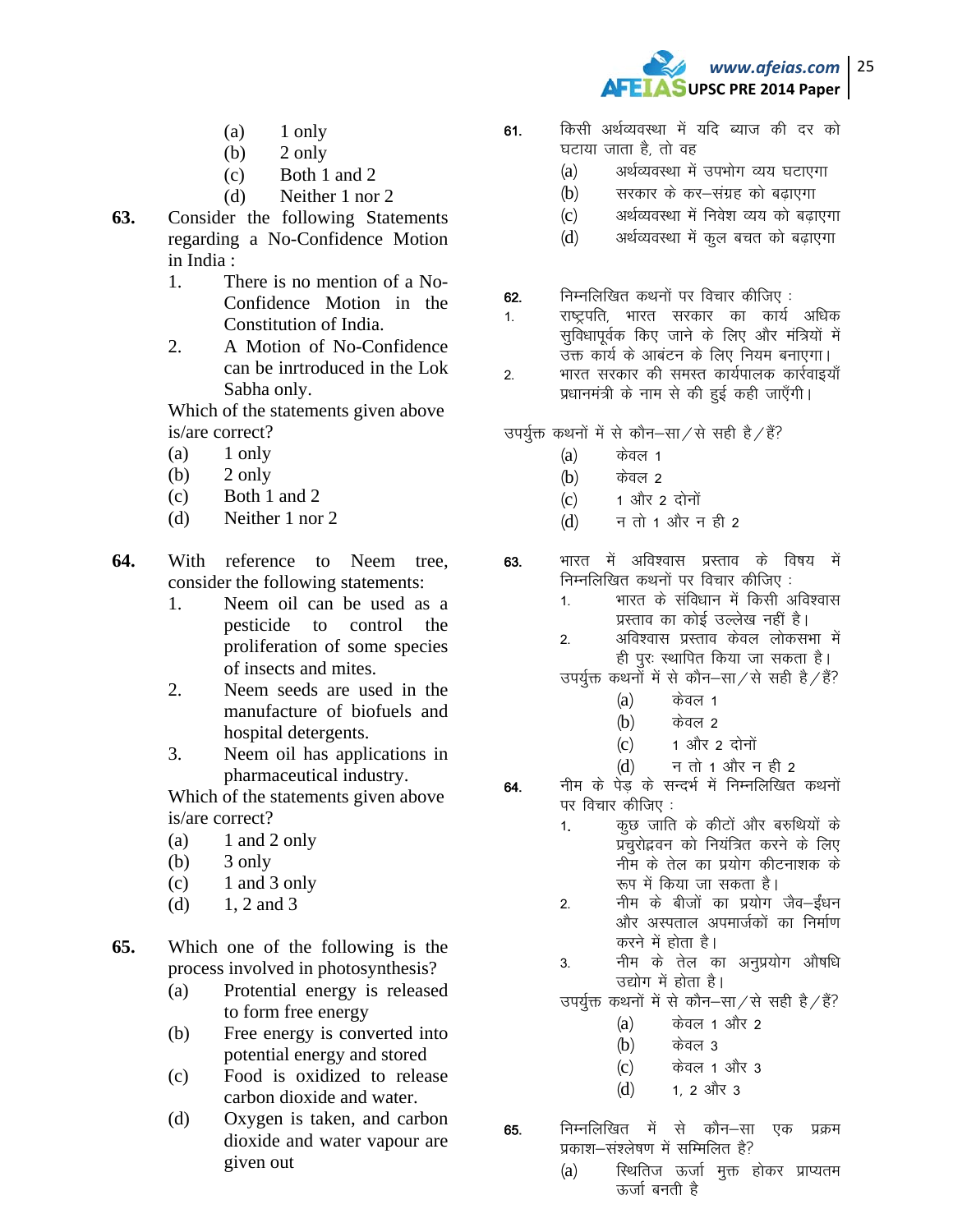

- (b) प्राप्यतम ऊर्जा, स्थितिज ऊर्जा में परिवर्तित होती है और संचित हो जाती है
- (c) भोजन ऑक्सीकृत होकर कार्बन डाइऑक्साइड और जल मूक्त करता है
- $(d)$  अॉक्सीजन ली जाती है तथा कार्बन डाइऑक्साइड और जलवाष्प बाहर निकलते हैं
- **66.** In addition to fingerprint scanning,which of the following can be used in the biometric identification of a person?
	- 1. Iris scanning
	- 2. Retinal scanning
	- 3. Voice recognition

Select the correct answer using the code given below.

- $(a)$  1 only
- (b) 2 and 3 only
- $(c)$  1 and 3 only
- (d)  $1, 2$  and 3
- **67.** Which of the following statements is/are correct regarding vegetative propagation of plants?
	- 1. Vegetative propagation produces clonal population.
	- 2. Vegetative propagation helps in eliminating the virus.
	- 3. Vegetative propagation can be practiced most of the year.

Select the correct answer using the code given below.

- $(a)$  1 only
- (b) 2 and 3 only
- $(c)$  1 and 3 only
- (d)  $1, 2$  and 3

| 68. |                    |  | Which of the following pairs is/are |  |  |
|-----|--------------------|--|-------------------------------------|--|--|
|     | correctly matched? |  |                                     |  |  |
|     | Spacecraft         |  | Purpose                             |  |  |
|     | 1. Cassini-Huygens |  | Orbiting the                        |  |  |
|     |                    |  | Venus and                           |  |  |
|     |                    |  | transmitting                        |  |  |
|     |                    |  | data to the                         |  |  |
|     |                    |  | Earth                               |  |  |
|     | 2. Messenger       |  | Mapping and                         |  |  |
|     |                    |  | investigating                       |  |  |

3. Voyager 1 and 2 : Exploring the

 the Mercury outer solar system

Select the correct answer using the code given below.

- $(a)$  1 only
- (b) 2 and 3 only
- (c) 1 and 3 only
- (d) 1, 2 and 3
- **69.** Consider the following pairs : *Region Well-known for the production of*  1. Kinnaur : Areca nut
	- 2. Mewat : Mango

3. Coromandel: Soya bean Which of the above pairs is/are correctly matched ?

- $(a)$  1 and 2 only
- $(b)$  3 only
- $(c)$  1, 2 and 3
- (d) None
- 66. किसी व्यक्ति के जीवमितीय पहचान हेतू, अंगली-छाप क्रमवीक्षण के अलावा, निम्नलिखित में से कौन–सा⁄से प्रयोग में लाया जा सकता है / लाए) जा सकते हैं ?
	- 1. परितारिका क्रमवीक्षण
	- 2. वृष्टिपटल क्रमवीक्षण
	- 3. वाक् अभिज्ञान

नीचे दिए गए कूट का प्रयोग कर सही उत्तर चुनिए।

- $(a)$  केवल 1
- (b) केवल 2 और 3
- $(c)$  केवल 1 और 3
- $(d)$  1, 2 और 3
- 67. निम्नलिखित में से कौन-सा $\overline{A}$ से कथन पौधों के कायिक प्रवर्धन के सम्बन्ध में सही है $\angle$ हैं?
- 1. कायिक प्रवर्धन क्लोनीय जनसंख्या को उत्पन्न करता है।
- 2. कायिक प्रवर्धन विषाणुओं का निष्प्रभावन करने में सहायक है।
- 3. कायिक प्रवर्धन वर्ष के अधिकतर भाग में चल सकता है।

नीचे दिए गए कूट का प्रयोग कर सही उत्तर चूनिए ।

 $(a)$  केवल 1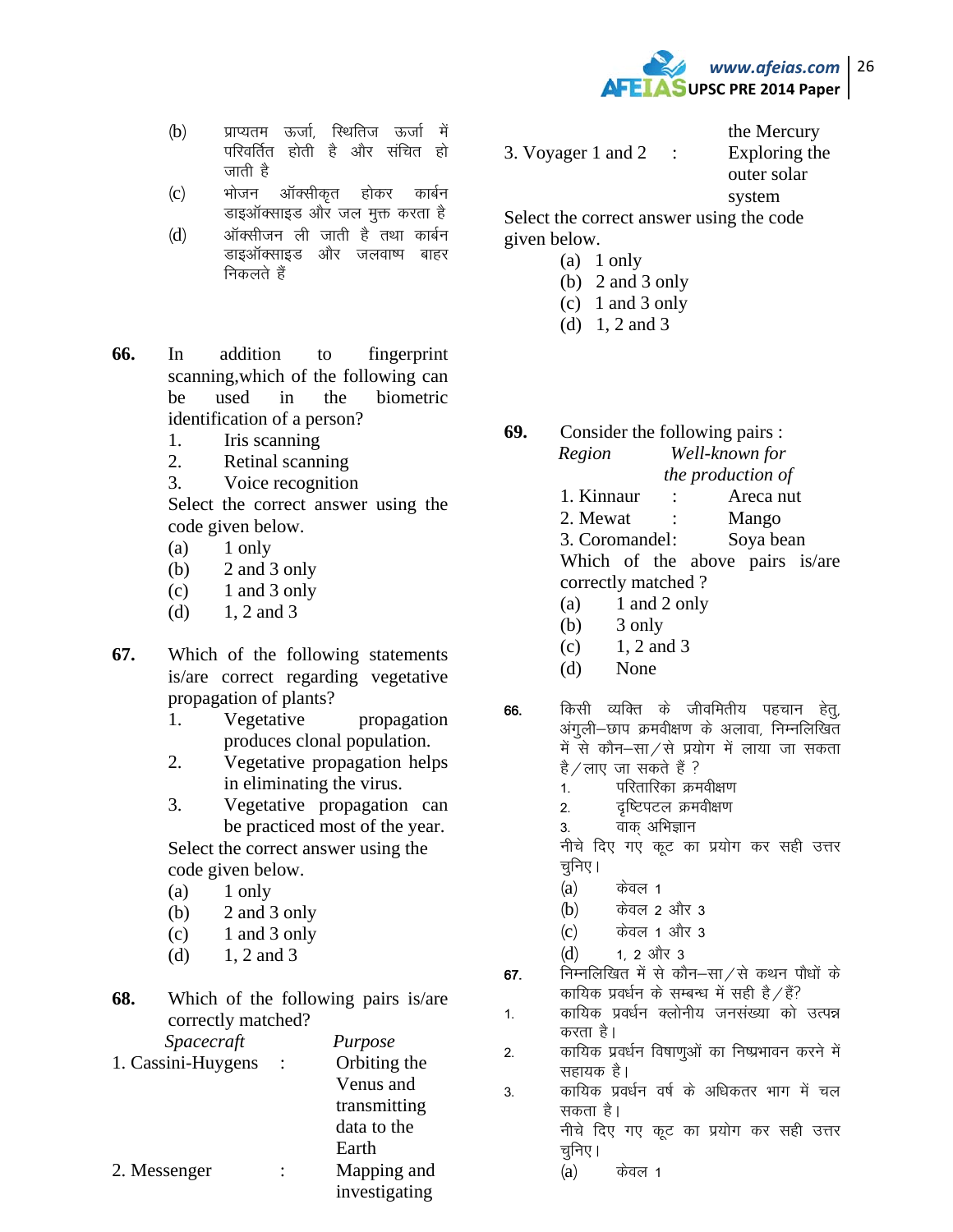*www.afeias.com* 27 **AFEIASUPSC PRE 2014 Paper** 

- $(b)$  केवल 2 और 3
- (c) केवल 1 और 3
- $(d)$  1, 2 और 3
- 68. निम्नलिखित युग्मों में से कौन $-\text{H}/\text{H}$  सही सुमेलित है $/$ हैं? $\overline{\phantom{a}}$

|                | अन्तरिक्ष यान                                 | प्रयोजन           |
|----------------|-----------------------------------------------|-------------------|
| $\mathbf{1}$ . | कैसिनी–हाइगेन्स                               | शुक्र की परिक्रमा |
|                |                                               | करना और दत्त का   |
|                |                                               | पृथ्वी तक संचारण  |
|                |                                               | करना              |
| 2.             | मेसेजर                                        | बुध का मानचित्रण  |
|                |                                               | और अन्वेषण        |
| 3.             | वॉयेजर 1 और 2                                 | बाह्य सौर परिवार  |
|                |                                               | का अन्वेषण        |
|                | नीचे दिए गए कूट का प्रयोग कर सही उत्तर चुनिए। |                   |

- $(a)$  केवल 1
- (b) केवल 2 और 3
- (c) केवल 1 और 3
- 
- $(d)$  1, 2 और 3
- 69- fuEufyf[kr ;qXeksa ij fopkj dhft, %

| क्षेत्र    | किसके उत्पादन के |
|------------|------------------|
|            | लिए जाना जाता है |
| 1. किन्नौर | सुपारी           |
| 2. मेवात   |                  |

3 कोरोमण्डल : सोयाबीन

उपर्युक्त में से कौन-सा/से युग्म सही सुमेलित है / हैं?

- $(a)$  केवल 1 और 2
- $(b)$  केवल 3
- $(c)$  1, 2 और 3
- $(d)$   $\phi$  कोई नहीं
- **70.** Which of the following is/are the example/examples of chemical change ?
	- 1. Crystallization of sodium chloride
	- 2. Melting of ice
	- 3. Souring of milk

Select the correct answer using the code given below.

- $(a)$  1 and 2 only
- $(b)$  3 only
- $(c)$  1, 2 and 3
- (d) None
- **71.** The power of the Supreme Court of India to decide disputes between the Centre and the States falls under its
	- (a) advisory jurisdiction
	- (b) appellate jurisdiction
- (c) original jurisdiction
- (d) writ jurisdiction
- **72.** Consider the following techniques/phenomena :
	- 1. Budding and grafting in fruit plants
	- 2. Cytoplasmic male sterility
	- 3. Gene silencing

Which of the above is/are used to create transgenic crops?

- $(a)$  1 only
- (b) 2 and 3
- $(c)$  1 and 3
- (d) None
- **73.** Consider the following statements :
- 1. Maize can be used for the production of starch.
- 2. Oil extracted from maize can be a feedstock for biodiesel.
- 3. Alcoholic beverages can be produced by using maize.

Which of the statements given above is/are correct?

- $(a)$  1 only
- $(b)$  1 and 2 only
- $(c)$  2 and 3 only
- (d)  $1, 2$  and 3
- **74.** Among the following organisms, which one does *not* belong to the class of other three?
	- (a) Crab
	- (b) Mite
	- (c) Scorpion
	- (d) Spider
- **75.** The power to increase the number of judges in the Supreme Court of India is vested in
	- (a) the president of india
	- (b) the parliament
	- (c) the Chief Justice of India
	- (d) the Law Commission
- 70. निम्नलिखित में से कौन–सा $\neq$ से रासायनिक परिवर्तन का / के उदाहरण है / है?

1. सोडियम क्लोराइड का क्रिस्टलन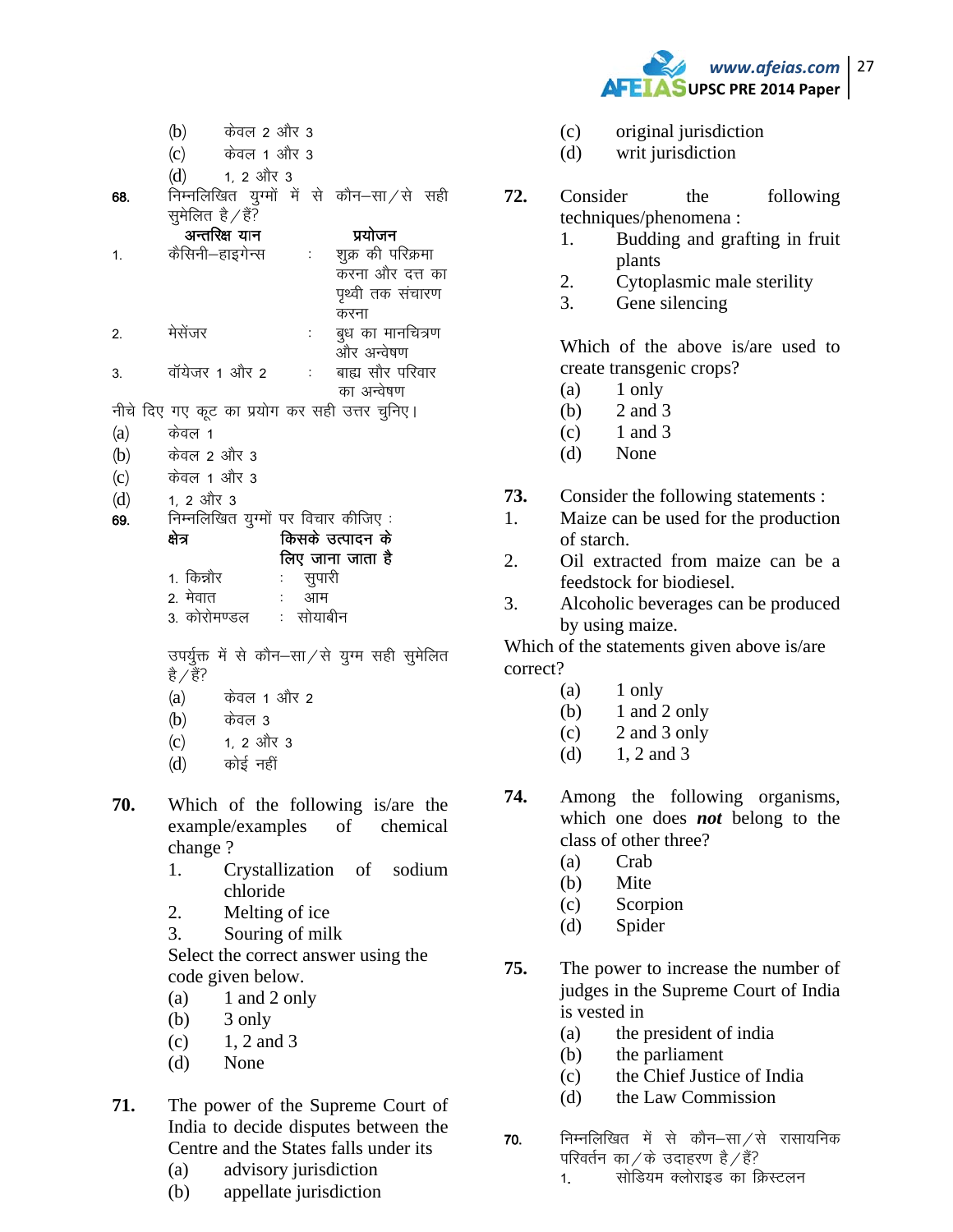

- बर्फ का गलन  $2.$
- दग्ध आस्कंदन 3.

नीचे दिए गए कूट का प्रयोग कर सही उत्तर चुनिए ।

- $(a)$ केवल 1 और 2
- $(b)$ केवल ३
- 1. 2 और 3  $(c)$
- कोई नहीं  $(d)$
- केन्द्र और राज्यों के बीच होने वाले विवादों का  $71.$ निर्णय करने की भारत के उच्चतम न्यायालय की शक्ति किसके अन्तर्गत आती है?
	- परामर्शी अधिकारिता के अन्तर्गत  $(a)$
	- अपीली अधिकारिता के अन्तर्गत  $(b)$
	- मूल अधिकारिता के अन्तर्गत  $(c)$
	- रिट अधिकारिता के अन्तर्गत  $(d)$
- निम्नलिखित तकनीकों / परिघटनाओं पर विचार  $72.$ कीजिए :
	- फल वाले पादपों में मुकुलन और  $1<sub>1</sub>$ रोपण
	- कोशिकाद्रव्यी नर बन्ध्यता  $2.$
	- $\overline{3}$ जीन नीरवता

उपर्युक्त में से कौन–सा⁄से ट्रांसजेनिक फसलों को बनाने में प्रयुक्त होता है / होते हैं?

- $(a)$ केवल 1
- $(b)$ 2 और 3
- 1 और 3  $(c)$
- $(d)$ कोई नहीं

73. निम्नलिखित कथनों पर विचार कीजिए:

- मक्का का मण्ड के उत्पादन के लिए  $1<sup>1</sup>$ प्रयोग किया जा सकता है।
- मक्का से निष्कर्षित तेल जैव–डीजल  $2.$ के लिए फीडस्टॉक हो सकता है।
- मक्का के प्रयोग से एल्कोहॅली पेय  $3<sub>1</sub>$ उत्पन्न किया जा सकता है।

उपर्युक्त कथनों में से कौन–सा/से सही है/हैं?

- $(a)$ केवल 1
- केवल 1 और 2  $(b)$
- केवल 2 और 3  $(c)$
- $(d)$ 1. 2 और 3
- 74. निम्नलिखित में से कौन–सा एक जीव, अन्य तीन जीवों के वर्ग का **नहीं** है?
	- केकडा  $(a)$
	- $(b)$ बरुथी
	- $(c)$ बिच्छ्
	- $(d)$ मकडी
- भारत के उच्चतम न्यायालय में न्यायाधीशों की 75. संख्या में वृद्धि करने की शक्ति किसमें निहित है?
	- $(a)$ भारत का राष्ट्रपति
	- $(b)$ संसद
	- भारत का मुख्य न्यायमूर्ति  $(c)$
	- विधि आयोग  $(d)$
- 76. Consider the following towns of India:
	- $\mathbf{1}$ . Bhadrachalam
	- $2.$ Chanderi
	- $\mathcal{R}$ Kancheepuram
	- $\overline{4}$ . Karnal

Which of the above are famous for the production of traditional sarees/fabric?

- $(a)$ 1 and 2 only
- $(b)$ 2 and 3 only
- 1. 2 and 3  $(c)$
- $(d)$ 1, 3 and 4

77. Consider the following pairs : **National** Cities connected Highway

- 1.  $NH<sub>4</sub>$ : Chennai and Hyderabad
- $\overline{2}$ .  $NH<sub>6</sub>$ : Mumbai and Kolkata
- 3. **NH15** : Ahmedabad and Jodhpur

Which of the above pairs is are correctly matched?

- 1 and 2 only  $(a)$
- (b) 3 only
- 1, 2 and 3  $(c)$
- None (d)
- 78. Consider the following International agreements :
	- 1. The International Treaty on plant Genetic Resources for Food and Agricilture
	- $2.$ **The** United **Nations** Convention  $\mathsf{to}$ Combat Desertification
	- 3. The world Heritage Convention

Which of the above has/have a bearing on the biodiversity?

> $(a)$ 1 and 2 only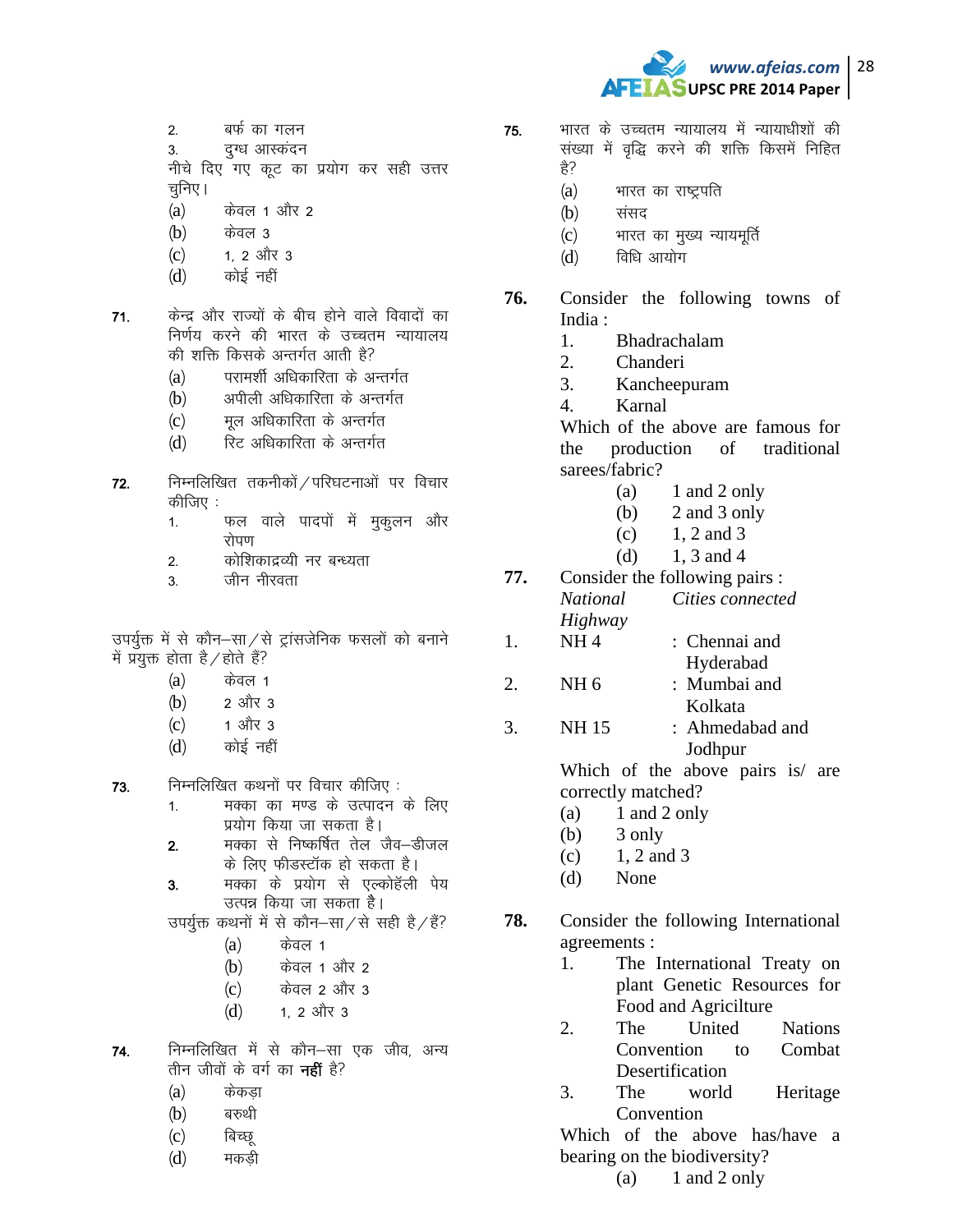

- $(b)$  3 only
- $(c)$  1 and 3 only
- (d)  $1, 2$  and 3
- **79.** Consider the following statements regarding 'Earth Hour'
	- 1. It is an initiative of UNEP and UNESCO.
	- 2. It is a movement in which the participants switch off the lights for one hour on a certain day every year.
	- 3. It is a movement to raise the awareness about the climate change and the need to save the planet.

Which of the statements given above is/are correct?

- (a)  $1$  and 3 only
- $(b)$  2 only
- $(c)$  2 and 3 only
- (d)  $1, 2$  and 3

**80.** Which one of the following is the correct sequence of a food chain?

- (a) Diatoms-Crustaceans-Herrings
- (b) Crustaceans-Diatoms-**Herrings**
- (c) Diatoms-Herrings-Crustaceans
- (d) Crustaceans-Herrings-Diatoms
- 76. भारत के निम्नलिखित नगरों पर विचार कीजिए:
	- 1. भद्राचलम
	- 2. चंदेरी
	- 3. कांचीपुरम
	- 4. करनाल
	- उपर्युक्त में से कौन—कौन से पारम्परिक
	- साड़ी/वस्त्र उत्पादन के लिए सुख्यात हैं?
		- $(a)$  केवल 1 और 2
		- $(b)$  केवल 2 और 3

jk"Vªh; jktekxZ blls tqM+s 'kgj 1.  $NH 4$  : चेन्नई और हैदराबाद

- $(c)$  1, 2 और 3
- $(d)$  1. 3 और 4  $77.$  निम्नलिखित युग्मों पर विचार कीजिए :

2.  $NH 6$ : मुम्बई और कोलकाता

 $3. \; \text{NH} \; 15 \; \text{S}$  : अहमदाबाद और जोधपूर उपर्युक्त में से कौन–सा $\angle$ से युग्म सही सुमेलित है / हैं?

- $(a)$  केवल 1 और 2
- $(h)$  केवल 3
- $(c)$  1, 2 और 3
- (d) कोई नहीं
- $78.$  निम्नलिखित अन्तर्राष्ट्रीय करारों पर विचार कीजिए $\,$ :
	- 1. स्वाद्य एवं कृषि हेतु पादप आनुवंशिक
	- ससाधनों के विषय में अन्तर्राष्ट्रिय संधि
	- 2. मरुभवन का सामना करने हेतु संयुक्त राष्ट्र अभिसमय
	- 3. विश्व विरासत अभिसमय

उपर्युक्त में से कौन-सा $\overline{z}$ से जैव-विविधता से सम्बन्ध रखता है/रखते हैं?

- $(a)$  केवल 1 और 2
- $(b)$  केवल 3
- $(c)$  केवल 1 और 3
- $(d)$  1, 2 और 3

79. 'पृथ्वी काल' के सन्दर्भ में निम्नलिखित कथनों पर विचार कीजिए :

- 1. यह UNEP तथा UNESCO का उपक्रमण है।
- 2. यह एक आन्दोलन है, जिसमें प्रतिभागी प्रतिवर्ष एक निश्चित दिन, एक घण्टे के लिए बिजली बन्द कर देते हैं।
- 3. यह जलवायु परिवर्तन और पृथ्वी को बचाने की आवश्यकता के बारे में जागरूकता लाने वाला आन्दोलन है।
- उपर्युक्त कथनों में से कौन–सा $\ell$ से सही है $\ell$ हैं?
	- $(a)$  केवल 1 और 3
	- $(h)$  केवल 2
	- $(c)$  केवल 2 और 3
	- $(d)$  1, 2 और 3
- 80. निम्नलिखित में से कौन–सा एक आहार श्रृंखता का सही क्रम है ?
	- (a) डायटम-क्रस्टेशियाई-हेरिंग
	- (b) क्रस्टेशियाई–डायटम–हेरिंग
	- (c) डायटम-हेरिंग-क्रस्टेशियाई
	- (d) क्रस्टेशियाई-हेरिंग-डायटम
- **81.** The Partition of Bengal made by Lord Curzon in 1905 lasted until
	- (a) the First World War when Indian troops were needed by the British and the partition was ended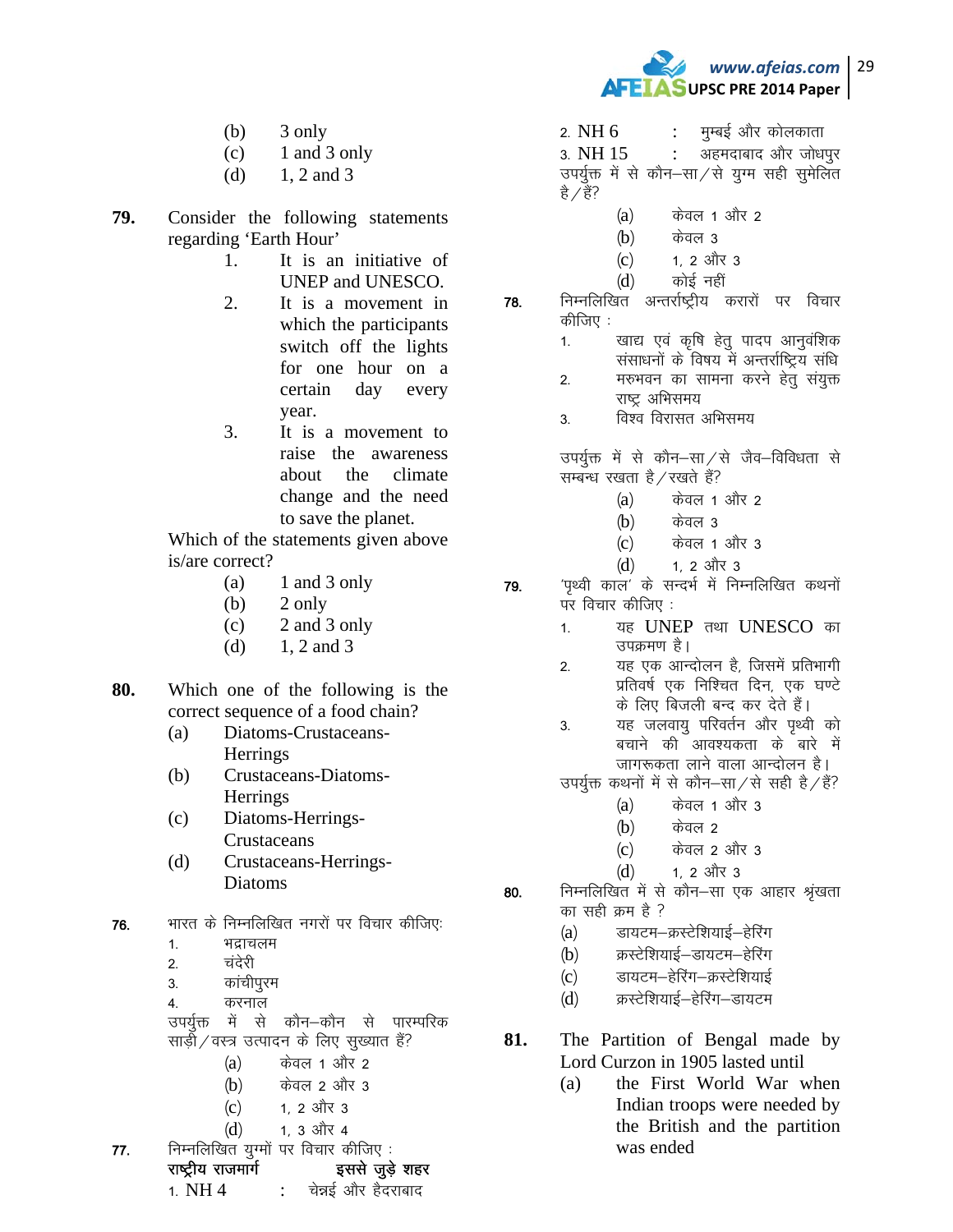

- (b) King George V abrogated Curzon's Act at the Royal Durdar in Delhi in 1911
- (c) Gandhiji launched his Civil Disobedience Movement
- (d) the Partition of India in 1947 when East Bengal became East Pakistan
- **82.** The 1929 Session of Indian National Congress is of significance in the history of the Freesdom Movement because the
	- (a) attainment of Self-Government was declared as the objective of the Congress
	- (b) attainment of Poorna Swaraj was adopted as the goal of the Congress
	- (c) Non-Cooperation Movement was launched
	- (d) decision to participate in the Round Table Conference in London was taken
- **83.** With reference to the famous Sattriya dance, consoder the following statements :
	- 1. Sattriya is a combination of music, dance and drama.
	- 2. It is a centuries-old living tradition of Vaishnavites of Assam.
	- 3. It is based on classical Ragas and Talas of devotional songs composed by Tulsidas, Kabir and Mirabai.

Which of the statements given above is/are correct ?

- $(a)$  1 only
- (b)  $1$  and  $2$  only
- $(c)$  2 and 3 only
- (d)  $1, 2$  and 3
- **84.** Chaitra 1 of the national calendar based on the Saka Era corresponds to which one of the following dates of the Gregorian calendar in a normal year of 365 days ?
	- (a)  $22<sup>nd</sup> March (or  $21<sup>st</sup> March)$$
	- (b)  $15^{th}$  May (or  $16^{th}$  May)
	- (c)  $31<sup>st</sup> March (or 30<sup>th</sup> March)$
	- (d)  $21<sup>st</sup>$  April (or  $20<sup>th</sup>$  April)
- 81. 1905 में लॉर्ड कर्जन द्वारा किया गया बंगाल का विभाजन कब तक बना रहा?
	- (a) प्रथम विश्वयुद्ध तक, जिसमें अंग्रेजों को भारतीय सैनिकों की आवश्यकता पड़ी और विभाजन समाप्त किया गया
	- (b) सम्राट जॉर्ज पंचम द्वारा दिल्ली में 1911 के शाही दरबार में कर्जन के अधिनियम को निराकृत किये जाने तक
	- (c) महात्मा गाँधी द्वारा अपना सविनय अवज्ञा आन्दोलन आरम्भ करने तक
	- $(d)$  भारत के 1947 में हुए विभाजन तक, जब पूर्वी बंगाल, पूर्वी पाकिस्तान बन गया
- 82. स्वतंत्रता आन्दोलन के इतिहास में भारतीय राष्ट्रीय काँग्रेस का 1929 का अधिवेशन इसलिए महत्त्वपूर्ण है, क्योंकि इस अधिवेशन में
	- (a) काँग्रेस के उद्देश्य के तौर पर स्व–शासन प्राप्ति की घोषणा की गई
	- (b) काँग्रेस के लक्ष्य के तौर पर पूर्ण स्वराज प्राप्ति को स्वीकृत किया गया
	- (c) असहयोग आन्दोलन का आरम्भ हुआ
	- (d) लन्दन में गोल मेज सम्मेलन में भागीदारी करने का निर्णय लिया गया
- 83. विख्यात सत्रीया नृत्य के सन्दर्भ में निम्नलिखित कथनों पर विचार कीजिए:
	- 1. सत्रीया, संगीत, नृत्य तथा अभिनय का सम्मिश्रण है।
	- 2. यह असम के वैष्णवों की शताब्दियों परानी जीवन्त परम्परा है।
	- 3. यह तूलसीदास, कबीर और मीराबाई द्वारा रचित भक्ति—गीतों के शास्त्रीय रागों तथा तालों पर आधारित है।

उपर्युक्त कथनों में से कौन–सा $\ell$ से सही है $\ell$ हैं?

- $(a)$  केवल 1
- (b) केवल 1 और 2
- $(c)$  केवल 2 और 3
- $(d)$  1. 2 और 3
- 84. शक संवत पर आधारित राष्ट्रीय पंचांग (कैलेन्डर) का 1 चैत्र, ग्रिगरियन कैलेन्डर पर आधारित 365 दिन के सामान्य वर्ष की निम्नलिखित तिथियों में से किस एक के तदनुरूप है ?
	- $(a)$  22 मार्च (अथवा 21 मार्च)
	- $(b)$  15 मई (अथवा 16 मई)
	- (c) 31 मार्च (अथवा 30 मार्च)
	- $(d)$  21 अप्रैल (अथवा 20 अप्रैल)
- **87.** With reference to India's culture and tradition, what is 'Kalaripayattu'?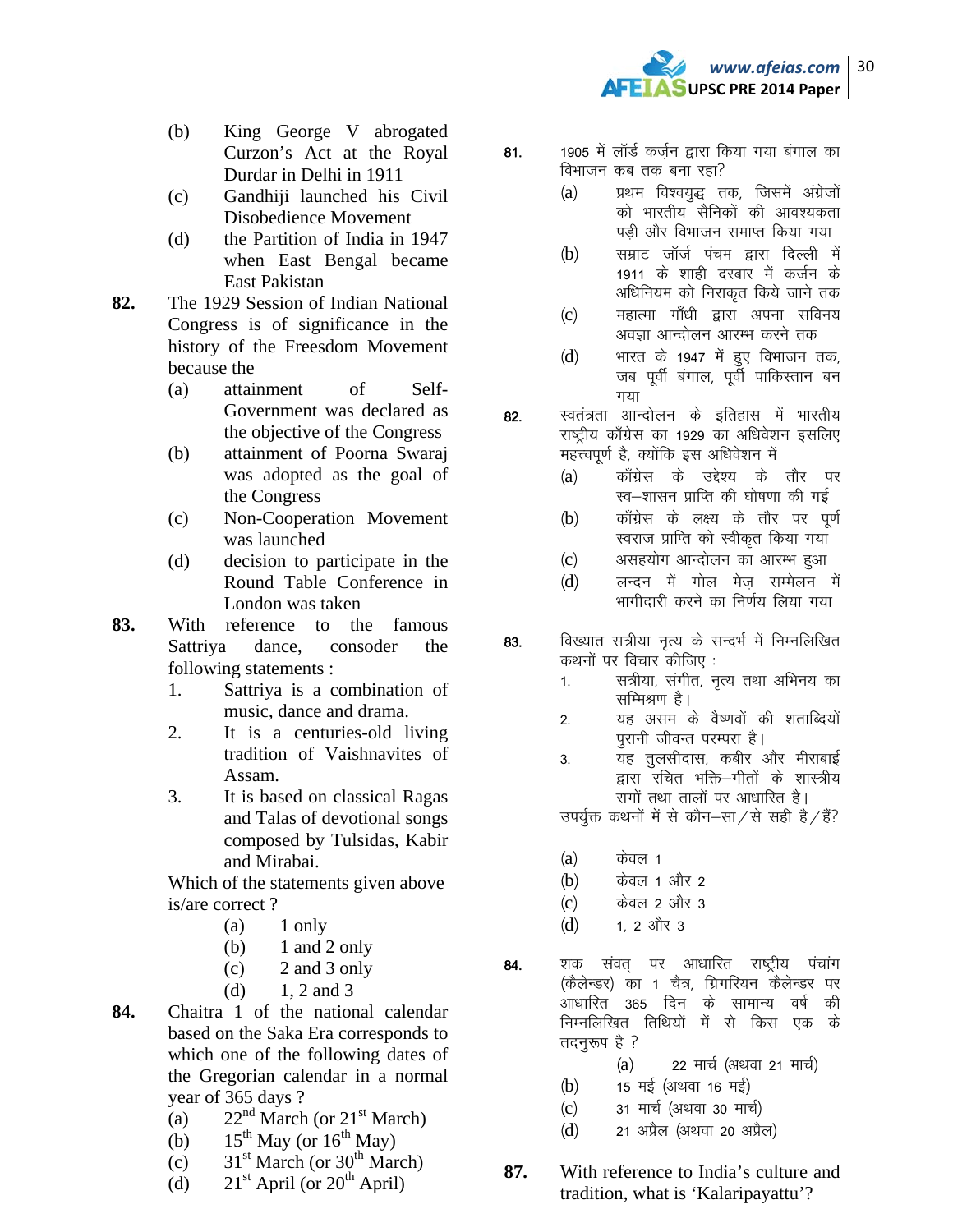

- $(a)$ It is an ancient Bhakti cult of Shaivism still prevalent in some parts of South India
- $(b)$ It is an ancient style bronze and brasswork still found in southem part of Coromandel area
- $(c)$ It is ancient form of dancedrama and a living tradition in the northern part of Malabar
- $(d)$ It is an ancient martial art and a living tradition in some parts of South India
- 88. Consider the following pairs :
	- $1<sub>1</sub>$ Garba  $\cdot$ Gujarat
	- $\overline{2}$ . Mohiniattam : Odisha
	- 3. Yakshagana Karnataka  $\therefore$ Which of the pairs given above is/are correctly matched?
	- 1 only (a)
	- $(b)$ 2 and 3 only
	- $(c)$ 1 and 3 only
	- 1, 2 and 3  $(d)$
- भारत की कला व संस्कृति के इतिहास के 85. सम्बन्ध में निम्नलिखित युग्मों पर विचार कीजिए. विख्यात मूर्तिशिल्प स्थल बुद्ध के महापरिनिर्वाण  $\ddot{\cdot}$ अजन्ता  $1.$ की एक भव्य प्रतिमा जिसमें ऊपर की ओर अनेकों दैवी संगीतज्ञ तथा नीचे की ओर उनके दुखी अनुयायी दर्शाए गए हैं प्रस्तर पर उत्कीर्ण विष्णु  $2.$ ÷ माउंटआबू के वराह अवतार की विशाल प्रतिमा जिसमें वह देवी पृथ्वी को गहरे विक्षुब्ध सागर से उबारते दर्शाए गए है
- विशाल गोलाश्मों पर  $\ddot{\phantom{a}}$ 3. मामल्लपूरम उत्कीर्ण "अर्जुन की तपस्या" / "गंगा-अवतरण"
- उपर्युक्त युग्मों में से कौन-सा/से सही सुमेलित है/हैं?
	- केवल 1 और 2  $(a)$
	- केवल 3  $(b)$
	- केवल 1 और 3  $(c)$
	- $(d)$ 1. 2 और 3
- गदर क्या था ? 86.
- भारतीयों का एक क्रान्तिकारी संघ  $(a)$ जिसका प्रधान कार्यालय सैन फ्रांसिस्को में था
- एक राष्ट्रवादी संगठन, जो सिंगापुर से  $(b)$ संचालित होता था
- एक उग्रवादी संगतन जिसका प्रधान  $(c)$ कार्यालय बर्लिन में था
- भारत की स्वतंत्रता के लिए एक  $(d)$ कम्युनिस्ट आन्दोलन, जिसका प्रधान कार्यालय ताशकन्द में था।
- भारत की संस्कृति एवं परम्परा के सन्दर्भ मे 87. 'कलारीपयद्दू' क्या है?
	- $(a)$ यह शैवमत का प्राचीन भक्ति पंथ है जो अभी भी दक्षिण भारत के कूछ हिस्सों में प्रचलित है
	- यह काँसे और पीतल के काम की एक  $(b)$ प्राचीन शैली है जो अभी भी कोरोमण्डल क्षेत्र के दक्षिणी हिस्से में पाई जाती है।
	- यह नृत्य–नाटिका का एक प्राचीन रूप  $(c)$ है और मालावार के उत्तरी हिस्से में एक जीवन्त परम्परा है
	- $(d)$ यह एक प्राचीन मार्शल कला है और दक्षिण भारत के कुछ हिस्सों में जीवन्त परम्परा है
- निम्नलिखित युग्मों पर विचार कीजिए: 88.
	- $1<sup>1</sup>$ गरबा गुजरात
	- मोहिनीअट्टम ओडिशा  $2.$  $\sim$
	- कर्नाटक 3. यक्षगान

उपर्युक्त युग्मों में से कौन-सा/से सही सुमेलित है / हैं?

- $(a)$ केवल 1
- $(b)$ केवल 2 और 3
- केवल 1 और 3  $(c)$
- $(d)$ 1. 2 और 3

89. With reference to Buddhist history, tradition and culture in India, consider the following pairs : Famous shrine Location

- $1<sub>1</sub>$ Tabo monastery Spiti Valley  $\mathbb{R}^{\mathbb{Z}}$ and temple complex
- Lhotsava Lhakhang: ZanskarValley 2. temple, Nako
- 3. Alchi temple : Ladakh complex Which of the pairs given above is/are correctly matched?
	- $(a)$ 1 only
	- (b) 2 and 3 only
	- 1 and 3 only  $(c)$
	- 1, 2 and 3  $(d)$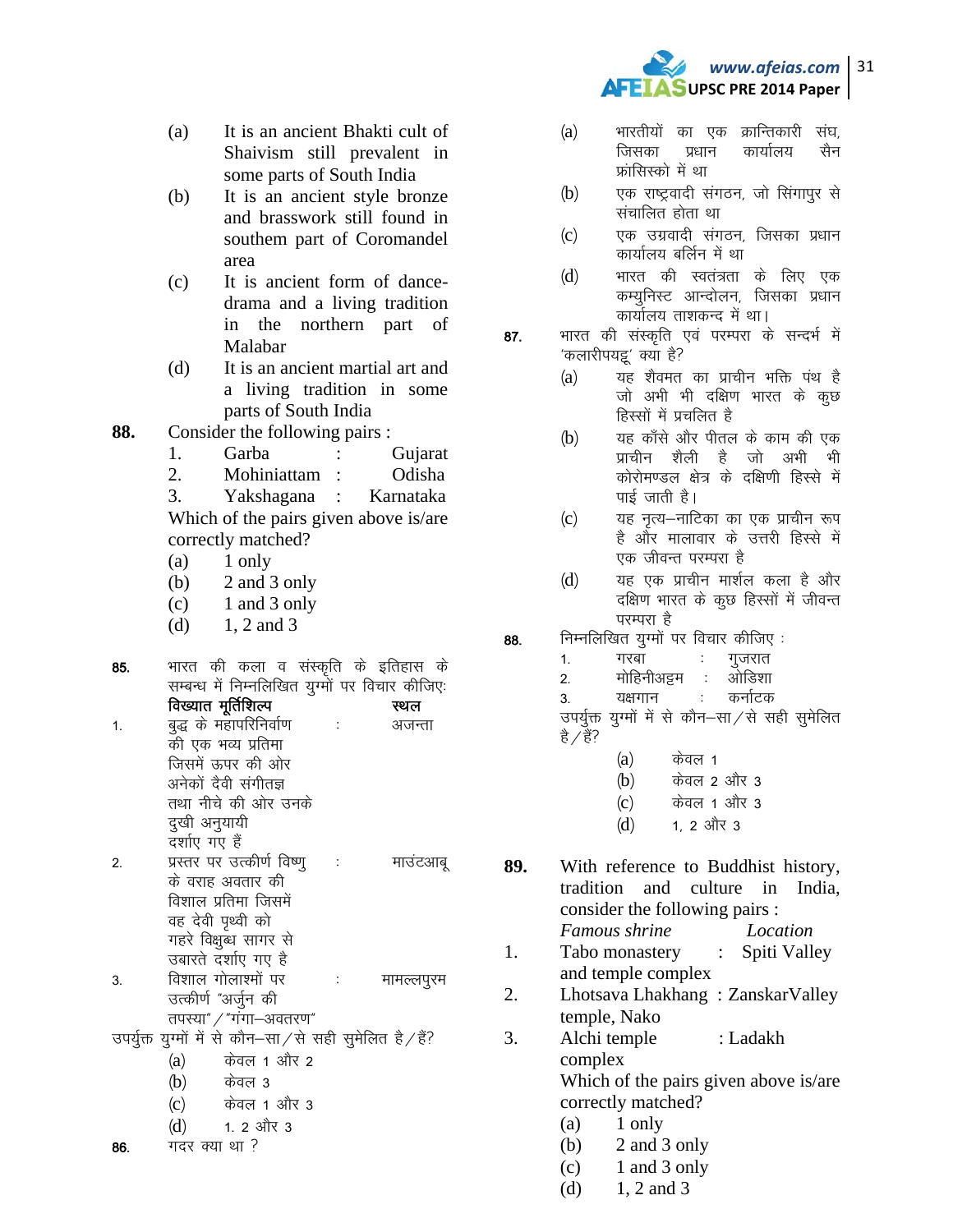

- 90. Consider the following statements :
	- 1. 'Bijak' is a composition of the teachings of Saint Dadu Dayal.
	- 2. The Philosophy of Pushti Marg was propounded by Madhvacharya.

Which of the statements given above is/are correct?

- $(a)$  1 only
- $(b)$  2 only
- (c) Both 1 and 2
- (d) Neither 1 nor 2
- **91.** A community of people called Manganiyars is well-known for their
	- (a) martial arts in North-East India
	- (b) musical tradition in North-West India
	- (c) classical vocal music in South India
	- (d) pietra dura tradition in Central India
- **92.** What was/were the object/objects of Queen Victoria's Proclamation (1858)?
	- 1. To disclaim any intention to annex Indian States
	- 2. To place the Indian administration under the British Crown
	- 3. To regulate East India Company's trade with India

Select the correct answer using the code given below.

- (a)  $1$  and  $2$  only
- $(b)$  2 only
- $(c)$  1 and 3 only
- (d)  $1, 2$  and 3
- **93.** Ibasat Khana at Fatehpur Sikri was
	- (a) the mosque for the use of Royal Family
	- (b) Akbar's private prayer chamber
	- (c) the hall in which Akbar held discussions with scholars of various religions
- (d) the room in which the nobles belonging to different religions gathered to discuss religious affairs.
- 89. भारत में बौद्ध इतिहास, परम्परा और संस्कृति के सम्बन्ध में निम्नलिखित युग्मों पर विचार कौजिए: विख्यात तीर्थस्थल अवस्थान 1. टाबो मठ और मन्दिर : स्पीति घाटी
	- संकल
	- 2. ल्होत्सव लाखांग मन्दिर : जस्कार घाटी नको
	- 3. अल्वी मन्दिर संकल काल हाख
		- उपर्युक्त युग्मों में से कौन–सा⁄से सही सुमेलित है $\sqrt{\xi}$ ?
		- $(a)$  केवल 1
		- $(b)$  केवल 2 और 3
		- (c) केवल 1 और 3
		- $(d)$  1, 2 और 3
- **90.** निम्नलिखित कथनों पर विचार कीजिए :
	- 1. 'बीजक' सन्त दादू दयाल के उपदेशों का एक संकलन हैं।
	- 2. पृष्टि मार्ग के दर्शन को मध्वाचार्य ने प्रतिपादित किया।
	- उपर्युक्त कथनों में से कौन–सा $/$ से सही है $/$ हैं?
		- $(a)$  केवल 1
		- $(b)$  केवल 2
		- $(c)$  1 और 2 दोनों
		- $(d)$  न तो 1 और न ही 2
- 91. मंगानियार के नाम से जाना जाने वाला लोगों का समुदाय
	- (a) पूर्वोतर भारत में अपनी मार्शल कलाओं के लिए विख्यात है
	- (b) पश्चिमोत्तर भारत में अपनी संगीत परम्परा के लिए विख्यात है
	- (c) वक्षिण भारत में अपने शास्त्रीय गायन संगीत के लिए विख्यात है
	- (d) मध्य भारत में पच्चीकारी परम्परा के लिए विख्यात है
- 92. महारानी विक्टोरिया की उद्घोषणा (1858) का उद्देश्य क्या था ?
	- 1. भारतीय राज्यों को ब्रिटिश साम्राज्य में मिलाने के किसी भी विचार का परित्याग करना
	- 2. भारतीय प्रशासन को ब्रिटिश क्राउन के अन्तर्गत रखना
	- 3. भारत के साथ ईस्ट इन्डिया कम्पनी के व्यापार का नियमन करना

नीचे दिए गए कूट का प्रयोग कर सही उत्तर चुनिए।

 $(a)$  केवल 1 और 2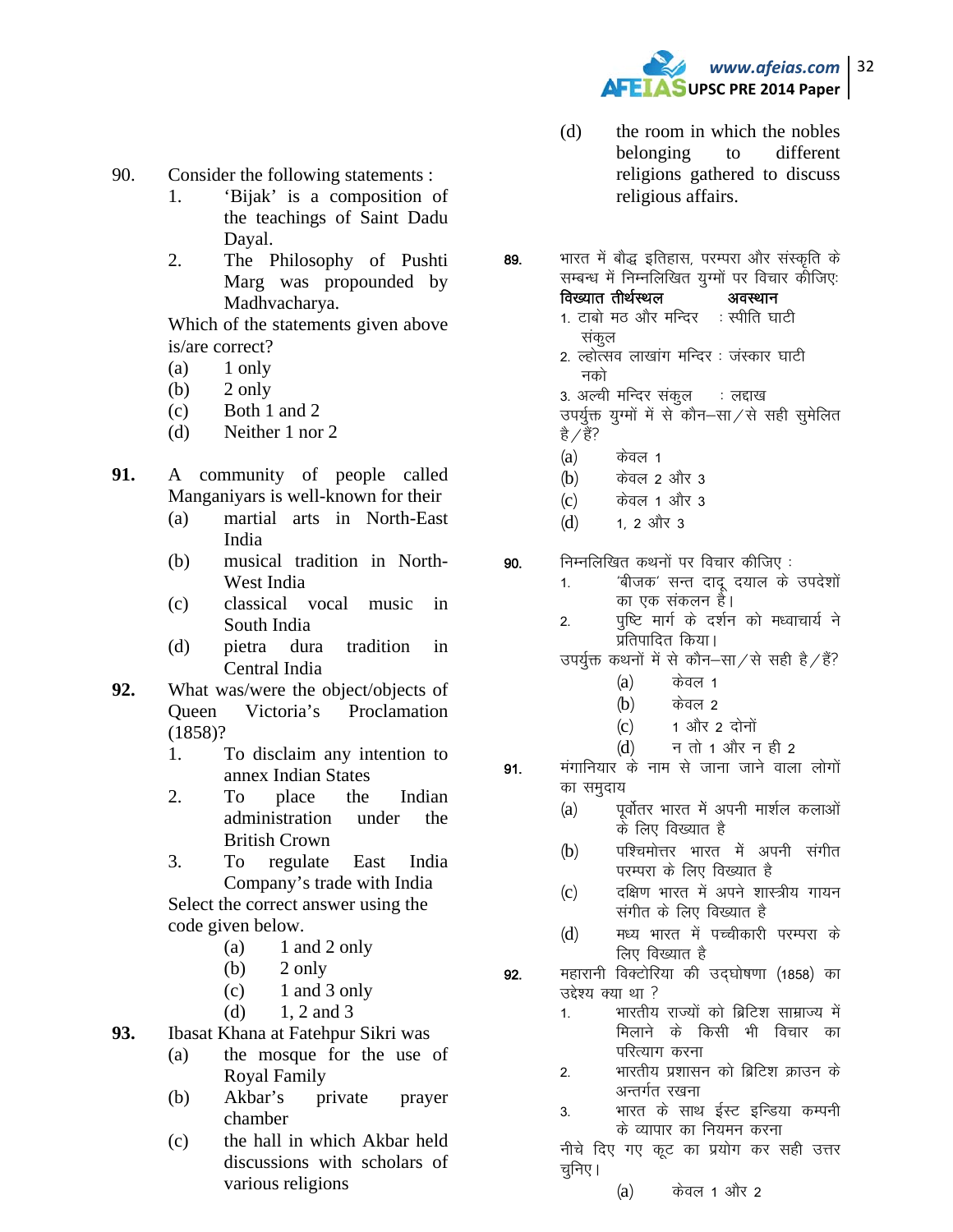- $(b)$  केवल 2
- (c) केवल 1 और 3
- $(d)$  1, 2 और 3

- 93. फतेहपुर सीकरी का इबादतखाना क्या था ?
	- (a) राज परिवार के इस्तेमाल के लिए मस्जिद
	- $(b)$  अकबर का निजी प्रार्थना कक्ष
	- (c) वह भवन जिसमें विभिन्न धर्मों के विद्वानों के साथ अकबर चर्चा करता था
	- (d) वह कमरा जिसमें विभिन्न धर्म वाले कुलीनजन धार्मिक बातों के विचारार्थ जमा होते थे।
- **94.** In the context of food and nutritional security of India, enhancing the 'Seed Replacement Rates' of various crops helps in achieving the food production targets of the future. But what is/are the constraint/ constraints in its wider/ greater Implementation?
- 1. There is no National Seeds Policy in place.
- 2. There is no participation of private sector seed companies in the supply of quality seeds of vegetables and planting materials of horticultural crops.
- 3. There is a demand-supply gap regarding quality seeds in case of low value and high volume crops.

Select the correct answer using the code given below.

- $(a)$  1 and 2
- $(b)$  3 only
- $(c)$  2 and 3
- (d) None
- **95.** With reference to 'Eco-Sensitive Zones', which of the following statements is/are correct?
	- 1. Eco-Sensitive Zones are the areas that are declared under



the Wildlife (Protection) Act, 1972.

2. The purpose of the declaration of Eco-Sensitive Zones is to prohibit all kinds of human activities in those zones except agriculture.

Select the correct answer using the code given below.

- $(a)$  1 only
- (b)  $2 \text{ only}$
- (c) Both 1 and 2
- (d) Neither 1 nor 2
- **96.** Consider the following statements :
	- 1. Animal Welfare Board of India is established ubder the Environments (Protection) Act, 1986.
	- 2. National Tiger Conservation Authorityis a statutory body.
	- 3. National Ganga River Basin Authority is chaired by the Prime Minister.

Which if the statements given above is/are correct?

- $(a)$  1 only
- (b)  $2$  and  $3$  only
- $(c)$  2 only
- (d)  $1, 2$  and 3
- 94. भारत की खाद्य एवं पोषण सुरक्षा के सन्दर्भ में विभिन्न फसलों की 'बीज प्रतिस्थापन दरों' को बढ़ाने से भविष्य के खाद्य उत्पादन लक्ष्यों को प्राप्त करने में मदद मिलती है। किन्तु इसके अपेक्षाकृत बड़े $\sqrt{a}$ रतूत कार्यान्वयन में क्या बाध्यता है। बाध्यताएँ हैं?
	- 1. कोई भी राष्ट्रीय बीज नीति नहीं बनी है।
	- 2. निजी क्षेत्र की बीज कम्पनियों की, उद्यान–कृषि फसलों की रोपण सामग्रियों और सब्जियों के गुणता वाले बीजों की पूर्ति में कोई सहभागिता नहीं है।
	- 3. निम्न मूल्य एवं उच्च परिमाण वाली फसलों के मामले में गूणता वाले बीजों के बारे में माँग–पूर्ति अन्तराल है।

नीचे दिए गए कूट का प्रयोग कर सही उत्तर चुनिए।

- $(a)$  1 और 2
- $(b)$  केवल 3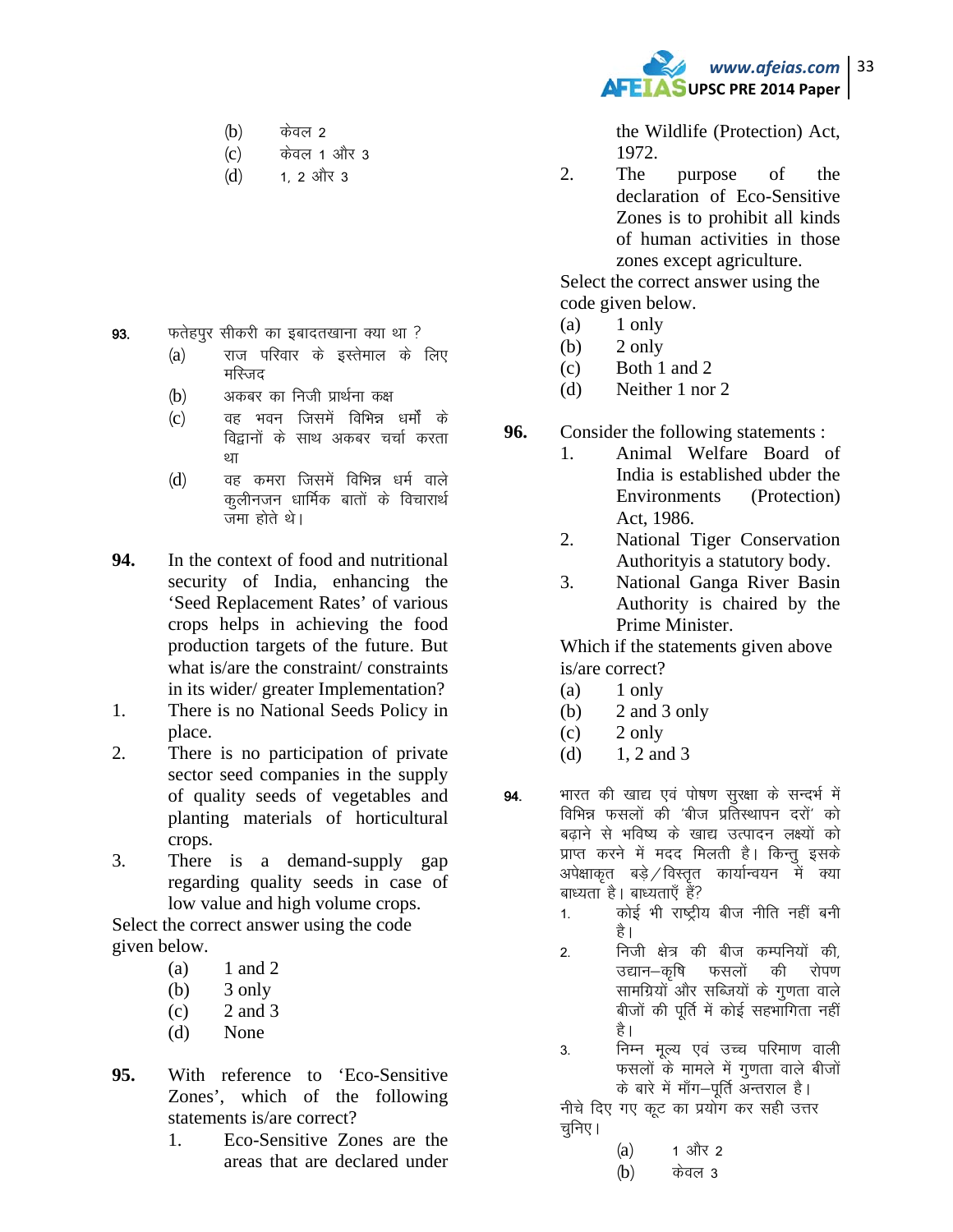- $(c)$  2 और 3
- $(d)$   $\phi$ कोई नहीं
- 95- ^ikfjfLFkfrd&laosnh {ks=ksa^ ds lUnHkZ esa निम्नलिखित में से कौन–सा $\chi$ से कथन सही है / हैं ?
	- 1. पारिस्थितिक–संवेदी क्षेत्र वे क्षेत्र है. जिन्हें वन्यजीव (संरक्षण) अधिनियम, 1972 के अधीन घोषित किया गया है।
	- 2. पारिस्थितिक–संवेदी क्षेत्र को घोषित करने का प्रयोजन है, उन क्षेत्रों में केवल कृषि को छोडकर सभी मानव क्रियाओं पर प्रतिबन्ध लगाना।

नीचे दिए गए कूट का प्रयोग कर सही उत्तर चनिए ।

- $(a)$  केवल 1
- $(b)$  केवल 2
- $(c)$  1 और 2 दोनों
- $(d)$  न तो 1 और न ही 2

 $96.$  निम्नलिखित कथनों पर विचार कीजिए :

- 1. भारतीय पशु कल्याण बोर्ड, पर्यावरण (संरक्षण) अधिनियम, 1986 के अधीन स्थापित है।
- 2. राष्ट्रीय बाघ संरक्षण प्राधिकरण एक सांविधिक निकाय है।
- 3. राष्ट्रीय गंगा नदी द्रोणी प्राधिकरण की अध्यक्षता प्रधानमंत्री करते है। उपर्युक्त कथनों में से कौन–सा⁄से सही
	- है / हैं?
	- $(a)$  केवल 1
	- $(b)$  केवल 2 और 3
	- (c) केवल 2
	- $(d)$  1, 2 और 3
- **97.** Consider the following pairs : *Vitamin Deficiency disease*
- 1. Vitamin C : Scurvy
- 2. Vitamin D : Rickets
- 3. Vitamin E : Night blindness

Which of the pairs given above is/are correctly matched?

- $(a)$  1 and 2 only
- $(b)$  3 only
- $(c)$  1, 2 and 3
- (d) None
- **98.** There is some concern regarding the nanoparticles of some chemical elements that are used by the industry in the manufacture of various products. Why?



- 1. They can accumulate in the environment, and contaminate water and soil.
- 2. They can enter the food chains.
- 3. They can trigger the production of free radicals.

Select the correct answer using the code given below.

- $(a)$  1 and 2 only
- $(b)$  3 only
- $(c)$  1 and 3 only
- (d)  $1, 2$  and 3
- **99.** Which of the following organizations brings out the publication known as'World Economic Outlook'?
	- (a) The International Monetary Fund
	- (b) The United Nations Development Programme
	- (c) The World Economic Forum
	- (d) The World Bank
- **100.** With reference to Union Budget, which of the following is/are covered under Non-Plan expenditure?
	- 1. Defence expenditure
	- 2. Interest payments
	- 3. Salaries and pensions
	- 4. Subsidies

Select the correct answer using the code given below.

- $(a)$  1 only
- (b) 2 and 3 only
- (c)  $1, 2, 3$  and 4
- (d) None
- $97.$  निम्नलिखित युग्मों पर विचार कीजिए :

| विटामिन   |                                              | इसकी हीनता से<br>होने वाला रोग |              |
|-----------|----------------------------------------------|--------------------------------|--------------|
| 1.        | विटामिन $C$                                  |                                | स्कर्वी      |
| 2.        | विटामिन D                                    | $\langle 1 \rangle$            | रिकेट्स      |
| 3.        | विटामिन E                                    | $\sim 100$ km s $^{-1}$        | रात्रि अंधता |
| है / हैं? | उपर्युक्त में से कौन-सा/से युग्म सही सुमेलित |                                |              |
| (a)       | केवल 1 और 2                                  |                                |              |

- $(b)$  केवल 3
- (c) 1, 2 और 3
- (d) कोई नहीं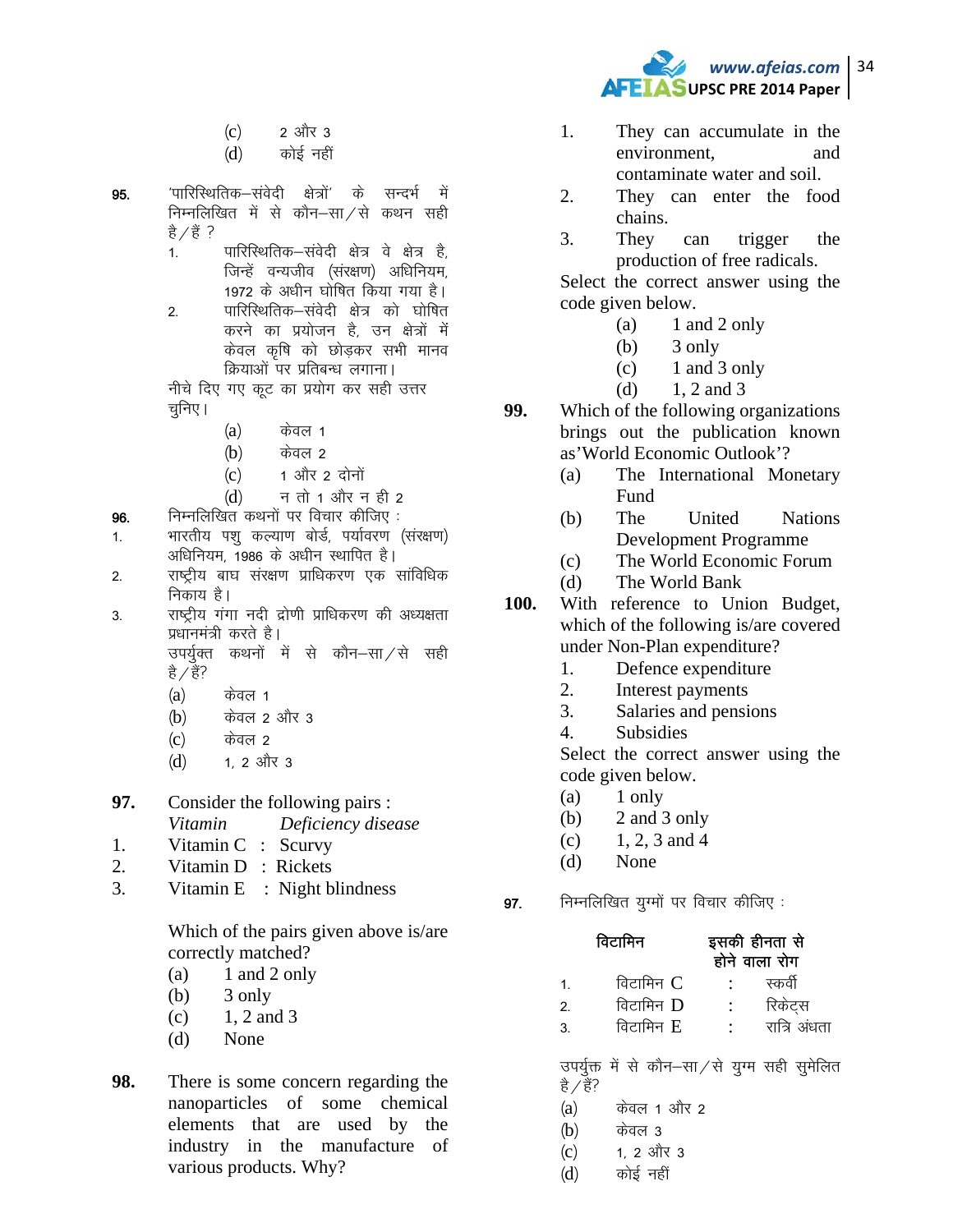

- विभिन्न उत्पादों के विनिर्माण में उद्योग द्वारा 98. प्रयुक्त होने वाले कुछ रासायनिक तत्त्वों के नैनो–कणों के बारे में कुछ चिन्ता है। क्यों ?
	- वे पर्यावरण में संचित हो सकते हैं  $1.$ तथा जल और मृदा को संदूषित कर सकते हैं।
	- वे खाद्य श्रृंखलाओं में प्रविष्ट हो सकते  $2.$ हैं ।
	- वे मुक्त मूलकों के उत्पादन को 3. विमोचित कर सकते हैं

नीचे दिए गए कूट का प्रयोग कर सही उत्तर चुनिए ।

- $(a)$ केवल 1 और 2
- $(b)$ केवल 3
- $(c)$ केवल 1 और 3
- $(d)$ 1, 2 और 3
- निम्नलिखित में से कौन-सा संगठन 'वर्ल्ड 99. इकोनॉमिक आऊटलुक' नामक प्रकाशन प्रकाशित करता है?
	- अन्तर्राष्ट्रीय मुद्रा कोष  $(a)$
	- संयुक्त राष्ट्र विकास कार्यक्रम  $(b)$
	- विश्व आर्थिक फोरम  $(c)$
	- विश्व बैंक  $(d)$
- संघ के बजट के सन्दर्भ में निम्नलिखित में से  $100.$ कौन-सा/से गैर-योजना व्यय के अधीन आता है / आते हैं?
	- रक्षा व्यय  $1.$
	- ब्याज अंदायगी  $\overline{2}$
	- वेतन एवं पेशन  $3.$
	- उपदान 4.

नीचे दिए गए कूट का प्रयोग कर सही उत्तर चुनिए ।

- $(a)$ केवल 1
- केवल 2 और 3  $(b)$
- $(c)$ 1, 2, 3 और 4
- कोई नहीं  $(d)$